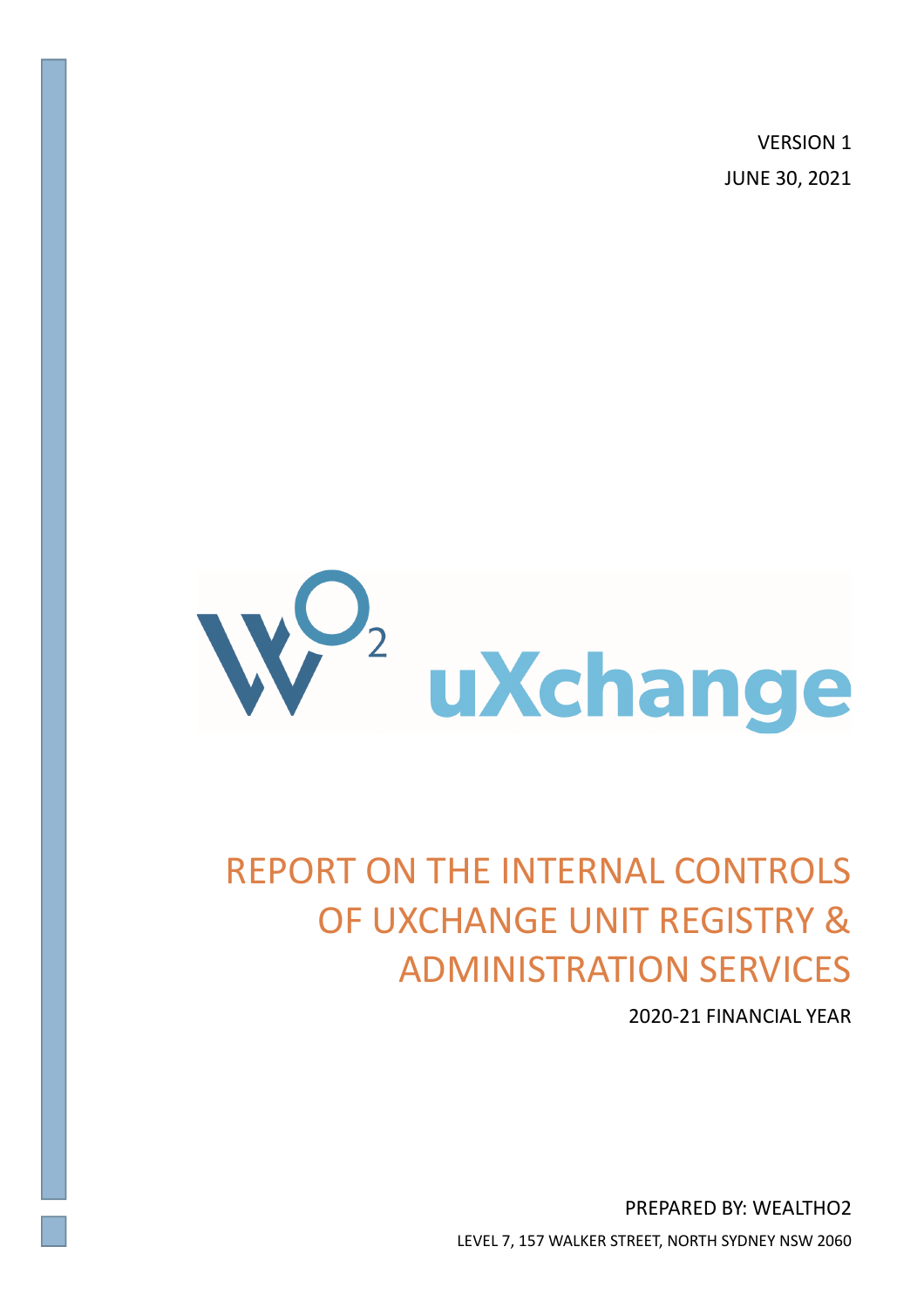

# **CONTENTS**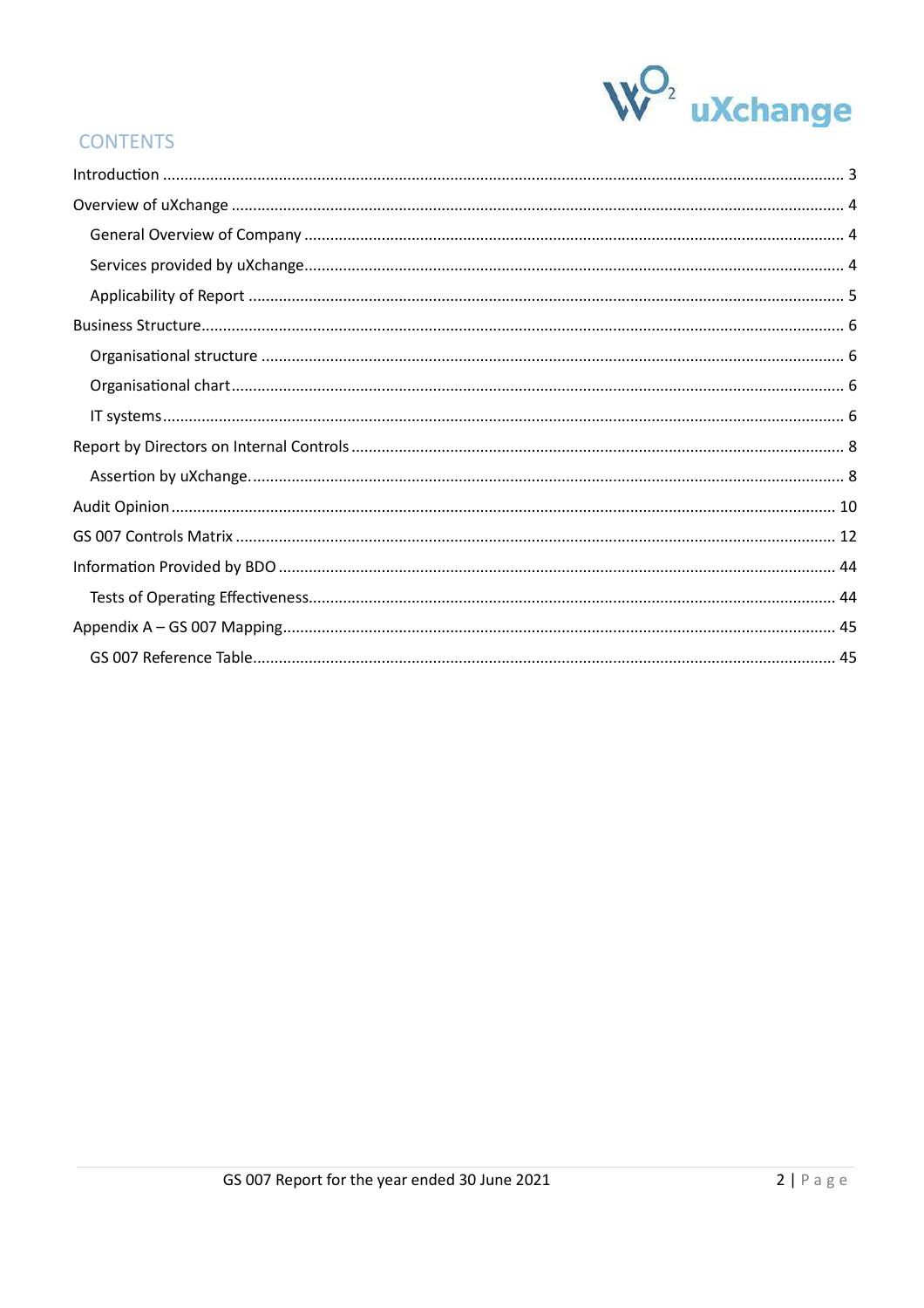

# INTRODUCTION

This Type 2 report on internal controls is designed to provide information to be used for financial reporting purposes by clients of uXchange Pty Ltd (ABN 39 610 852 536), their independent auditors and other persons authorised by uXchange Pty Ltd. This report is prepared in accordance with the Australian Standard on Assurance Engagements (ASAE) 3402 *Assurance Reports on Controls at a Service Organisation* and with reference to the guidelines contained in Guidance Statement GS 007 *Audit Implications and the Use of Service Organisations for Investment Services*, issued by the Auditing and Assurance Standards Board (AUASB), in October 2011 ("GS 007" or "the Guidance Statement").

The report describes those controls that have been designed to achieve each of the prescribed control objectives detailed in GS 007 and are cross referenced by number to the framework specified in GS 007. Information provided within the report focuses on the controls that were in place throughout the period 1 July 2020 to 30 June 2021 related to the Registry and related Information Technology, that are applicable to uXchange Pty Ltd.

ASAE 3402 requires a service organisation to provide a 'System Description'. The system is designed as those procedures that management designs, implements and documents in providing the registry services. The System Description was prepared according to the guidelines contained in GS 007 and describes those procedures undertaken by uXchange Pty Limited in the delivery of the registry services to financial advisors. The description excludes the control objectives and related controls operated by the Financial Advisors and sub service organisations. The service auditor's report procedures do not extend to the controls operated by Financial Advisors or sub service organisations.

BDO Audit Pty Ltd's examination of controls were restricted to the controls specified by uXchange Pty Ltd in the GS 007 Controls Matrix (see pages 12 to 43) and were not extended to controls in effect at clients or other controls which were not documented and tested under each control objective listed in the GS 007 Controls Matrix.

The description of BDO Audit Pty Ltd's examination of controls and results of those examination procedures are presented in the GS 007 Controls Matrix of the report and are the responsibility of BDO Audit Pty Ltd, the service auditor. The description of the control objectives, the related controls, and the complementary user entity controls to achieve the objectives have been specified and are the responsibility of uXchange.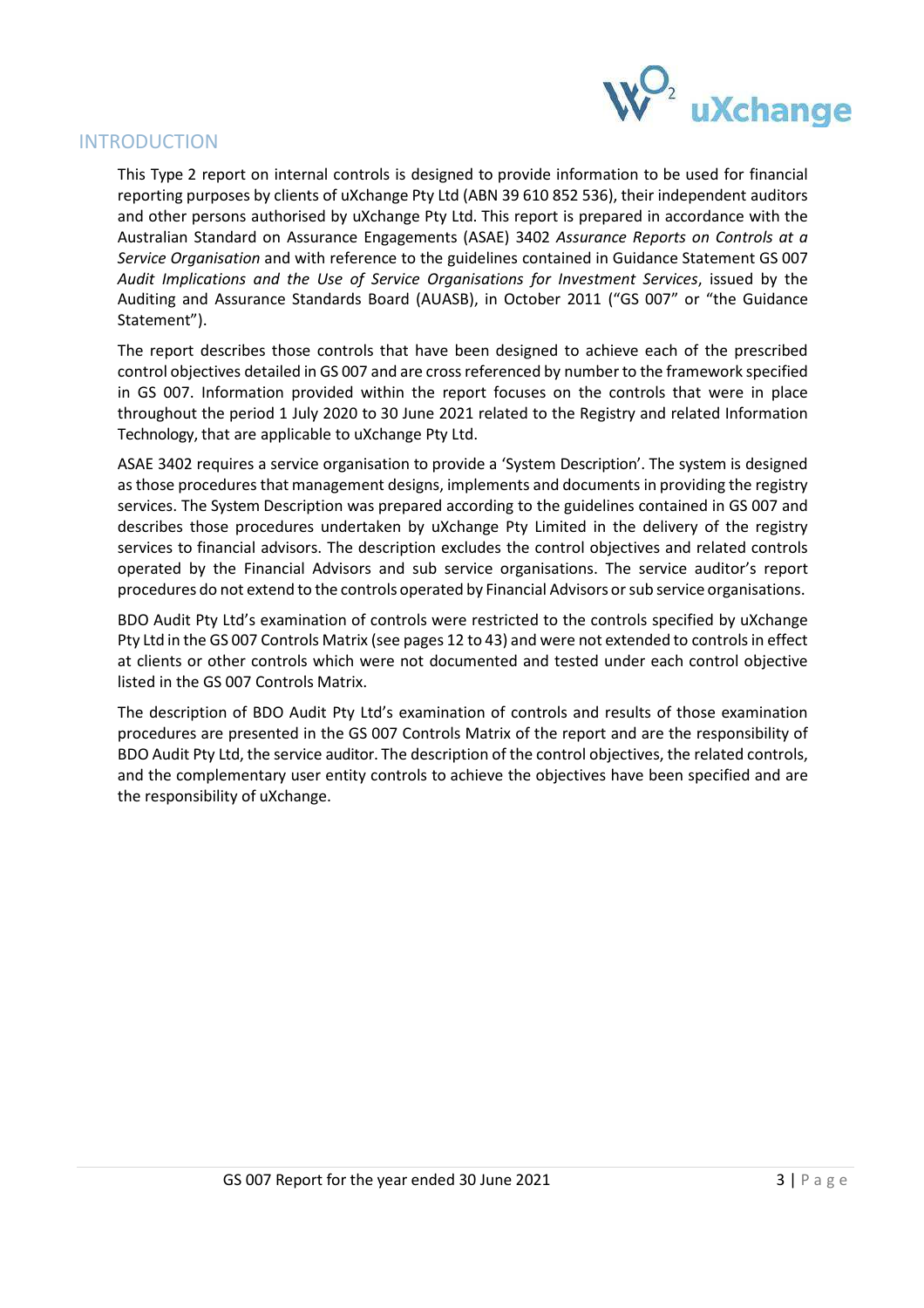

# OVERVIEW OF UXCHANGE

uXchange Pty Ltd is a wholly owned subsidiary of Finlancer Holding Pty Ltd (ACN 603 824 835) trading as **WealthO2.** WealthO2 operates on a business to business basis and does not offer its services directly to a retail customer. This means that all our services are facilitated through a licensed financial planner.

uXchange Pty Ltd is the administrator and promoter of an IDPS-like Scheme known as uXchange (ARSN 618 455 673). uXchange Pty Ltd commenced providing unit registry services to uXchange in July 2017 and is conducted as a Corporate Authorised Representative (CAR) of WealthO2 Services Pty Ltd (AFSL: 500032).

WealthO2 also owns MDA Operator Pty Ltd which provides managed account services to other AFSL's. A separate GS 007 report has been prepared covering the Asset Management and Investment Administration services undertaken for MDA Operator Pty Ltd trading as MA Operator.

For the 2020-21 financial year the only channel supported by uXchange was MA Operator. This means that all uXchange investors are also clients of MA Operator. uXchange intends to introduce other channels in the future but until then when the term channel partner is used in this report, we are referring to MA Operator.

WealthO2 is privately owned by its staff and several high net wealth individuals. The company is not aligned to any bank or institution.

#### GENERAL OVERVIEW OF COMPANY

uXchange Pty Ltd is:

- A registered Australian proprietary company (ACN 610 852 536)
- Corporate Authorised Representative of WealthO2 Services Pty Ltd (AFSL No 500032) (WealthO2) - Authorised Representative number 001252548.
- Through its parent company, WealthO2, a member of the Australian Financial Complaints Authority (AFCA) membership ID – 39990.

#### SERVICES PROVIDED BY UXCHANGE

uXchange Pty Ltd provides the proprietary web-based administration platform, known as the "uXchange Portal" to deliver the transactional and administration functions for the IDPS-like product known as "uXchange". The main administration function undertaken by the company is the management of the member registry for uXchange and this is the focus of this assurance audit.

The Product Disclosure Document for uXchange describes the product offer and is available at https://uxchange.com.au/documents/ .

The GS 007 Guidance Statement has been developed specifically for circumstances where service organisations provide investment management services to user entities. In the guidance statement, paragraph 14 categorises the Investment Management services into six (6) types.

The table following provides a reference guide of the GS 007 categorisations to the services provided by uXchange Pty Ltd.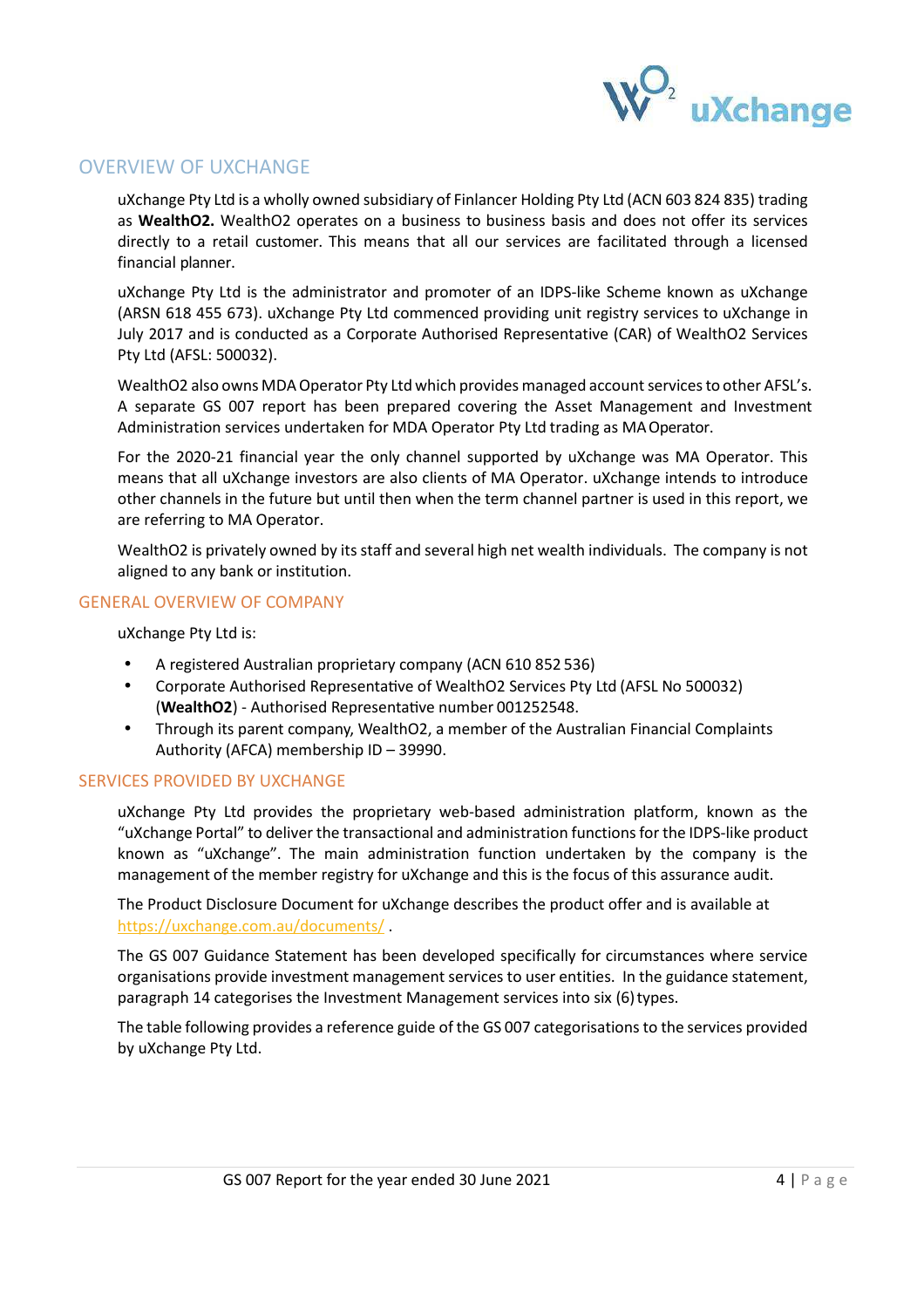

| <b>Service</b>                                                  | <b>Service</b><br>provided by uXchange<br><b>Pty Limited</b> | Name of WealthO2 subsidiary providing the<br>service                                                                                                                                                                                                                                                                                                                                                                                  |
|-----------------------------------------------------------------|--------------------------------------------------------------|---------------------------------------------------------------------------------------------------------------------------------------------------------------------------------------------------------------------------------------------------------------------------------------------------------------------------------------------------------------------------------------------------------------------------------------|
| <b>Custody</b>                                                  | <b>Not Provided</b>                                          | Not Applicable.                                                                                                                                                                                                                                                                                                                                                                                                                       |
| <b>Asset Management</b>                                         | Not Provided                                                 | See the separate GS 007 report for the related body<br>corporate - MDA Operator Pty Ltd.                                                                                                                                                                                                                                                                                                                                              |
| <b>Property</b><br><b>Management</b>                            | <b>Not Provided</b>                                          | Not applicable.                                                                                                                                                                                                                                                                                                                                                                                                                       |
| <b>Superannuation</b><br><b>Member</b><br><b>Administration</b> | <b>Not Provided</b>                                          | A related body corporate - MA Operator is the sponsor and<br>promoter of a retail super option but does not undertake<br>Superannuation Member Administration. MA Operator<br>provides<br>Management<br>and<br>Investment<br>Asset<br>Administration services to the Registrable Superannuation<br>Entity (RSE) of the plan (Diversa) and works closely with<br>member<br>administrator to<br>the<br>member<br>manage<br>investments. |
| <b>Investment</b><br><b>Administration</b>                      | Not provided                                                 | See the separate GS 007 report for a related body<br>corporate - MDA Operator Pty Ltd.                                                                                                                                                                                                                                                                                                                                                |
| <b>Registry</b>                                                 | Yes                                                          | uXchange Pty Ltd is the administrator of the IDPS-like<br>scheme known as uXchange.                                                                                                                                                                                                                                                                                                                                                   |

#### APPLICABILITY OF REPORT

This report relates only to the uXchange business and the services and technology solutions it makes available to financial advisors and their clients referred to as (**Investors**). This report is intended to provide an understanding of the controls relating to unlisted managed funds traded, held and reported for each Investor's investment portfolio maintained by uXchange.

The report covers controls over the following areas about accounts managed by uXchange:

- $\blacksquare$  Accepting clients
- Authorising and processing transactions
- **Maintaining financial and other records**
- **Safeguarding assets**
- **Monitoring compliance**
- **Monitoring subservice organisations**
- **Reporting to clients**
- Restricting access to systems and data
- **Authorising and processing transactions**
- Maintaining and developing systems hardware and software
- Recovering from processing interruptions
- **Business continuity management**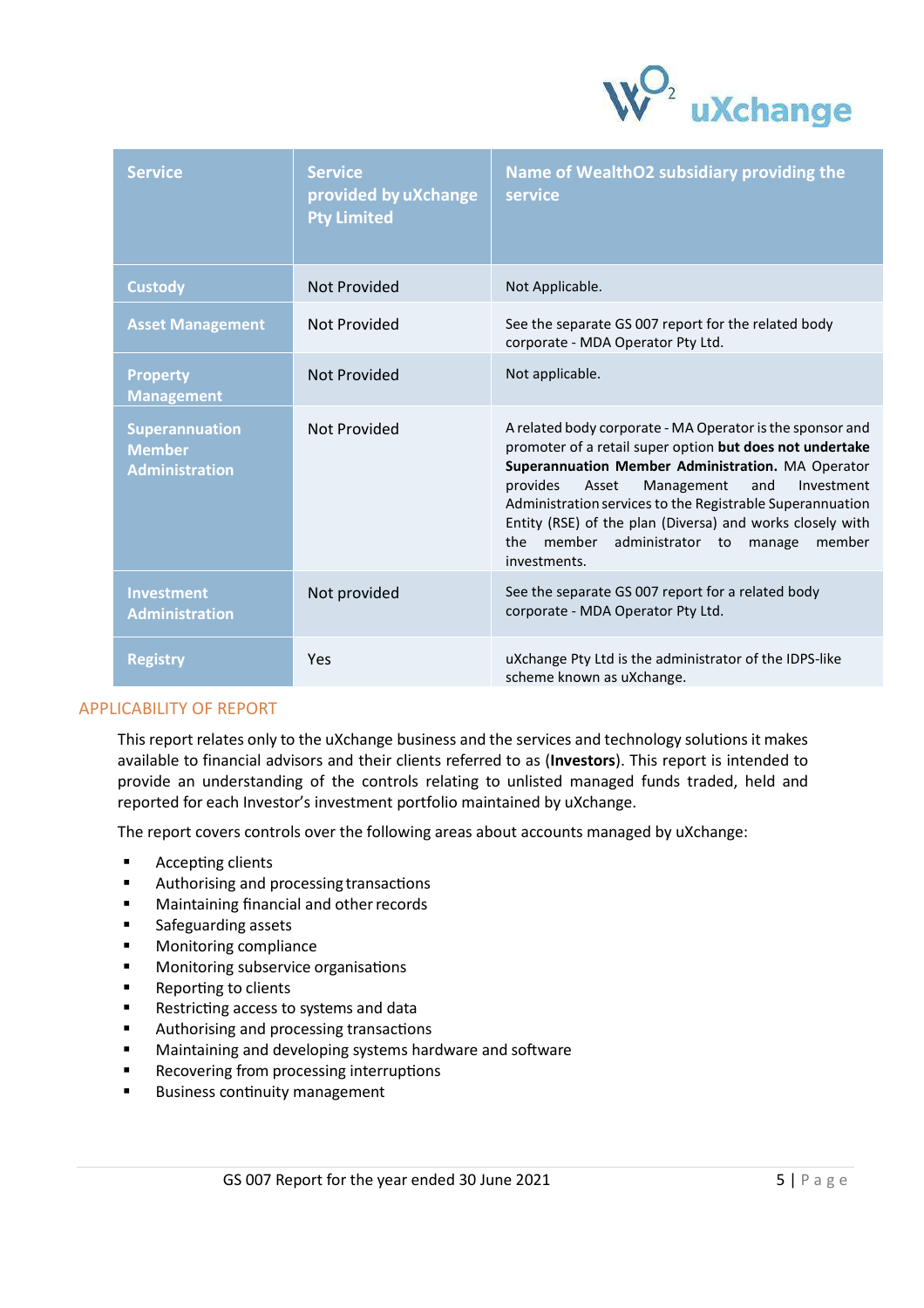

# BUSINESS STRUCTURE

#### ORGANISATIONAL STRUCTURE

uXchange organisational structure provides a framework within which its business activities are planned, executed, controlled and monitored. A significant aspect of the structure is defining key areas of authority and responsibility and establishing appropriate lines of reporting.

#### ORGANISATIONAL CHART

The organisational chart illustrating the senior management of uXchange as of 1 July 2021 is shown below.



#### IT SYSTEMS

uXchange receives automated instructions to buy and sell unlisted managed funds from its related body corporate MDA Operator Pty Ltd. For the purposes of the 2020-21 financial year the only channel used by uXchange to receive buy and sell orders is through its managed account related body corporate MA Operator.

The system used to manage the member register of uXchange is NEO. The application has been purpose built for uXchange by Rudi Engelbrecht and his company TAU Solutions Pty Ltd.

NEO integrates with uXchange, RBC as custodian of uXchange and Macquarie Bank arrangements uXchange utilises a fully hosted, maintained and secure data centre partner in Australia.

Amazon AWS provides uXchange with a complete turn-key disaster recovery protection, with synchronised copies of data being stored at remote locations to facilitate quick up-time in the event of a disaster. Unity Fund Services has robust SLAs in place with AWS to ensure uptime reliability and platform scalability. Development lifecycle uXchange includes:

#### **Environments / Code branches**

As part of the end to end deliverables all code rotates through the following environments over the solutions lifecycle:

- **Integration** (Development)
- Represents the development environment for one or more local resources.
- Pull requests will always be made against this branch to consolidate changes.
- Code reviews will occur on pull requests before merging takes place as an approval process.
- $O$  Development testing will occur off this branch in the development region.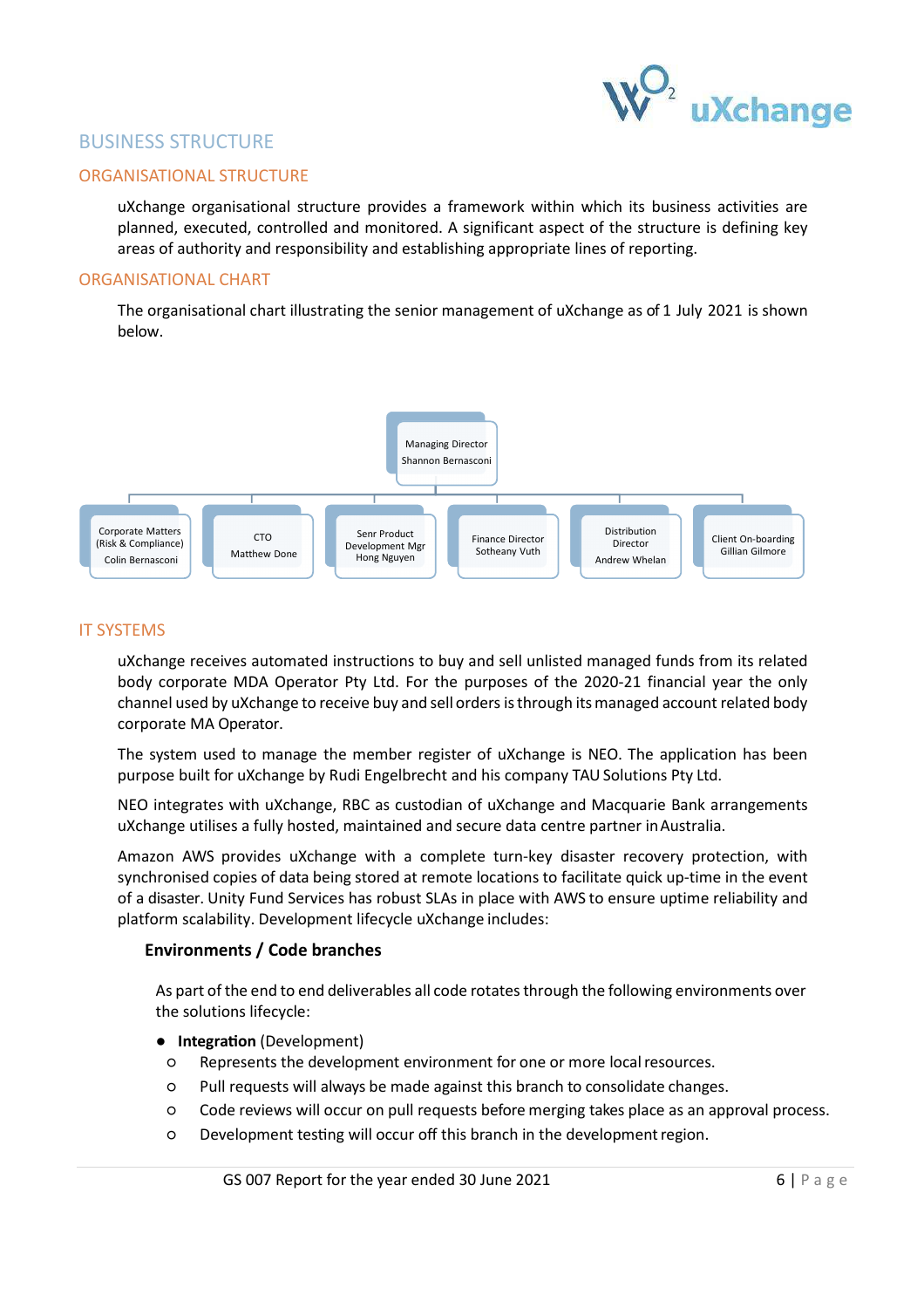

## ● **User Acceptance Testing (UAT)**

- This is typically a cut of the code which contains all the features we will be deploying to production on the next release.
- All bug fixes will be cherrypicked to this code base from the development branch.
- **•** Pre-Production (Staging)
- Represents code that has been signed off in UAT and is ready for deployment to production. Final deployment procedures/tasks will be tested here.

#### ● **Produc'on / Release branch**

○ Represents the produc4on environment/s for all solu4ons.

#### **Methodologies**

**Scrum** is the chosen agile methodology for new features / projects over the conventional waterfall approach.

- Sprints are typically 2 weeks in length.
- Based on the team's velocity, tasks are chosen from the backlog for an upcoming sprint based on priority.
- Tasks are discussed with the team and assigned to developers.
- New features are developed against the development branch.
- When the development is completed, the code is branched to UAT for testing to begin.
- Any bug found in UAT during testing are fixed against the development branch and cherrypicked to the UAT branch.

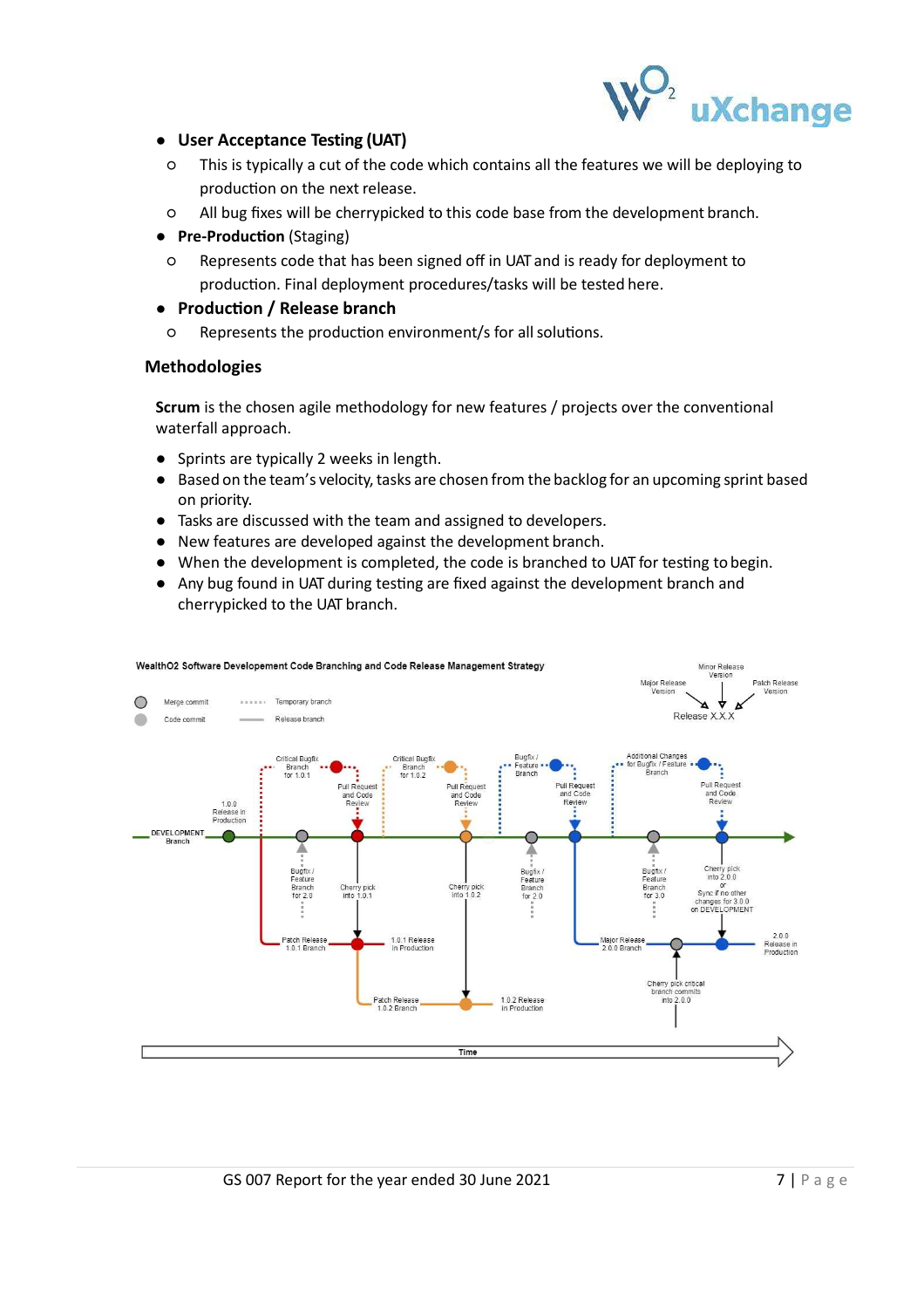# REPORT BY DIRECTORS ON INTERNAL CONTROLS

## ASSERTION BY UXCHANGE.

We are responsible for the accompanying description that has been prepared for clients who have used uXchange and their auditors who have a sufficient understanding to consider the description, along with other information including information about controls operated by clients themselves, when assessing the risks of material misstatements of clients' financial reports/statements. uXchange Pty Ltd confirms that:

- (a) The accompanying description at pages  $12$  to  $43$  fairly presents the administration services undertaken by uXchange is maintaining the member registry system for uXchange throughout the period 1 July 2020 to 30 June 2021. The criteria used in making this assertion were that the accompanying description:
	- (i) Presents how the system was designed and implemented, including:
		- The types of services provided, including, as appropriate, classes of transactions processed.
		- $\blacksquare$  The procedures, within both information technology and manual systems, by which those transactions were initiated, recorded, processed, corrected as necessary, and transferred to the reports prepared for clients.
		- The related accounting records, supporting information and specific accounts that were used to initiate, record, process and report transactions; this includes the correction of incorrect information and how information was transferred to the reports prepared for clients.
		- $\blacksquare$  How the system dealt with significant events and conditions, other than transactions.
		- The process used to prepare reports for clients.
		- Relevant control objectives and controls designed to achieve those objectives, including the control objectives for uXchange provided in Guidance Statement 007 Audit Implications of the Use of Service *Organisations for Investment Management Services except for F8* and F18 control objectives which have been amended or omitted for the reasons set out Appendix A.
		- Controls that we assumed, in the design of the system, would be implemented by clients, and which, if necessary to achieve control objectives stated in the accompanying description, are identified in the description along with the specific control objectives that cannot be achieved by ourselves alone.
		- Other aspects of our control environment, risk assessment process, information system (including the related business processes) and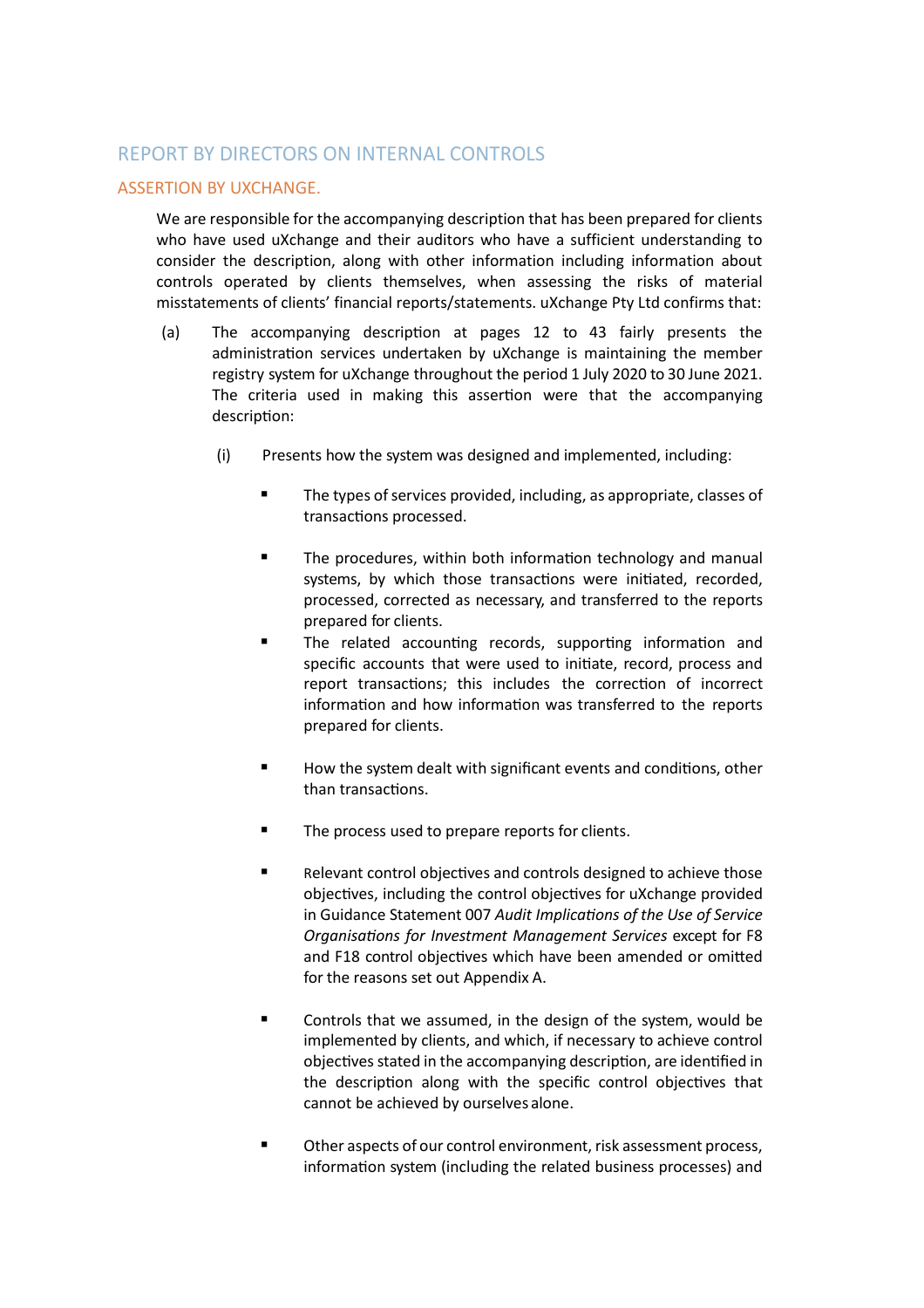

communication, control activities and monitoring controls that were relevant to processing and reporting clients' transactions.

- (i) Includes relevant details of changes to the system during the period 1 July 2020 to 30 June 2021.
- (ii) Does not omit or distort information relevant to the scope of the system being described, while acknowledging that the description is prepared to meet the common needs of a broad range of clients and their auditors and may not, therefore, include every aspect of the system that each individual client may consider important in its own particular environment.
- (a) The controls related to the control objectives stated in the accompanying description were suitably designed and operated effectively throughout the period 1 July 2020 to 30 June 2021. The criteria used in making this assertion were that:
	- (i) The risks that threatened achievement of the control objectives stated in the description were identified:
	- (ii) The identified controls would, if operated as described, provide reasonable assurance that those risks did not prevent the stated control objectives from being achieved; and
	- (iii) The controls were consistently applied as designed, including that manual controls were applied by individuals who have the appropriate competence and authority, throughout the period 1 July 2020 to 30 June 2021.

..........................................................................

**Signed by Colin Bernasconi on behalf of the directors of uXchange** 

Date: 30<sup>th</sup> July 2021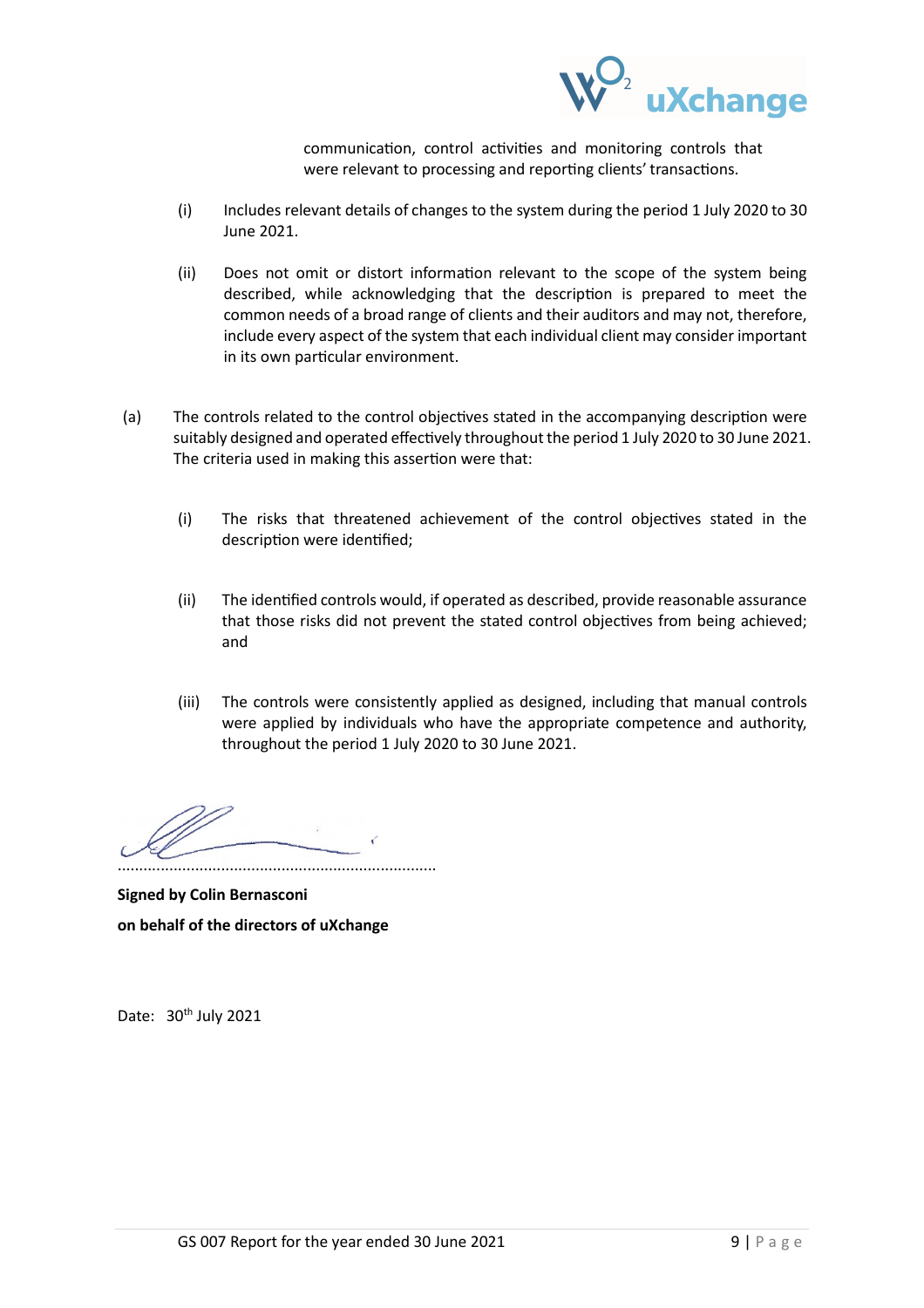

# INDEPENDENT SERVICE AUDITOR'S ASSURANCE REPORT

To the directors of UXCHANGE PTY LTD ("uXchange")

# **Report on the Description of Controls over its Unit Registry Service, their Design and Operating Effectiveness**

#### **Opinion**

Our opinion has been formed on the basis of the matters outlined in this report. The criteria we used in forming our opinion are those described at page 12-43. In our opinion, in all material respects:

- a) the description fairly presents the unit registry service system as designed and implemented throughout the period from 1 July 2020 to 30 June 2021;
- b) the controls related to the control objectives stated in the description were suitably designed throughout the period from 1 July 2020 to 30 June 2021; and
- c) the controls tested, which were those necessary to provide reasonable assurance that the control objectives stated in the description were achieved, operated effectively throughout the period from 1 July 2020 to 30 June 2021.

#### **Scope**

We have been engaged to report on uXchange Pty Ltd's (the Entity) description at page 4-7 of its registry system provided to uXchange's clients throughout the period 1 July 2020 to 30 June 2021(the description), and on the design and operations of those controls related to the control objectives stated in the description.

#### **Description of tests of controls**

The specific controls tested and the nature, timing and results of those tests are listed on pages 12–43.

#### **uXchange's responsibilities**

uXchange is responsible for: preparing the description and accompanying assertion at page 8-9, including the completeness, accuracy and method of presentation of the description and assertion; providing the unit registry service covered by the description; stating the control objectives, including relevant controls objectives for unit registry service as outlined in AUASB Guidance Statement GS 007 *Audit Implications of the Use of Service Organisations for Unit registry Services*, and designing, implementing and effectively operating controls to achieve the stated control objectives.

#### **Our independence and quality control**

We have complied with the independence and other relevant ethical requirements relating to assurance engagements and apply Auditing Standard ASQC 1 *Quality Control for Firms that Perform Audits and Reviews of Financial Reports and Other Financial Information, and Other Assurance Engagements* in undertaking this assurance engagement.

#### **Service auditor's responsibilities**

Our responsibility is to express an opinion on uXchange's description and on the design and operation of controls related to the control objectives stated in that description based on our procedures. We conducted our engagement in accordance with Standard on Assurance Engagements ASAE 3402 *Assurance Reports on*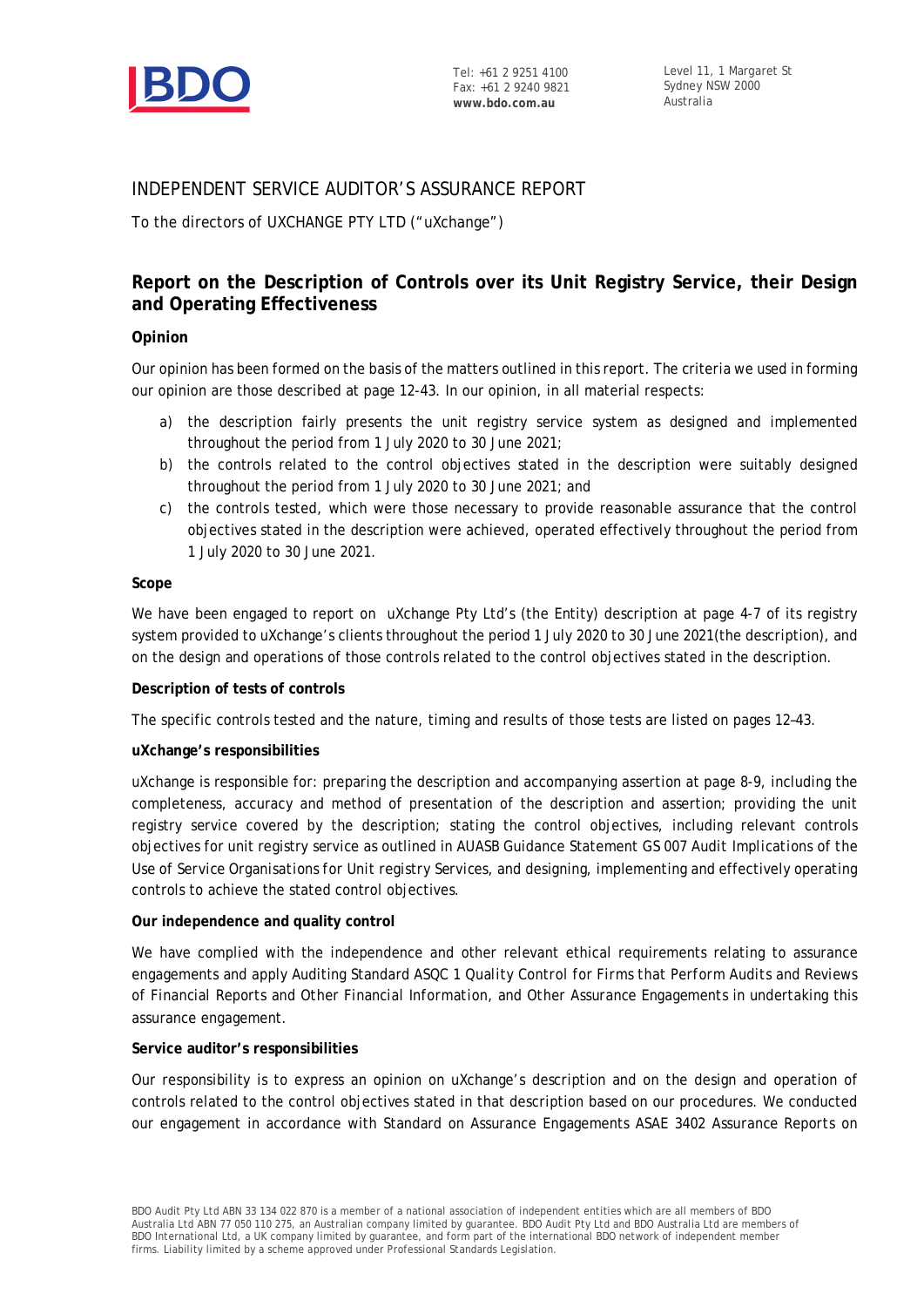

*Controls at a Service Organisation* and with reference to Guidance Statement GS 007 *Audit Implications of the Use of Service Organisations for Unit registry Services*. ASAE 3402 requires that we comply with relevant ethical requirements and plan and perform our procedures to obtain reasonable assurance about whether, in all material respects, the description is fairly presented and the controls are suitably designed and operating effectively.

An assurance engagement to report on the description, design and operating effectiveness of controls at a service organisation involves performing procedures to obtain evidence about the disclosures in the service organisation's description of its system, and the design and operating effectiveness of controls. The procedures selected depend on our judgement, including the assessment of the risks that the description is not fairly presented, and that controls are not suitably designed or operating effectively. Our procedures included testing the operating effectiveness of those controls that we consider necessary to provide reasonable assurance that the control objectives stated in the description were achieved. An assurance engagement of this type also includes evaluating the overall presentation of the description, the suitability of the objectives stated therein, and the suitability of the criteria specified by the service organisation and described at page 12-43.

In evaluating the suitability of the objectives stated in the description, we have determined whether each of the minimum control objectives provided in GS 007 for unit registry service is included, or, if any of the minimum objectives are omitted or amended, that the reason for the omission or amendment is adequately disclosed in the description.

#### **Limitations of controls at a service organisation**

uXchange's description is prepared to meet the common needs of a broad range of clients and their auditors and may not, therefore, include every aspect of the system that each individual client may consider important in its own particular environment. Also, because of their nature, controls at a service organisation may not prevent or detect all errors or omissions in processing or reporting transactions. Also, the projection of any evaluation of effectiveness to future periods is subject to the risk that controls at a service organisation may become inadequate or fail.

#### **Restricted use**

This report and the description of tests of controls on pages 12-43 are intended only for clients who have used uXchange's unit registry service system, and their auditors, who have a sufficient understanding to consider it, along with other information including information about controls operated by clients themselves, when assessing the risks of material misstatements of clients' financial reports/statements.

**BDO Audit Pty Ltd**

DOA

Geoff Rooney Partner Sydney, 30 July 2021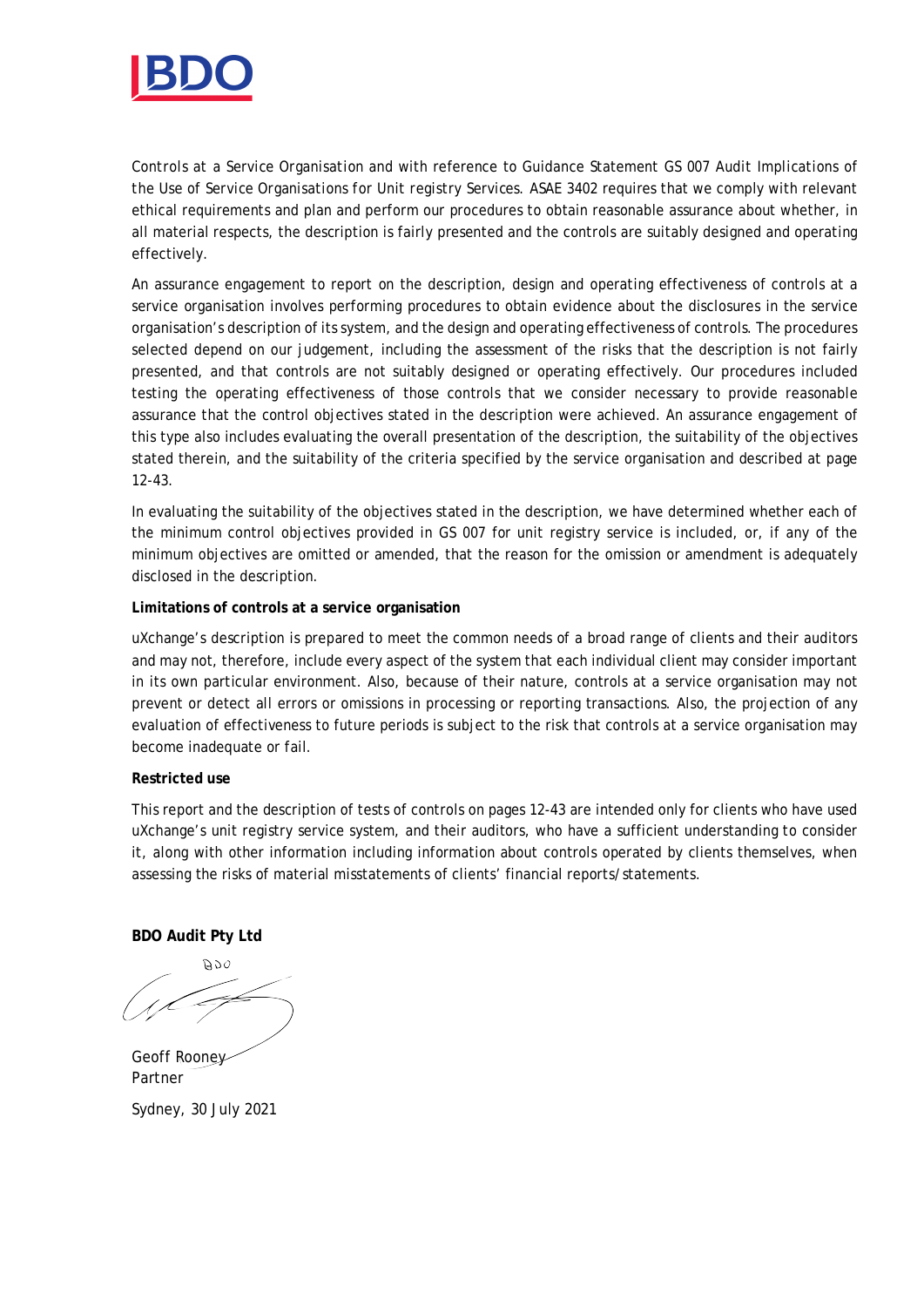

# GS 007 CONTROLS MATRIX

The following represents the Directors description of control objectives and controls over the Registry and related Information Technology, and the auditor's description of the nature, timing and extent of auditor testing of controls and deviations identified. All controls were in operation for the period from 1 July 2020 to 30 June 2021.

| Item 1          | Accepting clients                                                                                                                                                                                                                                           |
|-----------------|-------------------------------------------------------------------------------------------------------------------------------------------------------------------------------------------------------------------------------------------------------------|
| <b>Overview</b> | New uXchange accounts are established electronically from the channel partner.                                                                                                                                                                              |
|                 | Validation of account information is undertaken by the channel partner through the Anti-Money Laundering<br>(AML) / Know Your Customer (KYC) process of the financial advisor and the establishment of the Cash<br>Management Account (CMA) for the client. |
|                 | Account information is transmitted to uXchange to establish the account pending receipt of the signed<br>application.                                                                                                                                       |
|                 | The new account number is confirmed electronically with the channel partner.                                                                                                                                                                                |
|                 | The signed uXchange application form is returned via DocuSign through the intra-day polling process.                                                                                                                                                        |
|                 | As part of application process the investor confirms they have received and read the uXchange PDS (supplied<br>by the Financial Advisor).                                                                                                                   |
|                 | On receipt of the signed application form the account is opened and activated by uXchange.                                                                                                                                                                  |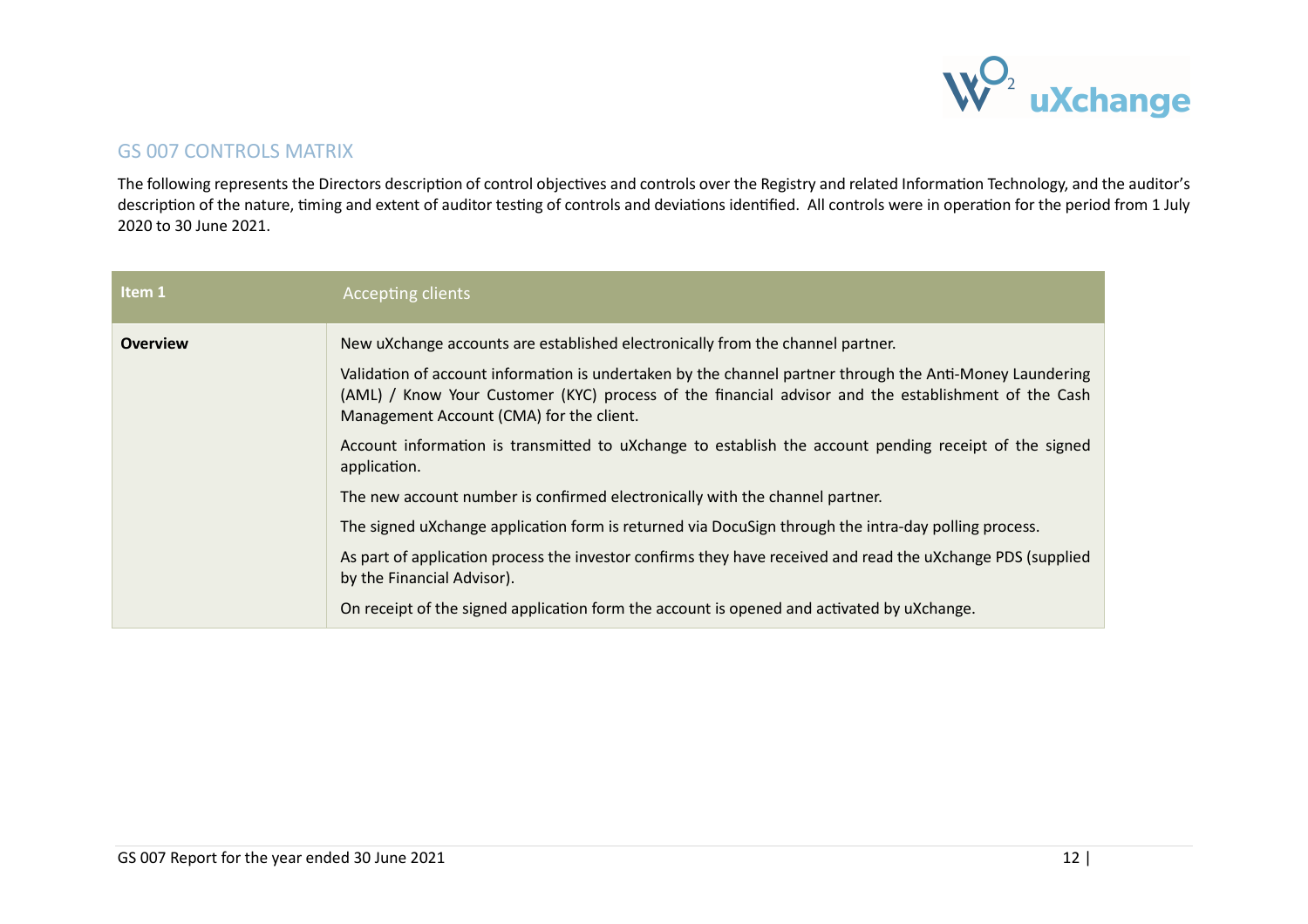

| Controls specified by uXchange to meet<br>control objectives                                                                                                                                                      | Procedures performed by BDO to test the<br>operating effectiveness of controls as<br>described                                                                                                                                                       | <b>Results of Testing</b> |
|-------------------------------------------------------------------------------------------------------------------------------------------------------------------------------------------------------------------|------------------------------------------------------------------------------------------------------------------------------------------------------------------------------------------------------------------------------------------------------|---------------------------|
|                                                                                                                                                                                                                   | F.1 - New accounts are set up completely and accurately in accordance with client/issuers agreements.                                                                                                                                                |                           |
| uXchange<br>accounts<br>New<br>are<br>only<br>established on receipt of request from the<br>channel partner who has conducted the<br>necessary AML/KYC investigation and<br>received a signed uXchange agreement. | For a sample of 25 new client accounts,<br>verified that the signed uXchange application<br>form includes an AML/CTF compliance<br>declaration, and that proof of identify<br>documents from clients were attached to the<br>Wealth02 system.        | No exceptions noted.      |
|                                                                                                                                                                                                                   | F.2 – Complete and authorized client agreements are established prior to initiating accounting activity.                                                                                                                                             |                           |
| Accounts are only activated once the signed<br>uXchange application form has been<br>received from the client.                                                                                                    | For a sample of 25 new client accounts,<br>checked to ensure that clients had been<br>validated and had an executed signed<br>application form; as this confirms the client<br>have received and read the uXchange PDS<br>(supplied by the advisor). | No exceptions noted.      |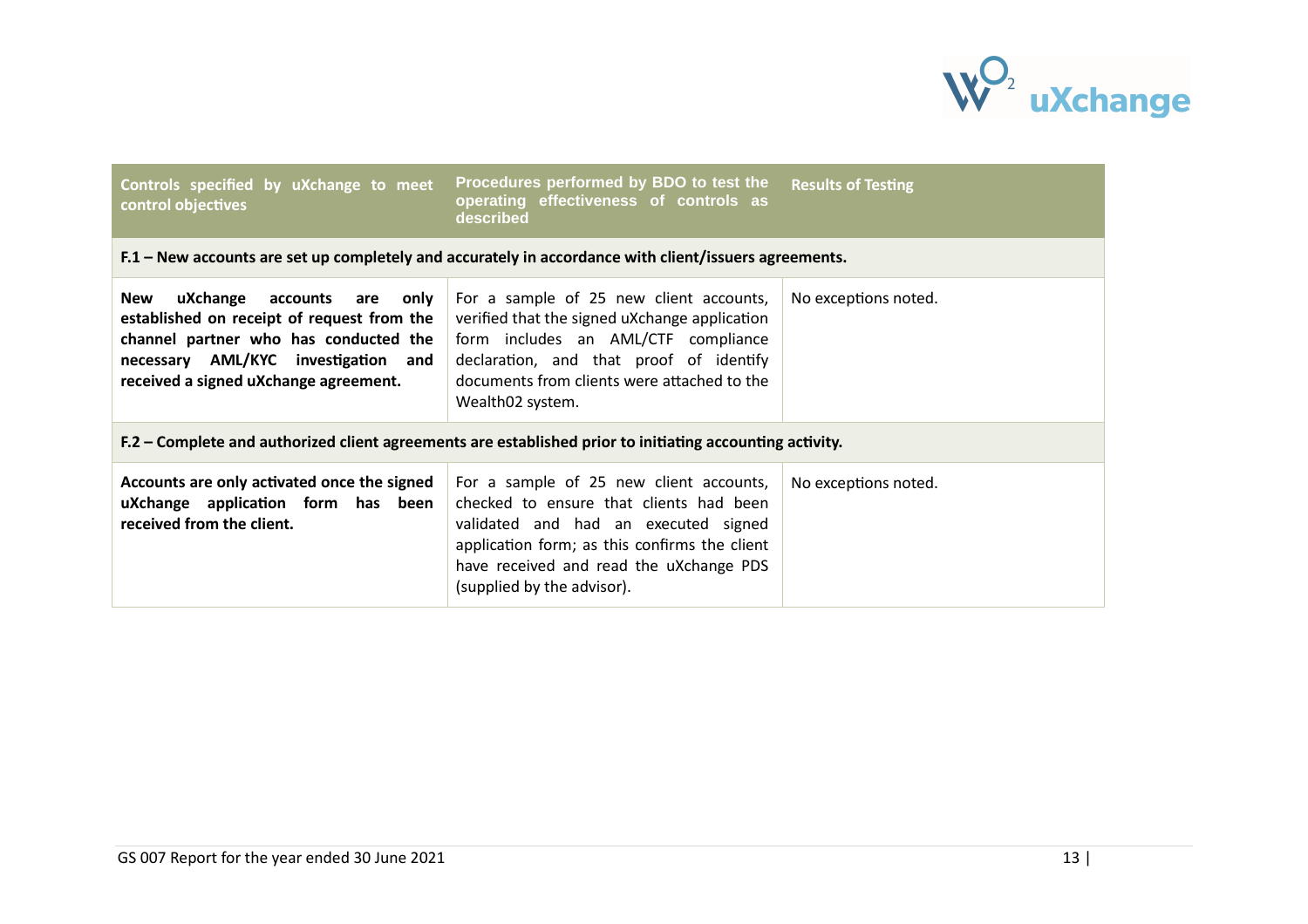

| Item 2          | <b>Authorising and processing transactions</b>                                                                                                                                                                                                                                                                                                                                                                                          |  |
|-----------------|-----------------------------------------------------------------------------------------------------------------------------------------------------------------------------------------------------------------------------------------------------------------------------------------------------------------------------------------------------------------------------------------------------------------------------------------|--|
| <b>Overview</b> | All application and redemption instructions for uXchange are created by the channel partner (once<br>validated/approved) and submitted to uXchange electronically.<br>Cash for application instructions are processed by uXchange from each investor linked CMA and credited to the<br>uXchange Application Account. The uXchange application account is cleared to the custodians OMNI account daily via<br>electronic funds transfer. |  |
|                 | Redemption proceeds processed by the custodian are transferred to the uXchange redemptions account and cleared<br>to each investor linked CMA once the cash is matched with the transaction file.                                                                                                                                                                                                                                       |  |
|                 | Contract notes are generated and emailed to investors once the custodian has confirmed units and uXchange has<br>verified the unit price.                                                                                                                                                                                                                                                                                               |  |

|    | Controls specified by uXchange to meet control<br>objectives                                                                      | Procedures performed by BDO to test the operating<br>effectiveness of controls as described                                                                                                    | <b>Results of Testing</b> |  |
|----|-----------------------------------------------------------------------------------------------------------------------------------|------------------------------------------------------------------------------------------------------------------------------------------------------------------------------------------------|---------------------------|--|
|    | F.3 – New share/unitholder activity is clearly established and recorded completely, accurately and in a timely manner.            |                                                                                                                                                                                                |                           |  |
| 1. | Channel partner receives confirmation that<br>the investor's account has been activated<br>and is ready for transaction activity. | For a sample of 25 new client accounts, checked to ensure<br>the channel partner received confirmation that the client<br>account has been activated and is ready for transaction<br>activity. | No exceptions noted.      |  |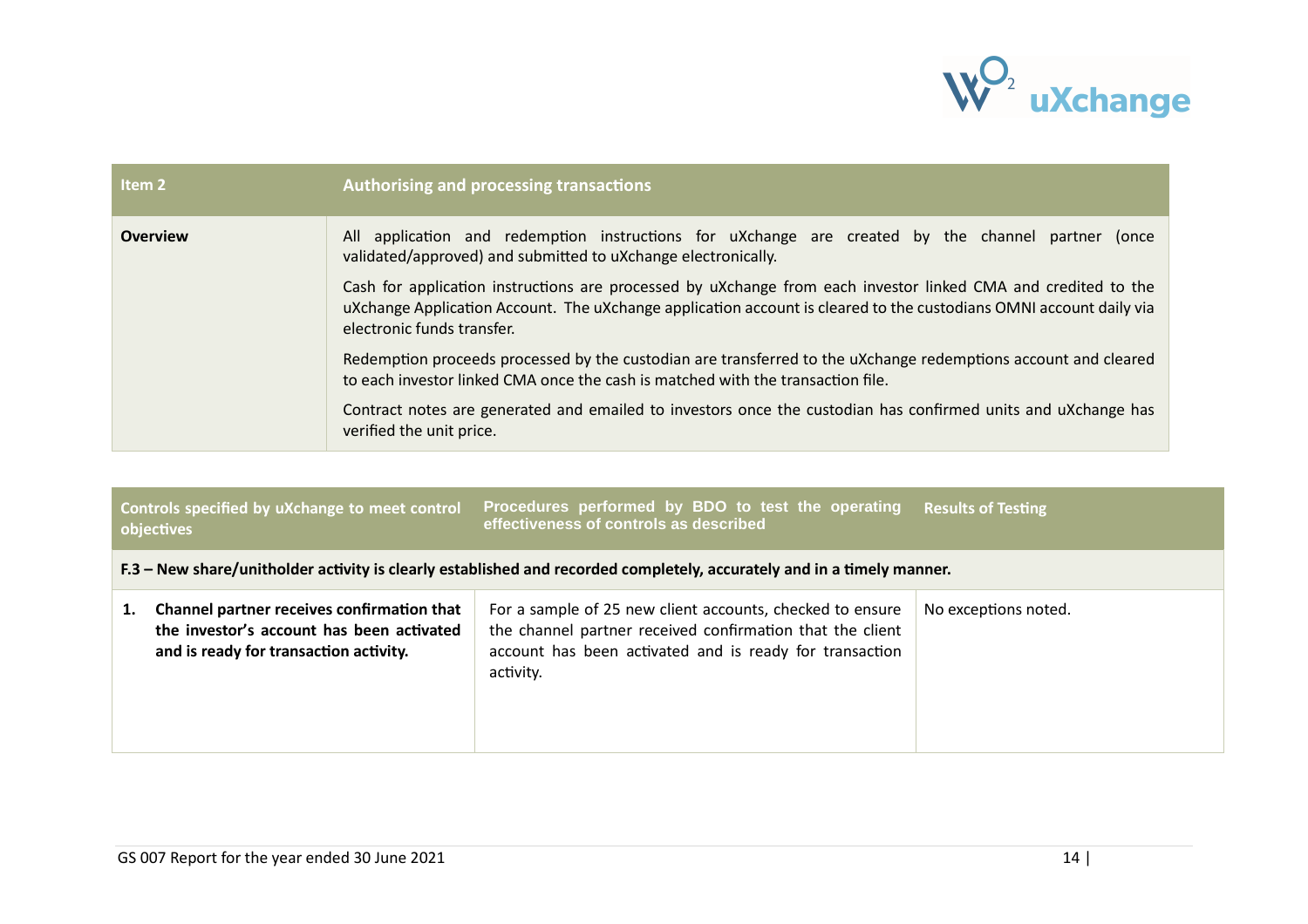

| Controls specified by uXchange to meet<br>control objectives                                                                                                                                                                                                                                                                                           | Procedures performed by BDO to test the operating<br>effectiveness of controls as described                                                                                                                                                                                                       | <b>Results of Testing</b> |
|--------------------------------------------------------------------------------------------------------------------------------------------------------------------------------------------------------------------------------------------------------------------------------------------------------------------------------------------------------|---------------------------------------------------------------------------------------------------------------------------------------------------------------------------------------------------------------------------------------------------------------------------------------------------|---------------------------|
| 2. Application and redemption instructions for<br>each Managed Investment Scheme, for each<br>investor, received from the channel partner<br>is loaded into the unit registry system (i.e.<br>NEO) for processing the same business day if<br>received prior to the Custodian cut off (11:00<br>am each business day).                                 | For a sample of 25 application or redemptions transactions<br>identified, BDO ensured the approval from the client on<br>future action was obtained, processed on time and agreed<br>to deal note. We checked that the deal note details agreed<br>to the application and redemption instruction. | No exceptions noted.      |
|                                                                                                                                                                                                                                                                                                                                                        | F.4 -Share/Unitholder applications, redemptions and switches received are checked, sorted and distributed for processing in a timely manner.                                                                                                                                                      |                           |
| Application and redemption instructions for<br>each Managed Investment Scheme, for each<br>investor, received from the channel partner<br>is loaded into the unit registry system (i.e.<br>NEO) for processing the same business day if<br>received prior to the Custodian cut off (11:00<br>am each business day).                                    | For a sample of 25 application or redemptions transactions<br>identified, BDO ensured the approval from the client on<br>future action was obtained and processed on time. We<br>checked that the deal note details agreed to the application<br>and redemption instruction.                      | No exceptions noted.      |
|                                                                                                                                                                                                                                                                                                                                                        | F.5 - Share/Unitholder transactions and adjustments are authorized, processed accurately, completely and in a timely manner.                                                                                                                                                                      |                           |
| 1. CMA available cash for each investor is vetted<br>for applications to ensure instructions can be<br>funded. uXchange will only process a Buy<br>Order if there are enough funds in the CMA.<br><b>Validated</b><br>application and<br>redemption<br>instructions (orders) are consolidated by<br>managed fund in the unit registry system<br>(NEO). | BDO performed a walkthrough of the system and confirmed<br>that orders cannot be placed in the unit registry system with<br>insufficient funds.<br>Refer to Item 2 Control F4.1 for timely processing of<br>transactions.                                                                         | No exceptions noted.      |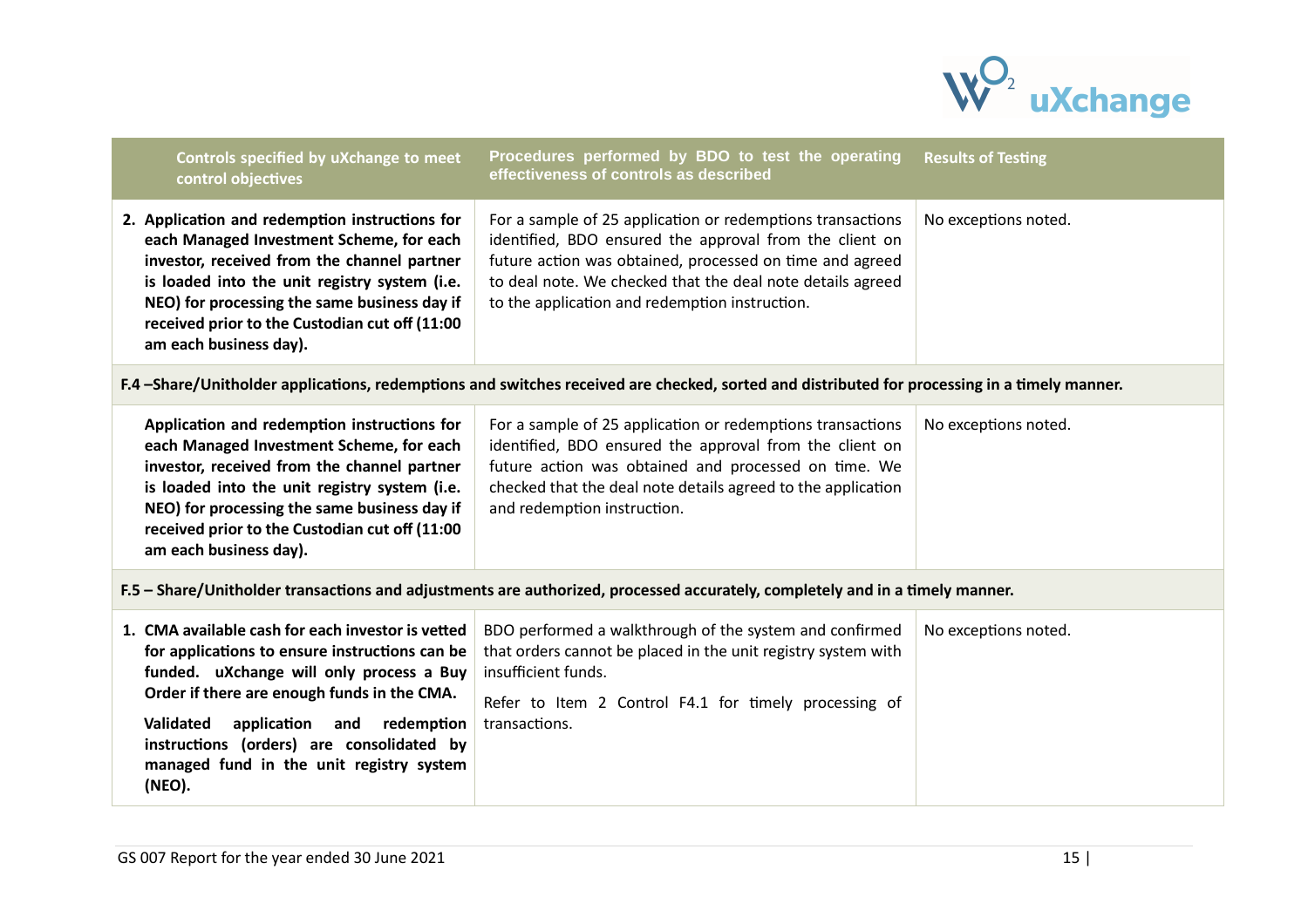

| Controls specified by uXchange to meet control<br>objectives      |                                                                                                                                                                                                                                                | Procedures performed by BDO to test the operating<br>effectiveness of controls as described                                                                                                                               | <b>Results of Testing</b> |
|-------------------------------------------------------------------|------------------------------------------------------------------------------------------------------------------------------------------------------------------------------------------------------------------------------------------------|---------------------------------------------------------------------------------------------------------------------------------------------------------------------------------------------------------------------------|---------------------------|
|                                                                   | Aggregated orders by managed fund are<br>batched and sent to the custodian by the<br>agreed cut off time each day (usually 11:00<br>am).                                                                                                       |                                                                                                                                                                                                                           |                           |
| 1.                                                                | Orders sent to the Custodian are flagged as<br>pending until confirmation of the units<br>bought or sold are confirmed by batch.                                                                                                               | Sample of 1 (automated process) selected to ensure orders<br>placed but not yet processed are appropriately flagged.                                                                                                      | No exceptions noted.      |
| 2.                                                                | Transaction price is validated against a third-<br>party source before the trade is confirmed in<br>the unit registry system. NEO reconciles the<br>units received against the contract date and<br>the price received from Financial Express. | For a sample of 1 (automated process), we confirmed that<br>the automatic price data validation process occurred.<br>For 2 months selected, we inspected the reconciliations<br>validated by NEO with no variances noted. | No exceptions noted.      |
| F.6 - Cash receipts are processed accurately and banked promptly. |                                                                                                                                                                                                                                                |                                                                                                                                                                                                                           |                           |
| 1.                                                                | The client or adviser agrees to use<br>Macquarie (Bank), a broker (1 of 3 options),<br>uXchange or AMM. For each of these they<br>to<br>need<br>complete<br>the<br>approval<br>documentation.                                                  | For a sample of 25 client accounts, checked the signed<br>application form to ensure that clients or advisor confirmed<br>to use Macquarie (Bank), a broker (1 of 3 options), uXchange<br>or AMM.                         | No exceptions noted.      |
| 2.                                                                | Cash to cover application instructions plus<br>transaction fee disclosed in PDS is collected<br>from each investor's linked Macquarie CMA<br>and transferred RTGS to the uXchange                                                              | For a sample of 1 (automated process), we have checked to<br>ensure integrated data feeds agreed to the instruction file<br>and processed promptly into the custodian account.                                            | No exceptions noted.      |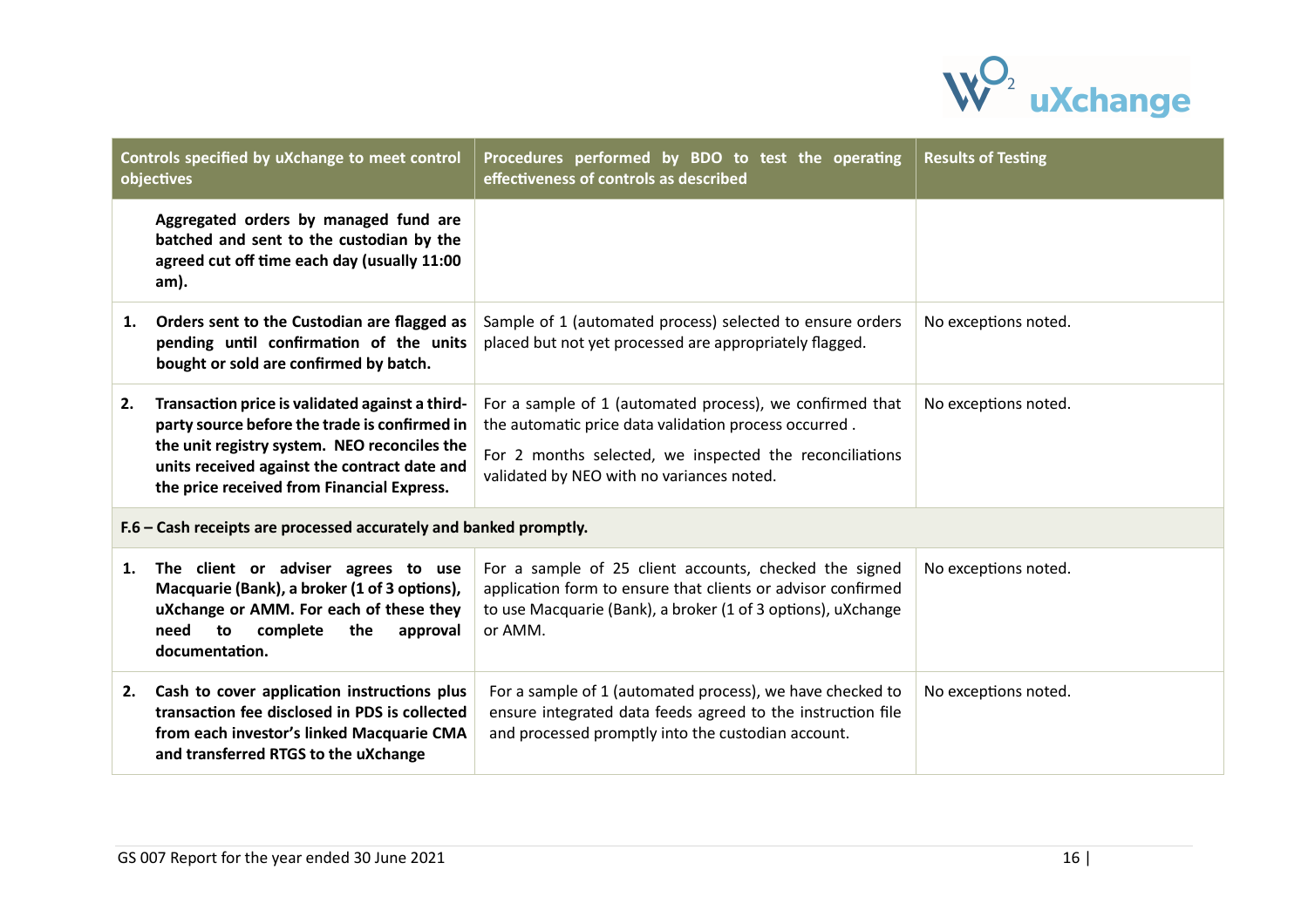

|    | Controls specified by uXchange to meet control<br>objectives                                                                                                                                                                                                               | Procedures performed by BDO to test the operating<br>effectiveness of controls as described                                                                                                                   | <b>Results of Testing</b> |  |
|----|----------------------------------------------------------------------------------------------------------------------------------------------------------------------------------------------------------------------------------------------------------------------------|---------------------------------------------------------------------------------------------------------------------------------------------------------------------------------------------------------------|---------------------------|--|
|    | application account. uXchange application<br>account is reconciled to the instruction file<br>and transferred to the custodian's cash<br>account each day.                                                                                                                 |                                                                                                                                                                                                               |                           |  |
|    | 3. Cash amounts credited to the uXchange<br>redemptions control account are reconciled<br>to investor instructions and transferred (less<br>the transaction fee) via<br><b>Real Time Gross Settlement (RTGS,</b><br>immediately) to each investor linked<br>Macquarie CMA. | For a sample of 1(automated process), we have checked to<br>ensure integrated data feeds agreed to end distributions to<br>client accounts.                                                                   | No exceptions noted.      |  |
|    | F.7 – Cheques and confirmation letters issued are accurately generated, matched and authorized prior to dispatch.                                                                                                                                                          |                                                                                                                                                                                                               |                           |  |
| 1. | Custodian confirms all transaction details of<br>applications and redemptions processed.<br>uXchange undertakes an automatic daily<br>reconciliation of confirmations.                                                                                                     | For a sample of 1 (automated process), we have verified that<br>custodian confirms all transaction details of applications and<br>redemptions processed which is reconciled daily with no<br>variances noted. | No exceptions noted.      |  |
| 2. | A contract note is automatically issued to<br>channel partner, emailed to client and saved<br>to the client record.                                                                                                                                                        | For a sample of 1 trade (automated process), we inspected<br>and confirmed that contract notes were emailed to investors<br>and attached to client record.                                                    | No exceptions noted.      |  |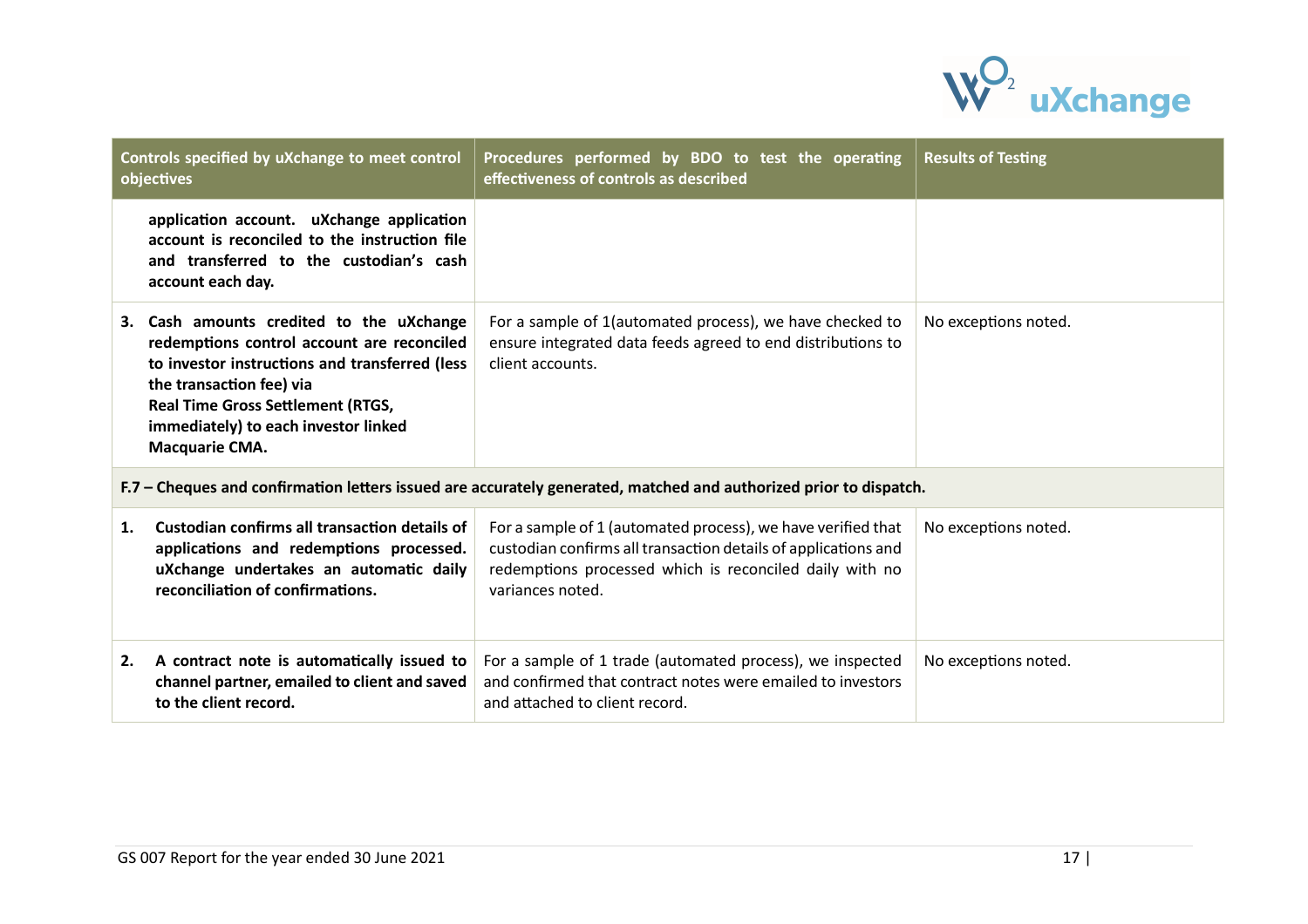

#### **Controls specified by uXchange to meet control objectives Procedures performed by BDO to test the operating effectiveness of controls as describedResults of Testing**

#### F.9 – Distribution payments and reinvestments are complete, calculated in accordance with the authorized distribution and processed in a timely manner.

| 1. | uXchange receives and loads distribution<br>transaction file. The transactions are reconciled<br>to cash receipts processed by the Custodian and<br>disaggregated to underlying investor accounts<br>and cash distribution amounts paid to each<br>investor's linked Macquarie CMA. The data feed<br>is automated to occur daily or intraday, with<br>information provided by external parties. After<br>data is automatically received by uXchange, the<br>company selects to 'Push down to client'<br>manually. | For a selected sample of 1 distributions (automated<br>process), we checked and ensured that integrated<br>data feeds are agreed to end distributions in client<br>accounts.                                                                                                                                    | No exceptions noted. |
|----|-------------------------------------------------------------------------------------------------------------------------------------------------------------------------------------------------------------------------------------------------------------------------------------------------------------------------------------------------------------------------------------------------------------------------------------------------------------------------------------------------------------------|-----------------------------------------------------------------------------------------------------------------------------------------------------------------------------------------------------------------------------------------------------------------------------------------------------------------|----------------------|
| 2. | Reinvestment transactions are disaggregated to<br>underlying investor accounts and reconciled<br>against reported holding by the custodian.                                                                                                                                                                                                                                                                                                                                                                       | By observation, we have confirmed that the<br>reconciliation process occurs to ensure transactions<br>have been completely and accurately recorded.<br>For a sample of 1 (automated process) selected date,<br>we checked the reconciliation report to ensure all<br>discrepancies were appropriately resolved. | No exceptions noted. |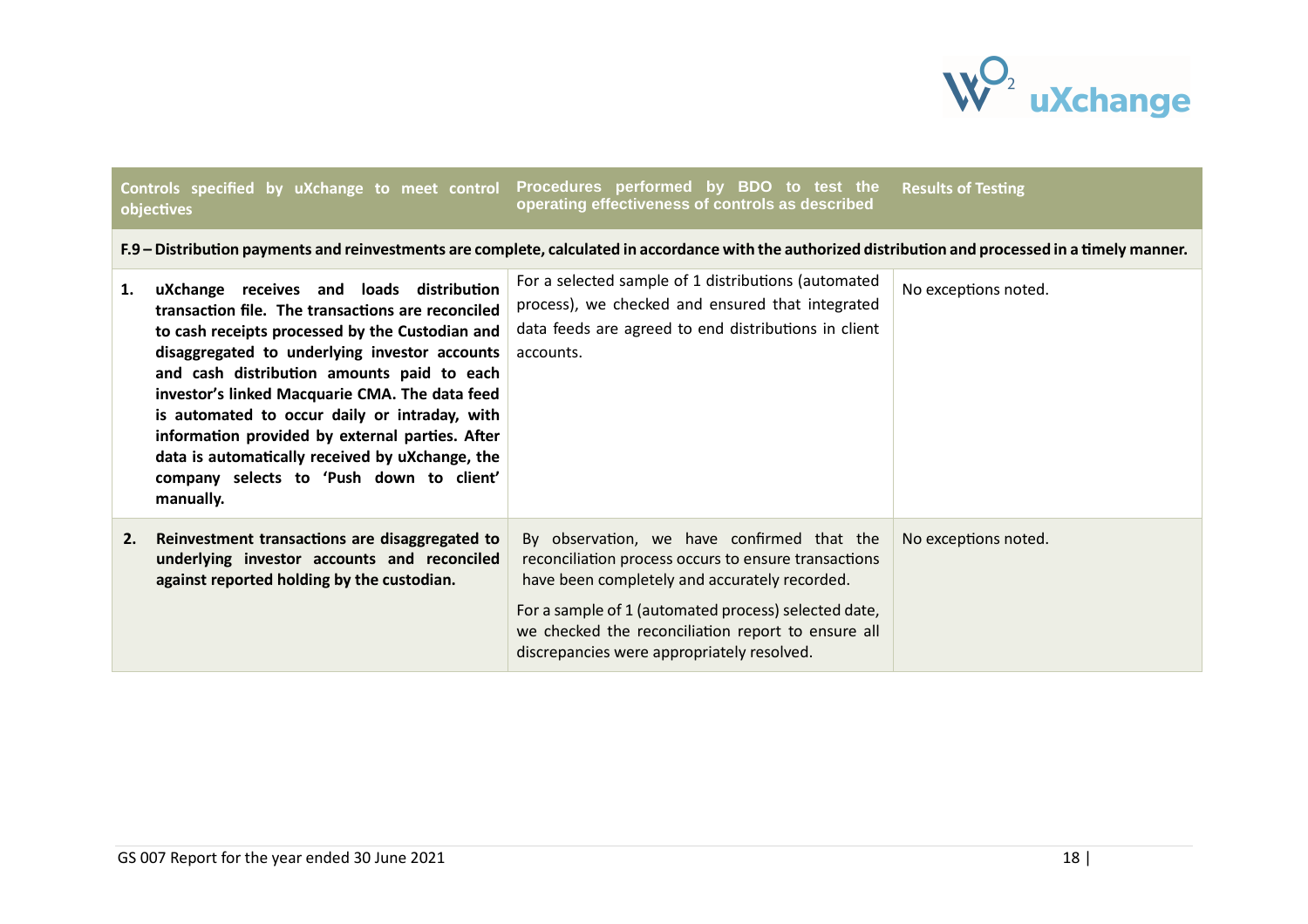

| Item <sub>3</sub> | <b>Maintaining financial and other records</b>                                                                |  |
|-------------------|---------------------------------------------------------------------------------------------------------------|--|
| <b>Overview</b>   | Custodian (as registered unit holder with each issuer) reconciles distribution payments and reinvestment and: |  |
|                   | a) Prepares distribution transaction file and sends to uXchange; and                                          |  |
|                   | b) Remits cash payments to the uXchange distribution bank account.                                            |  |

| control objectives                                                                                                                                                                   | Controls specified by uXchange to meet Procedures performed by BDO to test the Results of Testing<br>effectiveness of controls as<br>operating<br>described |                      |  |
|--------------------------------------------------------------------------------------------------------------------------------------------------------------------------------------|-------------------------------------------------------------------------------------------------------------------------------------------------------------|----------------------|--|
| F.10 - Accounts are administered in accordance with client agreements.                                                                                                               |                                                                                                                                                             |                      |  |
| Fees to Investors are processed in accordance<br>with those disclosed in the PDS.                                                                                                    | For a sample of 25 Transactions, we checked<br>that the Fees to Investors were processed in<br>accordance with the fees disclosed in the<br>PDS.            | No exceptions noted. |  |
| F.11 Changes to non-monetary share/unitholder data (for example, address changes and changes in allocation instructions) are authorised<br>and correctly recorded on a timely basis. |                                                                                                                                                             |                      |  |
| The above control objective applies the same control activity as Item 3 Control F13.                                                                                                 |                                                                                                                                                             |                      |  |
| F.12 – Registrar records accurately reflect shares, units and cash held by third parties.                                                                                            |                                                                                                                                                             |                      |  |
| The above control objective applies the same control activity as Item 3 Control F13.                                                                                                 |                                                                                                                                                             |                      |  |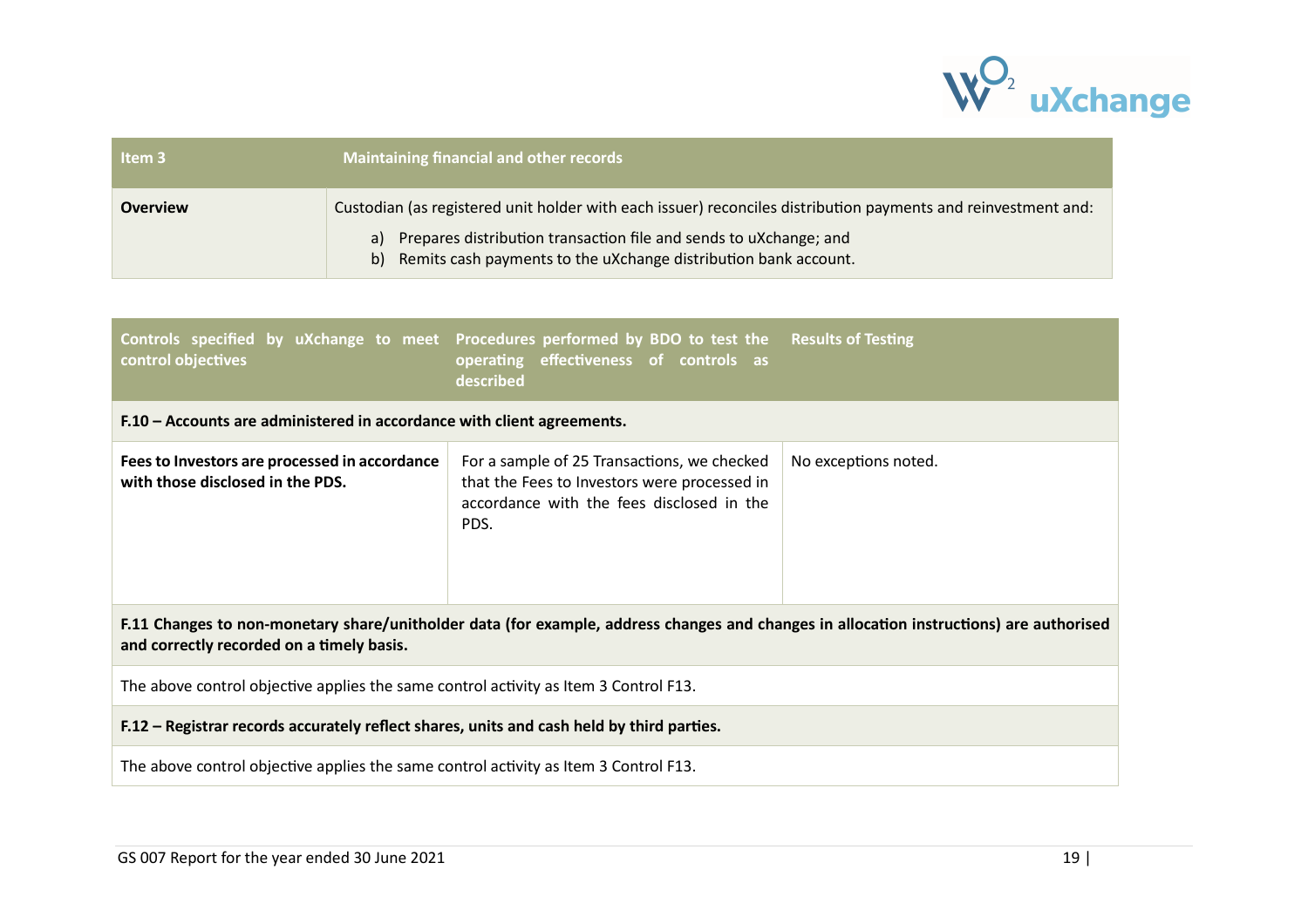

| control objectives                                                                                                                                                                                                                                                                                                                                                                                               | Controls specified by uXchange to meet Procedures performed by BDO to test the<br>operating effectiveness of controls as<br>described                                                                                                                                                                                 | <b>Results of Testing</b> |
|------------------------------------------------------------------------------------------------------------------------------------------------------------------------------------------------------------------------------------------------------------------------------------------------------------------------------------------------------------------------------------------------------------------|-----------------------------------------------------------------------------------------------------------------------------------------------------------------------------------------------------------------------------------------------------------------------------------------------------------------------|---------------------------|
|                                                                                                                                                                                                                                                                                                                                                                                                                  | F.13 – Share/unit activity is recorded completely, accurately and positions are regularly reconciled.                                                                                                                                                                                                                 |                           |
| Daily investor transactions are batched<br>1.<br>automatically reconciled<br>to  <br>and<br>aggregated transactions held by the<br>custodian.<br>holding<br>2.<br>Daily<br>monthly<br>and<br>reconciliations are undertaken by the<br>uXchange administrator. Reconciliation<br>differences between NEO and custody<br>records are promptly resolved. Cash<br>clearing accounts reconciled and cleared<br>daily. | For a selected sample of 1 (automated<br>process), confirmed that the reconciliation<br>process occurs to ensure transactions have<br>been completely and accurately recorded.<br>For 2 months selected, we confirmed that<br>the automatic reconciliation to custodian<br>records occurs, with no unreconciled items | No exceptions noted.      |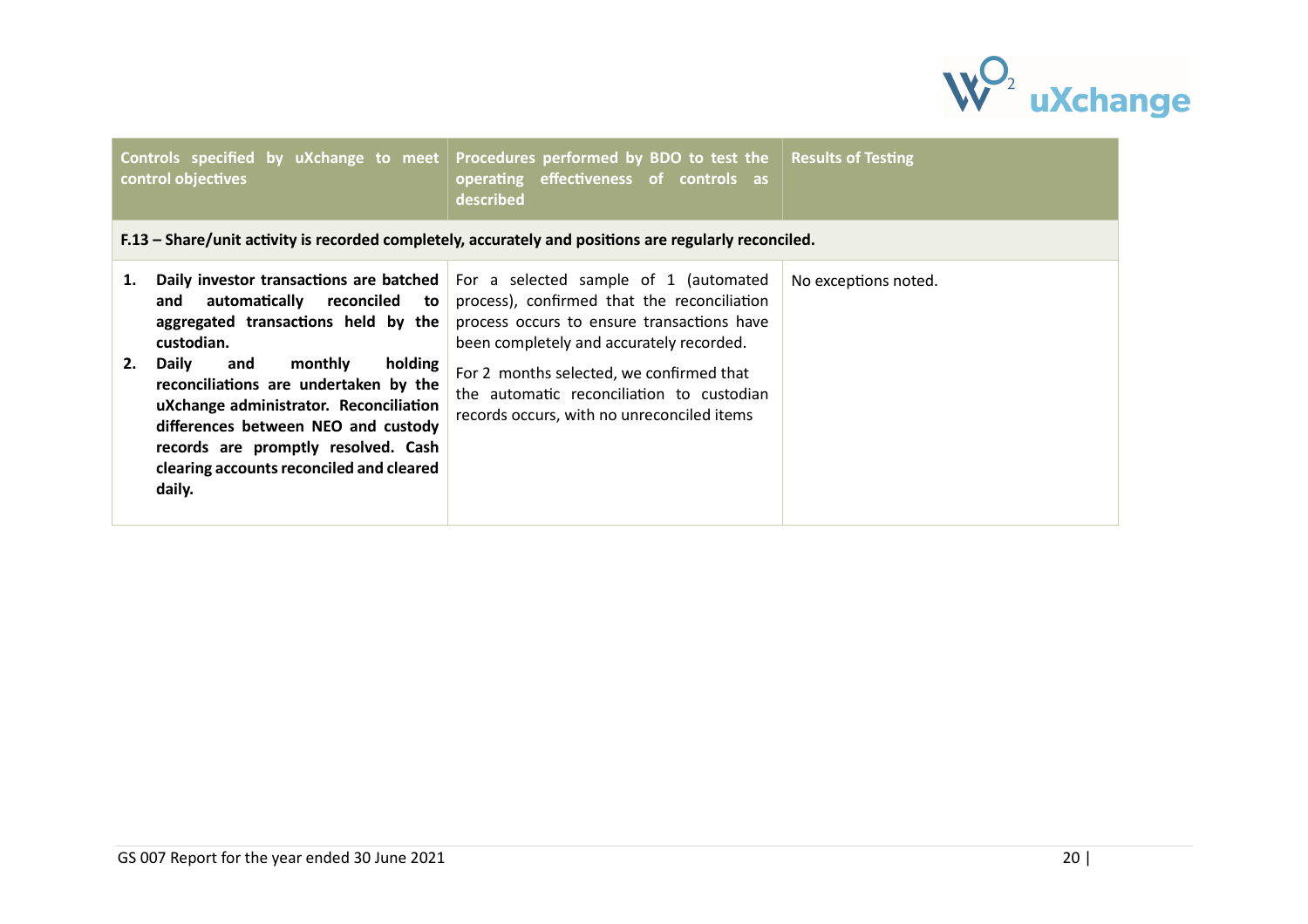

| Item 4          | <b>Safeguarding assets</b>                                                                                                                                                                                                                                                           |
|-----------------|--------------------------------------------------------------------------------------------------------------------------------------------------------------------------------------------------------------------------------------------------------------------------------------|
| <b>Overview</b> | uXchange is an IDPS-like scheme that is required to operate in accordance with its Product Disclosure Statement<br>(PDS). Investors sign an application which requires the authorised signatory of the entity joining uXchange to<br>attest that they have sighted and read the PDS. |
|                 | The application and PDS forms the basis of a client agreement.                                                                                                                                                                                                                       |
|                 | Financial Advisors are responsible for advising / updating non-monetary unitholder data on uXchange in<br>accordance with the distribution agreement executed with each AFSL using uXchange for client investments.                                                                  |

| control objectives                                                                   | Controls specified by uXchange to meet Procedures performed by BDO to test the Results of Testing<br>operating effectiveness of controls as<br>described |                      |  |
|--------------------------------------------------------------------------------------|----------------------------------------------------------------------------------------------------------------------------------------------------------|----------------------|--|
| F.14 – Lost and stolen certificates are recorded in a timely manner.                 |                                                                                                                                                          |                      |  |
| Unit certificates are issued to the registered<br>holder and advisor electronically. | No new unit certificates were issued to<br>replace lost or stolen certificates during the<br>period. As such, no testing required.                       | No exceptions noted. |  |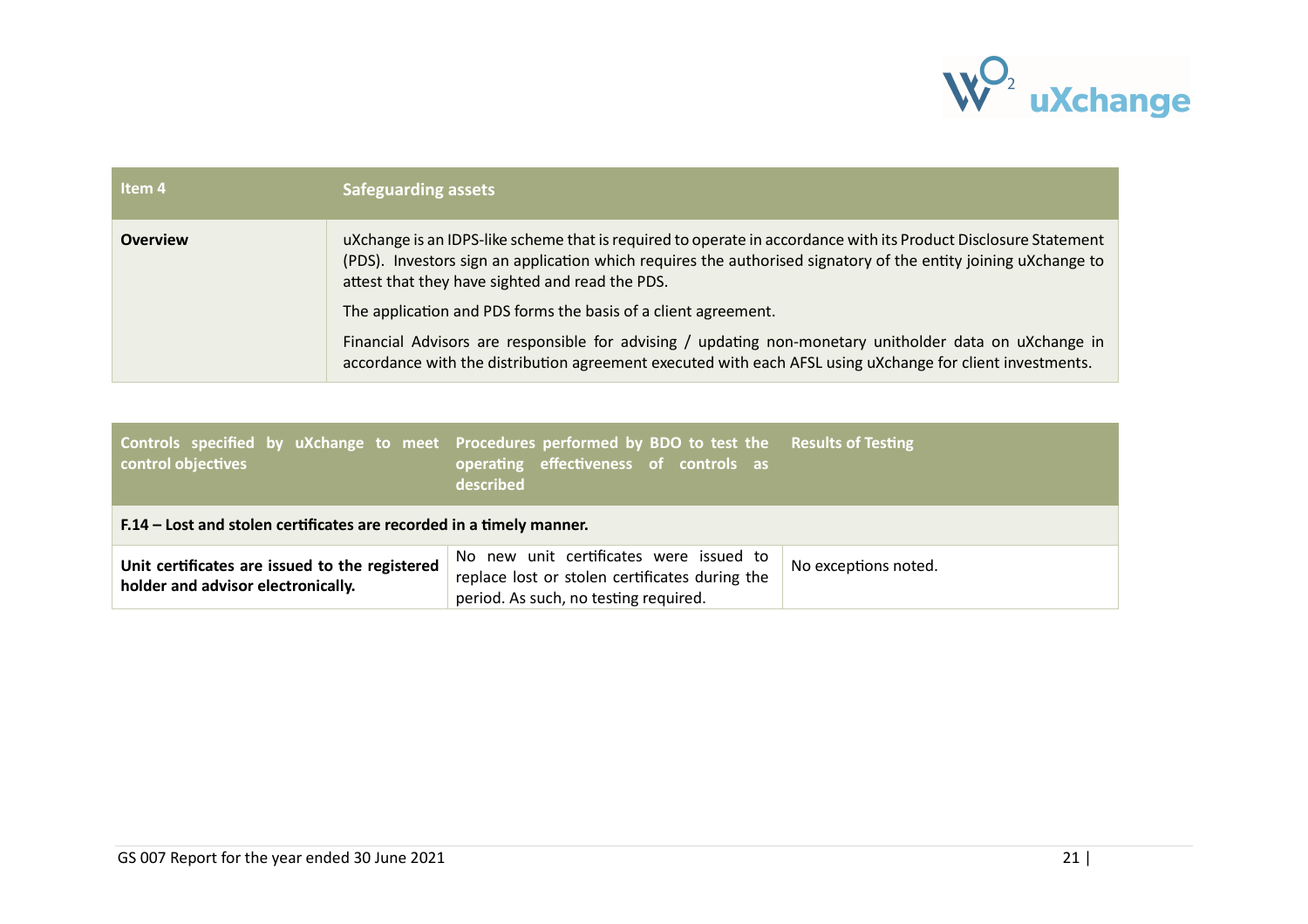

| Item 5          | <b>Monitoring compliance</b>                                                                                           |
|-----------------|------------------------------------------------------------------------------------------------------------------------|
| <b>Overview</b> | Investor holding in each fund maintained by NEO is reconciled regularly to the records maintained by the<br>custodian. |
|                 | Cash clearing accounts held by uXchange are reconciled and cleared at least weekly.                                    |

|    | Controls specified by uXchange to meet<br>control objectives                                                                                                                                                          | Procedures performed by BDO to test the<br>effectiveness of controls as<br>operating<br>described                                                                                             | <b>Results of Testing</b> |
|----|-----------------------------------------------------------------------------------------------------------------------------------------------------------------------------------------------------------------------|-----------------------------------------------------------------------------------------------------------------------------------------------------------------------------------------------|---------------------------|
|    |                                                                                                                                                                                                                       | F.15 – Transaction errors are identified, notified to clients and unitholders in accordance with client agreements and rectified if necessary.                                                |                           |
| 1. | Investor accounts are reconciled to the<br>custodian records at least monthly.                                                                                                                                        | For 2 months selected, we confirmed that<br>the automatic reconciliation to custodian<br>records occurs, with no unreconciled items.                                                          | No exceptions noted.      |
| 2. | All transactions are validated for<br>consistency with unit prices provided by<br>an external data provider and checked<br>within tolerance.                                                                          | For 2 months selected, we confirmed that<br>the automatic price data validation process<br>occurs.                                                                                            | No exceptions noted.      |
| З. | dividend<br>Expected<br>payments<br>are<br>accrued in uXchange and by the channel<br>partner from information provided by<br>an external data provider.<br>Actual<br>receipts are reconciled against the<br>accruals. | Inspected the system and agreed<br>distributions had been accrued within the<br>expected timeframe. This is an automatic<br>process completed as part of the daily<br>reconciliation process. | No exceptions noted.      |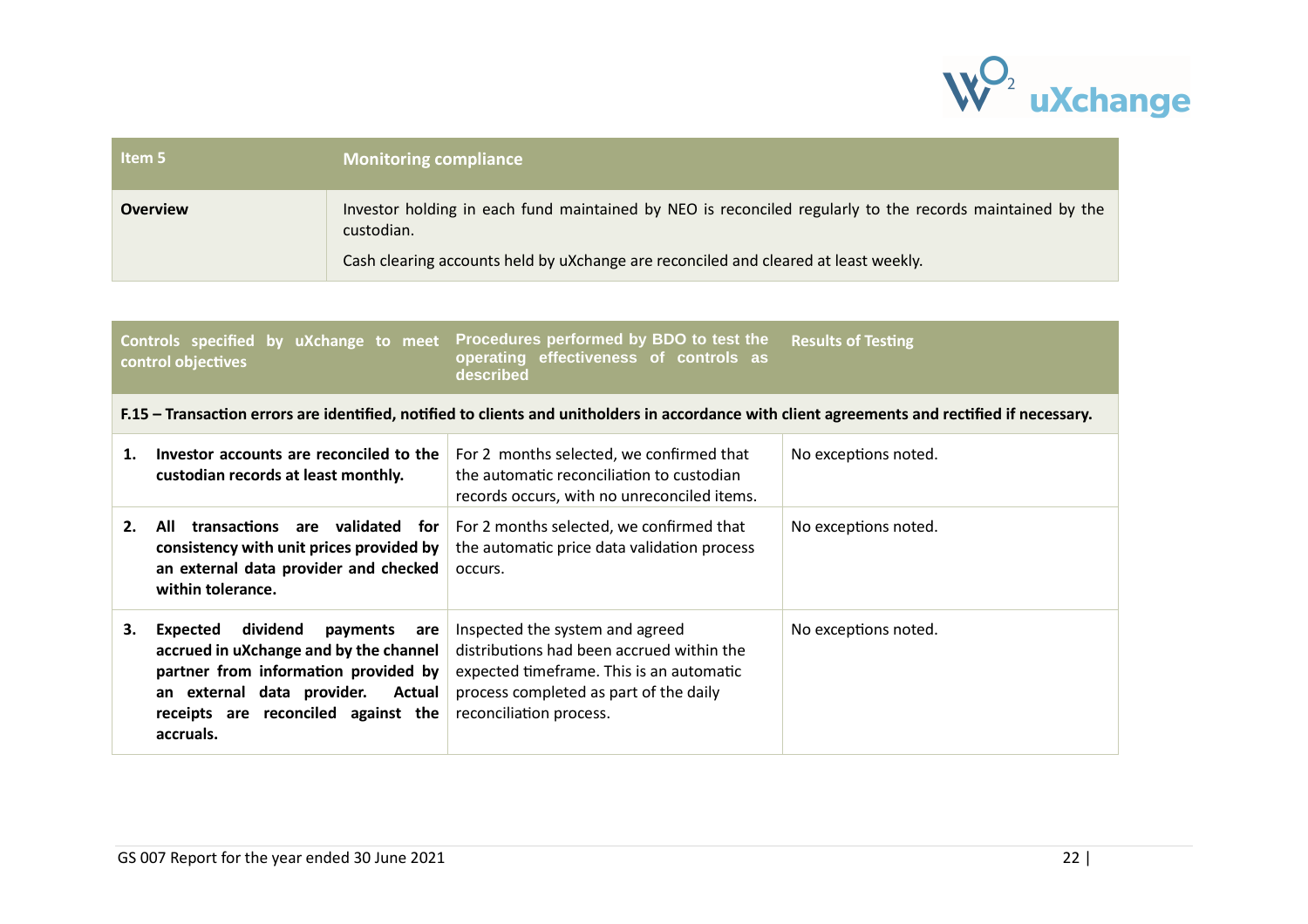

| Item 6                                                                                                                                                                                                                        | <b>Monitoring subservice organisations</b>                                                                                                                                                                                |                                                                                                                                                  |                      |
|-------------------------------------------------------------------------------------------------------------------------------------------------------------------------------------------------------------------------------|---------------------------------------------------------------------------------------------------------------------------------------------------------------------------------------------------------------------------|--------------------------------------------------------------------------------------------------------------------------------------------------|----------------------|
| <b>Overview</b>                                                                                                                                                                                                               | Appointments of subservice organisations, including those providing registry services, are approved,<br>subservice organisations are properly managed and their activities are adequately monitored on a timely<br>basis. |                                                                                                                                                  |                      |
|                                                                                                                                                                                                                               |                                                                                                                                                                                                                           |                                                                                                                                                  |                      |
| Controls specified by uXchange to meet Procedures performed by BDO to test the<br><b>Results of Testing</b><br>operating effectiveness of controls as<br>control objectives<br>described                                      |                                                                                                                                                                                                                           |                                                                                                                                                  |                      |
| F.16 – Appointments of subservice organisations, including those providing registry services, are approved, subservice organisations are<br>properly managed and their activities are adequately monitored on a timely basis. |                                                                                                                                                                                                                           |                                                                                                                                                  |                      |
| 1. Third party service agreements are<br>management to ensure alignment to<br>business needs.                                                                                                                                 |                                                                                                                                                                                                                           | No new subservice organizations engaged<br>reviewed and approved by senior $\vert$ during the period. As such, no testing could<br>be performed. | No exceptions noted. |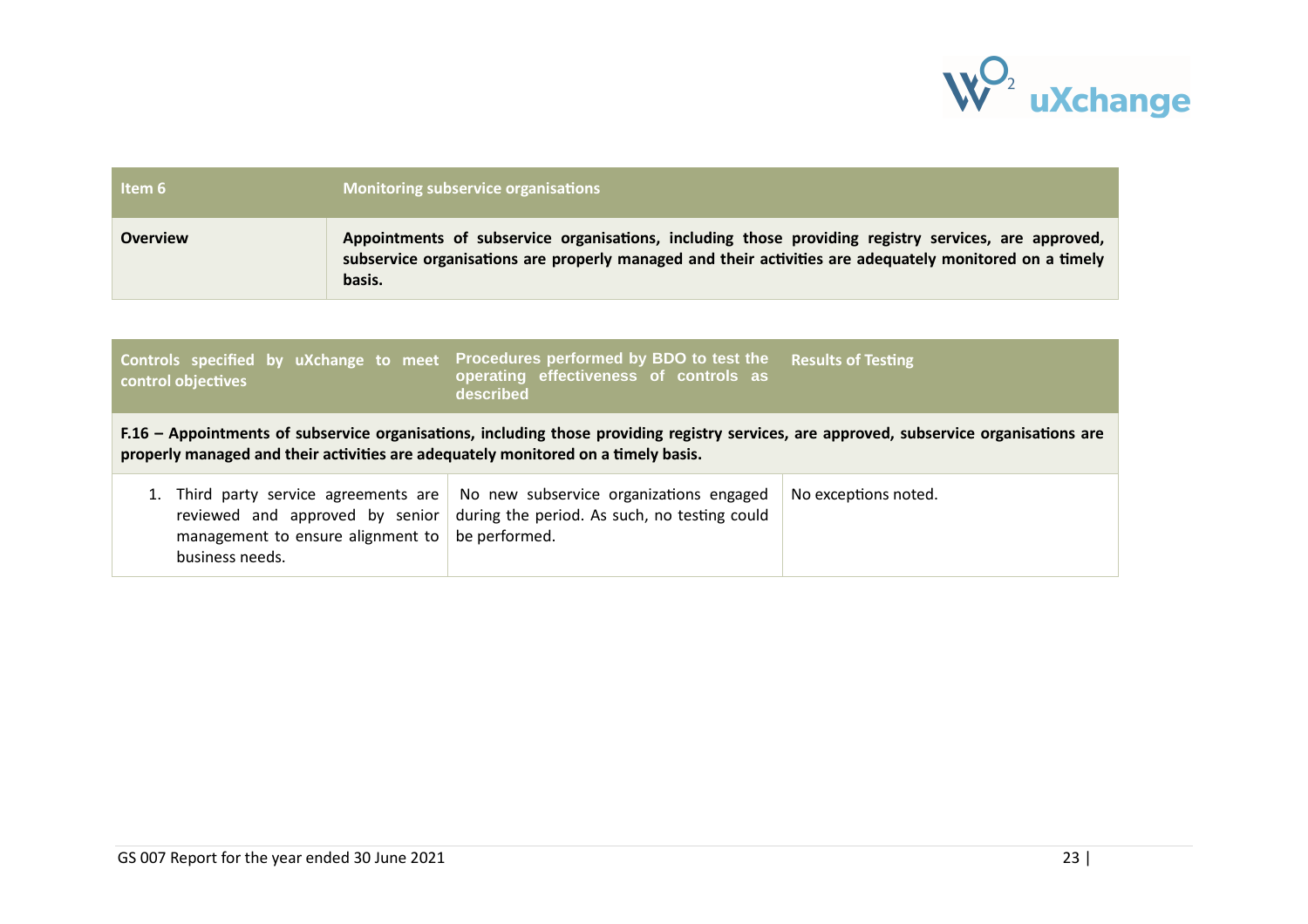

a sa kacamatan ing Kabupatèn Kabupatèn Kabupatèn Kabupatèn Kabupatèn Kabupatèn Kabupatèn Kabupatèn Kabupatèn K

| Item <sub>7</sub>                                                                                                                                                                           | <b>Reporting to clients</b> |                                                                                                                                                 |                      |
|---------------------------------------------------------------------------------------------------------------------------------------------------------------------------------------------|-----------------------------|-------------------------------------------------------------------------------------------------------------------------------------------------|----------------------|
| <b>Overview</b>                                                                                                                                                                             | obligations.                | uXchange as an IDPS-like scheme is required to report to Investors each quarter as well as annual reporting                                     |                      |
|                                                                                                                                                                                             |                             |                                                                                                                                                 |                      |
| Procedures performed by BDO to test the<br>Controls specified by uXchange to meet<br><b>Results of Testing</b><br>operating effectiveness of controls as<br>control objectives<br>described |                             |                                                                                                                                                 |                      |
|                                                                                                                                                                                             |                             | F.17 – Client reporting is complete, accurate and processed within required timescales.                                                         |                      |
| Quarterly<br>reports<br>1.<br>accordance with the Class Order<br>covering IDPS-like schemes are provided<br>to Investors within one month of each<br>quarter.                               | prepared<br>in              | For a sample of 2 clients, we checked to<br>ensure that they had received a quarterly<br>report prepared in accordance with the class<br>order. | No exceptions noted. |
| Annual reports prepared in accordance<br>2.<br>with the Class order covering IDPS-like<br>schemes are provided to investors by<br>the 30th September each year.                             |                             | For a sample of 1 client, inspected and<br>confirmed the annual report was issued in<br>accordance with the class order by 30<br>September.     | No exceptions noted. |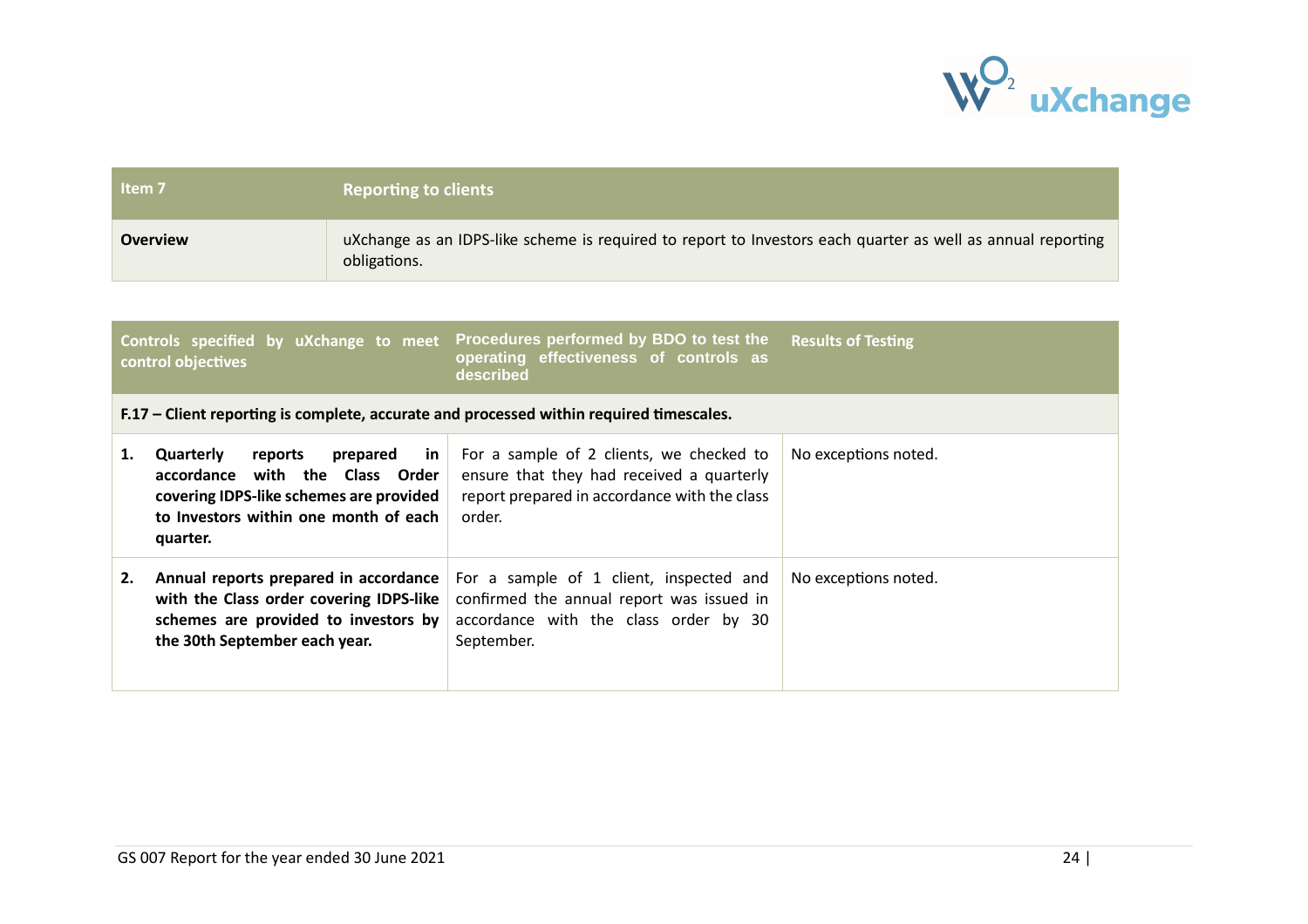

| Item 8          | Information Technology - Restricting access to systems and data                                                                                                                                                                                                                            |
|-----------------|--------------------------------------------------------------------------------------------------------------------------------------------------------------------------------------------------------------------------------------------------------------------------------------------|
| <b>Overview</b> | Physical access to computer networks, equipment, storage media and program documentation is restricted<br>to authorized individuals.                                                                                                                                                       |
|                 | Logical access to computer systems, programs, master data, client data, transaction data and parameters,<br>including access by administrators to applications, databases, systems and networks, is restricted to<br>authorized individuals via information security tools and techniques. |
|                 | Segregation of incompatible duties is defined, implemented and enforced by logical security controls in<br>accordance with job roles.                                                                                                                                                      |

| Controls specified by uXchange to meet<br>control objectives                                          | Procedures performed by BDO to test the operating Results of Testing<br>effectiveness of controls as described                                                                                     |                      |
|-------------------------------------------------------------------------------------------------------|----------------------------------------------------------------------------------------------------------------------------------------------------------------------------------------------------|----------------------|
|                                                                                                       | G.1 - Physical access to computer networks, equipment, storage media and program documentation is restricted to authorised individuals.                                                            |                      |
| Critical information infrastructure<br>was located on Amazon Web<br>Services (AWS) during the period. | Inspected the AWS administration console to confirm all critical<br>information including applications are hosted on AWS provided<br>infrastructure.                                               | No exceptions noted. |
|                                                                                                       | Enquired of the CTO to confirm there are no active servers located<br>in the office and all corporate infrastructure is on the cloud<br>managed by Amazon Web Services.                            |                      |
| 2. Core business computer systems<br>reside on Amazon Web Services<br>cloud environment.              | Inspected the relevant documentation between Amazon Web<br>Services (AWS) and WealthO2 to determine whether core<br>business computer systems resides on Amazon Web Services<br>cloud environment. | No exceptions noted. |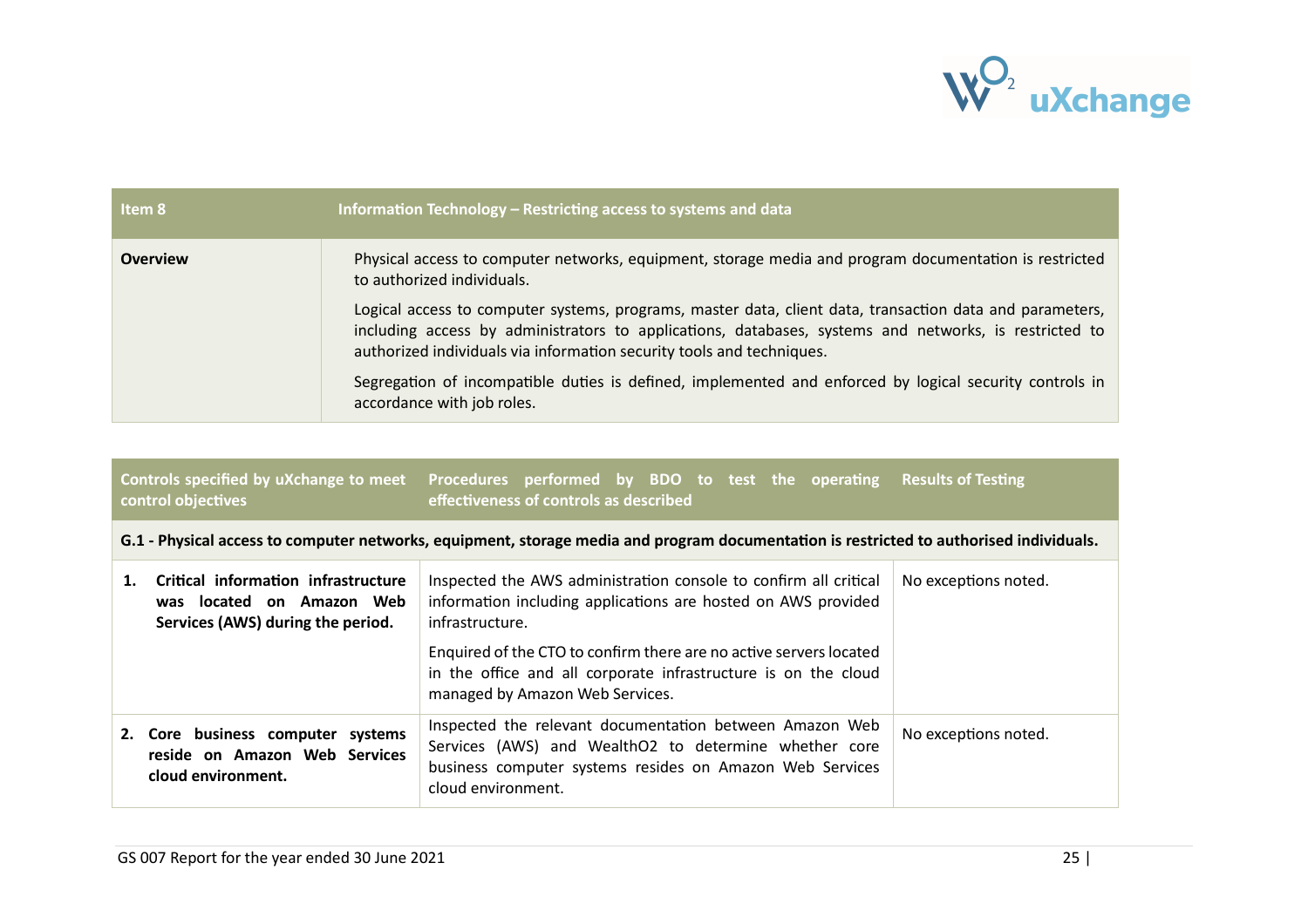

|    | Controls specified by uXchange to<br>meet control objectives                               | Procedures performed by BDO to test the operating Results of Testing<br>effectiveness of controls as described                                                                                                                                                                                |                      |
|----|--------------------------------------------------------------------------------------------|-----------------------------------------------------------------------------------------------------------------------------------------------------------------------------------------------------------------------------------------------------------------------------------------------|----------------------|
|    | uXchange<br>personnel<br>have<br>No.<br>physical access to this environment.               | Inspected the AWS SOC 2 Type II report to confirm physical access<br>to AWS provided cloud environment is controlled and managed<br>by AWS and only provided to authorised individuals at AWS for<br>the audit period.                                                                        |                      |
| 3. | Backups are scheduled regularly and<br>stored at remote high availability<br>locations.    | Inspected the AWS SOC 2 report to ascertain that backups are<br>scheduled appropriately and available for restoration as needed.<br>Inspected the AWS SOC 2 report to confirm restoration testing is<br>performed annually at a minimum by AWS.                                               | No exceptions noted. |
|    |                                                                                            | G.2 - Logical access to computer systems, programs, master data, client data, transaction data and parameters, including access by administrators<br>to applications, databases, systems and networks, is restricted to authorised individuals via information security tools and techniques. |                      |
|    | 1. Source code is stored electronically,<br>access restricted to the technology<br>team.   | Reviewed the code repositories - Microsoft Azure DevOps and<br>determined source code is maintained appropriately.<br>Inspected the list of users with electronic access to the source<br>code repositories to confirm access is restricted to developers,<br>QA team and CTO only.           | No exceptions noted. |
|    | 2. Access to key systems is restricted<br>using a username and password<br>authentication. | Inspected the MDA Operator system active user list to to confirm<br>that the access is restricted using a unique username and<br>password.                                                                                                                                                    | No exceptions noted. |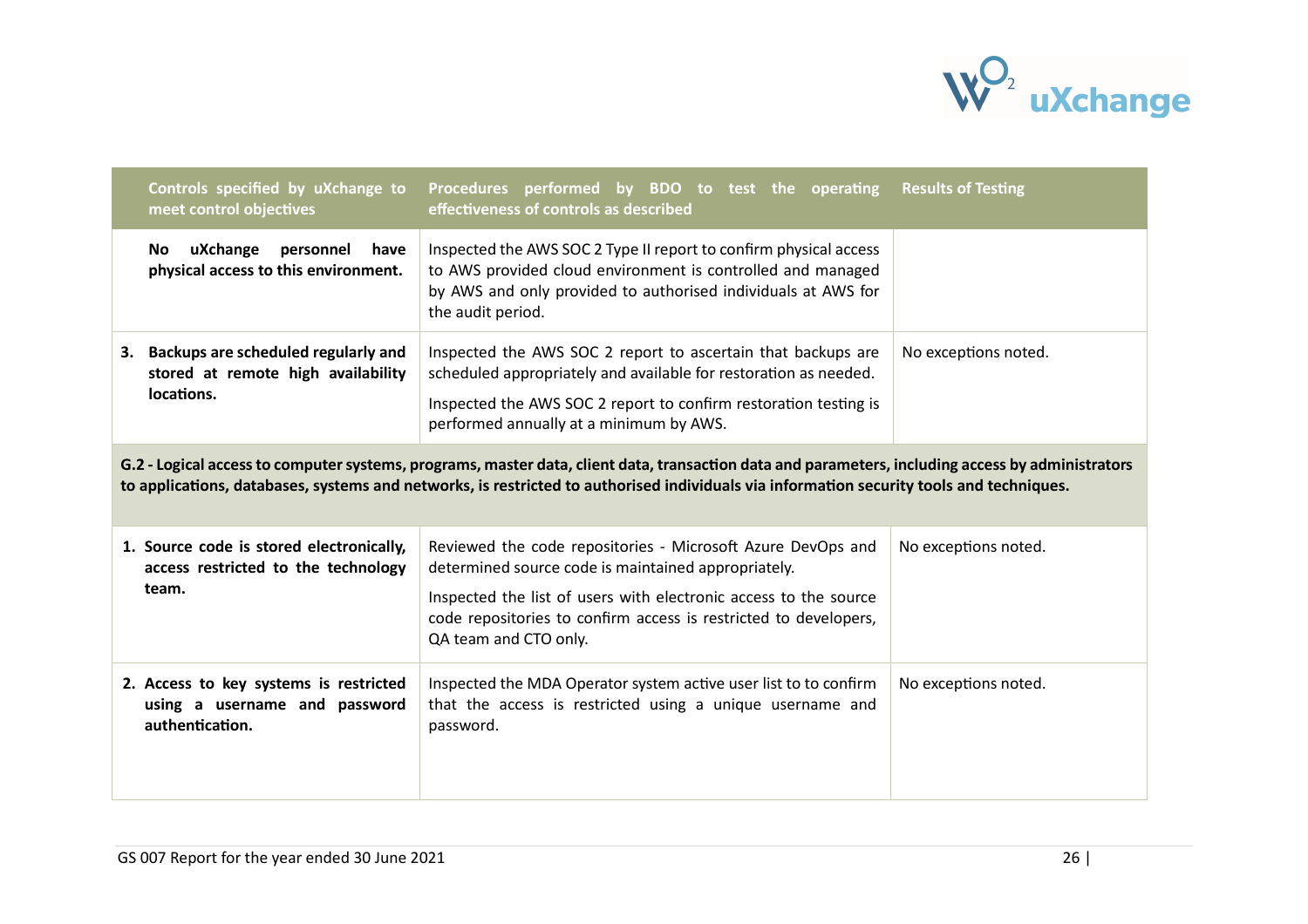

| Controls specified by uXchange to meet<br>control objectives                                                                           | Procedures performed by BDO to test the operating Results of Testing<br>effectiveness of controls as described                                                   |                      |
|----------------------------------------------------------------------------------------------------------------------------------------|------------------------------------------------------------------------------------------------------------------------------------------------------------------|----------------------|
|                                                                                                                                        |                                                                                                                                                                  |                      |
|                                                                                                                                        |                                                                                                                                                                  |                      |
|                                                                                                                                        | Inspected the Microsoft Azure Active Directory to ascertain<br>authentication to key corporate systems is managed through<br>individual usernames and passwords. |                      |
| User accounts in respect of staff<br>3.<br>commencements, movements and<br>terminations are authorized by the<br>relevant stakeholder. | For a sample of 6 new and modified users, inspected the<br>approvals and provisioning for each user to confirm access was<br>authorised by relevant stakeholder. | No exceptions noted. |
|                                                                                                                                        | For a sample of 3 terminated users, inspected the relevant<br>documentation and the system to verify:                                                            |                      |
|                                                                                                                                        | • Access revocation was notified and authorised.                                                                                                                 |                      |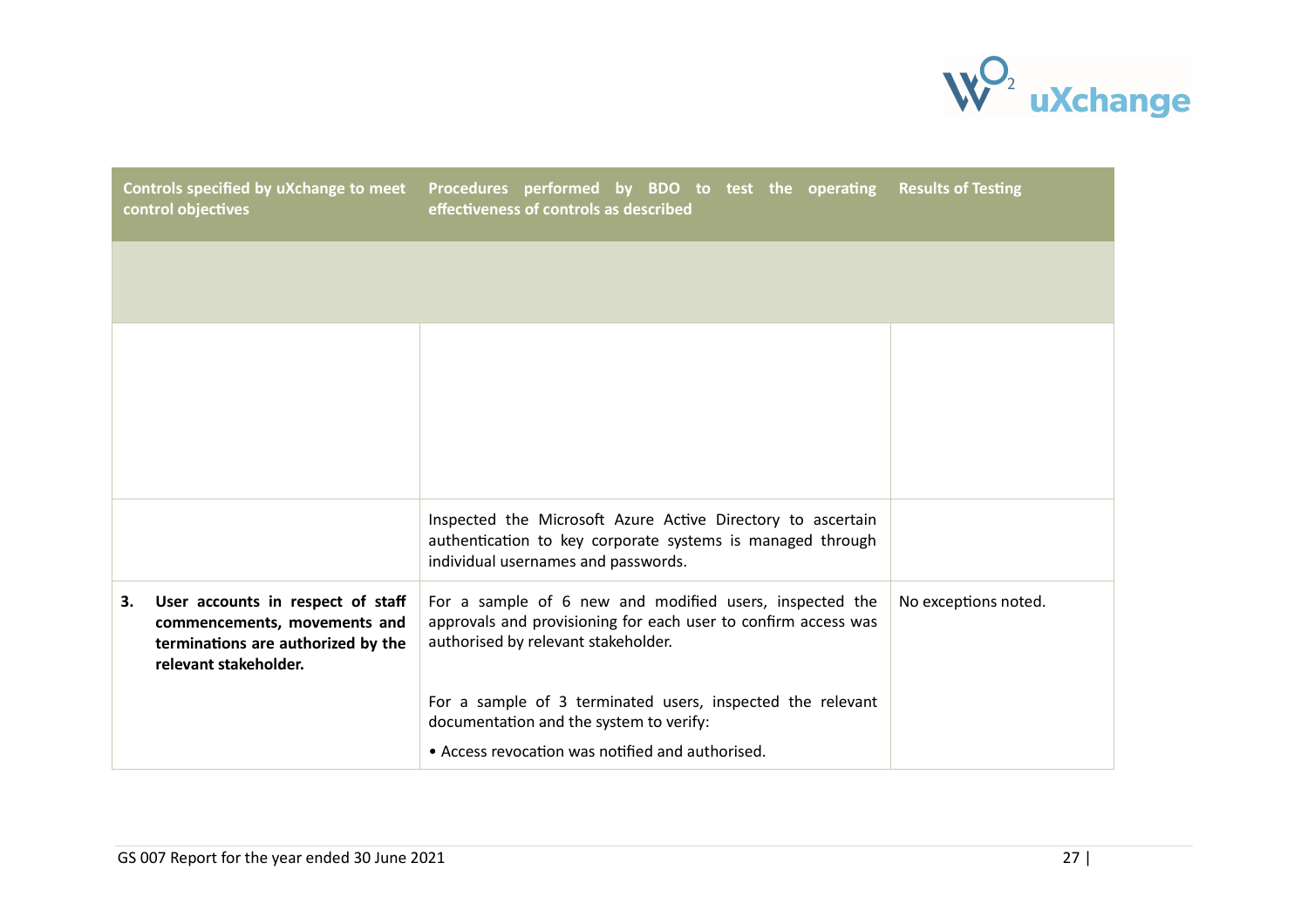

|                                                                                        | • Terminated user's access was revoked from the Active Directory<br>network in a timely manner. |                      |
|----------------------------------------------------------------------------------------|-------------------------------------------------------------------------------------------------|----------------------|
| 4. G-Suite users and other business<br>systems user accounts are reviewed<br>annually. | Inspected the results of the annual user access review performed<br>by management.              | No exceptions noted. |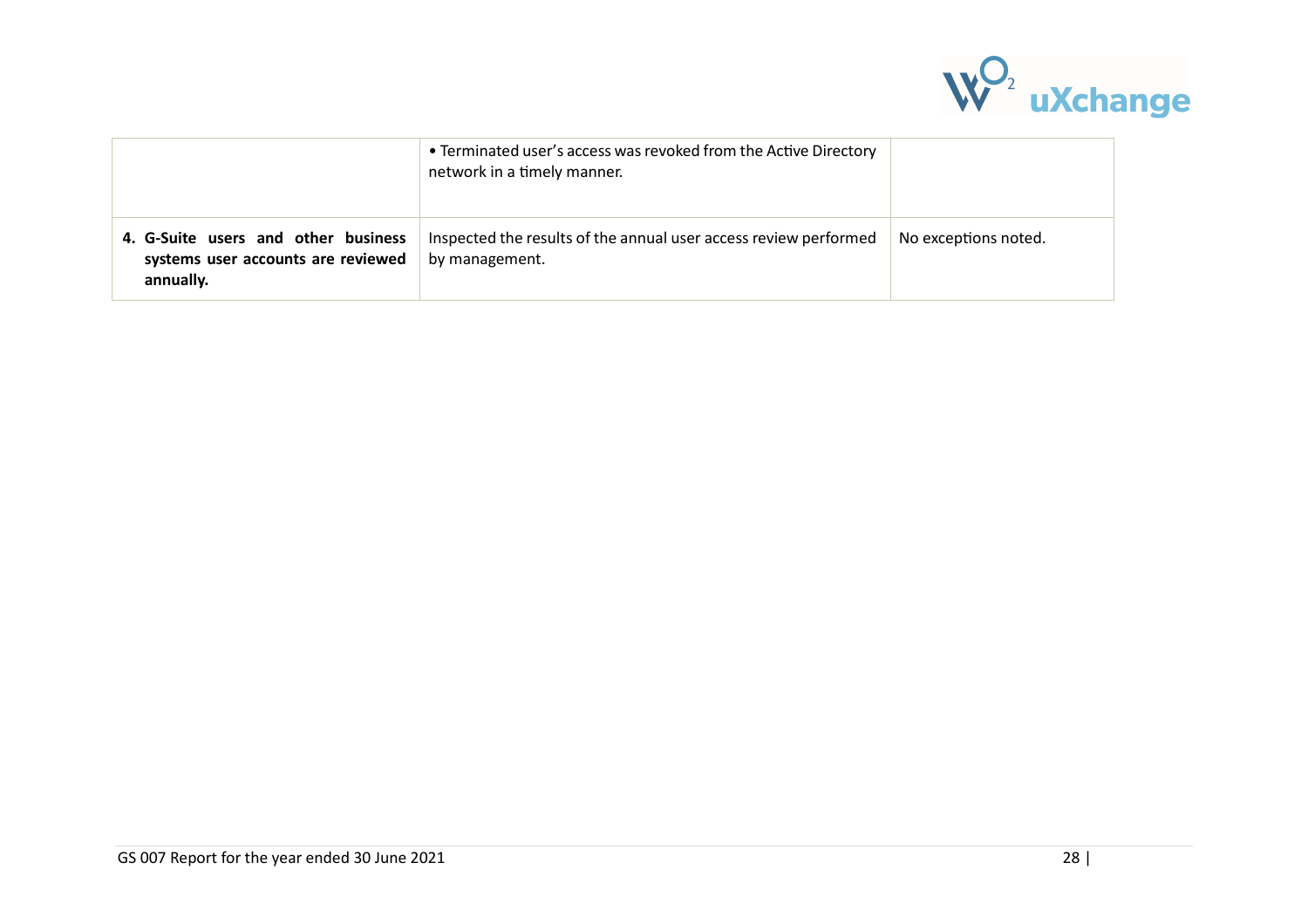

Controls specified by uXchange to meet Procedures performed by BDO to test the operating **control objectives** effectiveness of controls as described **Results of Testing** 

G.3 - Segregation of incompatible duties is defined, implemented and enforced by logical security controls in accordance with job roles.

| production<br>the<br>5.<br><b>Access</b><br>to<br>environment on the server level is<br>restricted to IT personnel as<br>appropriate. | Inspected the access to production environment on the server<br>level to ascertain access is controlled via VPN access to AWS<br>JumpBox.<br>Inspected the list of active users that have server level access to<br>production environment to verify:<br>Unique user ID's are provided that can be associated to<br>individual users.<br>All IT personnel that have access to the production<br>environment are appropriate and in line with their job<br>responsibilities.<br>Administrator and Guest accounts are disabled. | No exceptions noted. |
|---------------------------------------------------------------------------------------------------------------------------------------|-------------------------------------------------------------------------------------------------------------------------------------------------------------------------------------------------------------------------------------------------------------------------------------------------------------------------------------------------------------------------------------------------------------------------------------------------------------------------------------------------------------------------------|----------------------|
| Appropriate<br>audit<br>trails<br>6.<br>are<br>activated to capture events at the<br>application level in production.                 | Inspected the AWS administrative console to confirm that AWS<br>Cloud Trail service is enabled for WealthO2's AWS infrastructure.<br>Inspected CloudTrail event history to confirm that audit trails are<br>maintained for all activities performed by people, groups or AWS<br>service accounts in WealthO2's AWS account.                                                                                                                                                                                                   | No exceptions noted. |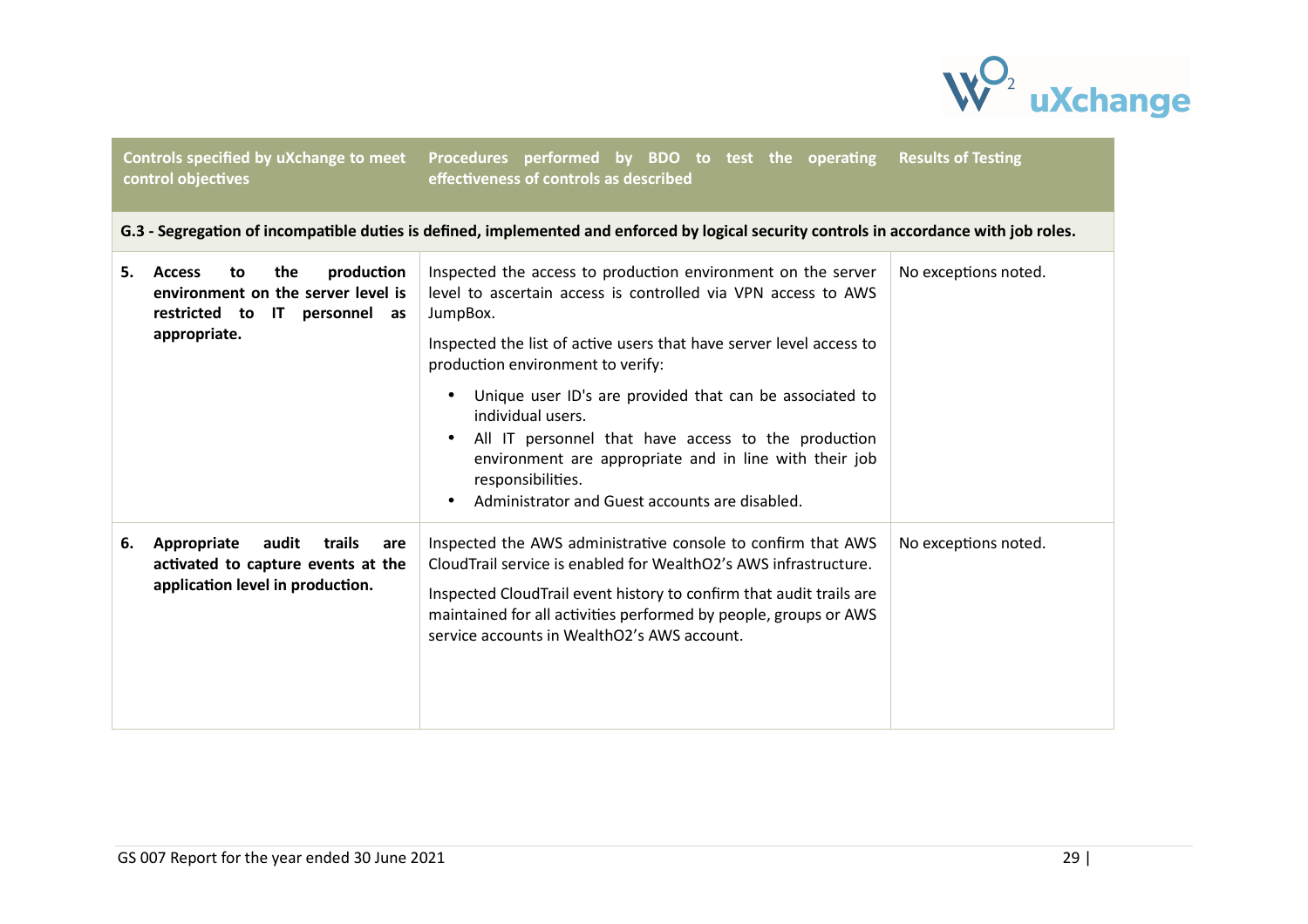

| control objectives                                                                                  | Controls specified by uXchange to meet Procedures performed by BDO to test the operating Results of Testing<br>effectiveness of controls as described                                                                                                                                                                                                                                                                                                       |                      |
|-----------------------------------------------------------------------------------------------------|-------------------------------------------------------------------------------------------------------------------------------------------------------------------------------------------------------------------------------------------------------------------------------------------------------------------------------------------------------------------------------------------------------------------------------------------------------------|----------------------|
| Development<br>and<br>production<br>7.<br>environments are restricted to the<br>IT Technology team. | Inspected the list of active users that have server level access to<br>production environment to verify:<br>All users that have access are part of the technology<br>team in line with their job responsibilities.<br>Administrator and Guest accounts are disabled.<br>Inspected the list of active users with development permissions<br>in the Azure DevOps and code repositories to confirm only<br>software developer and testers are provided access. | No exceptions noted. |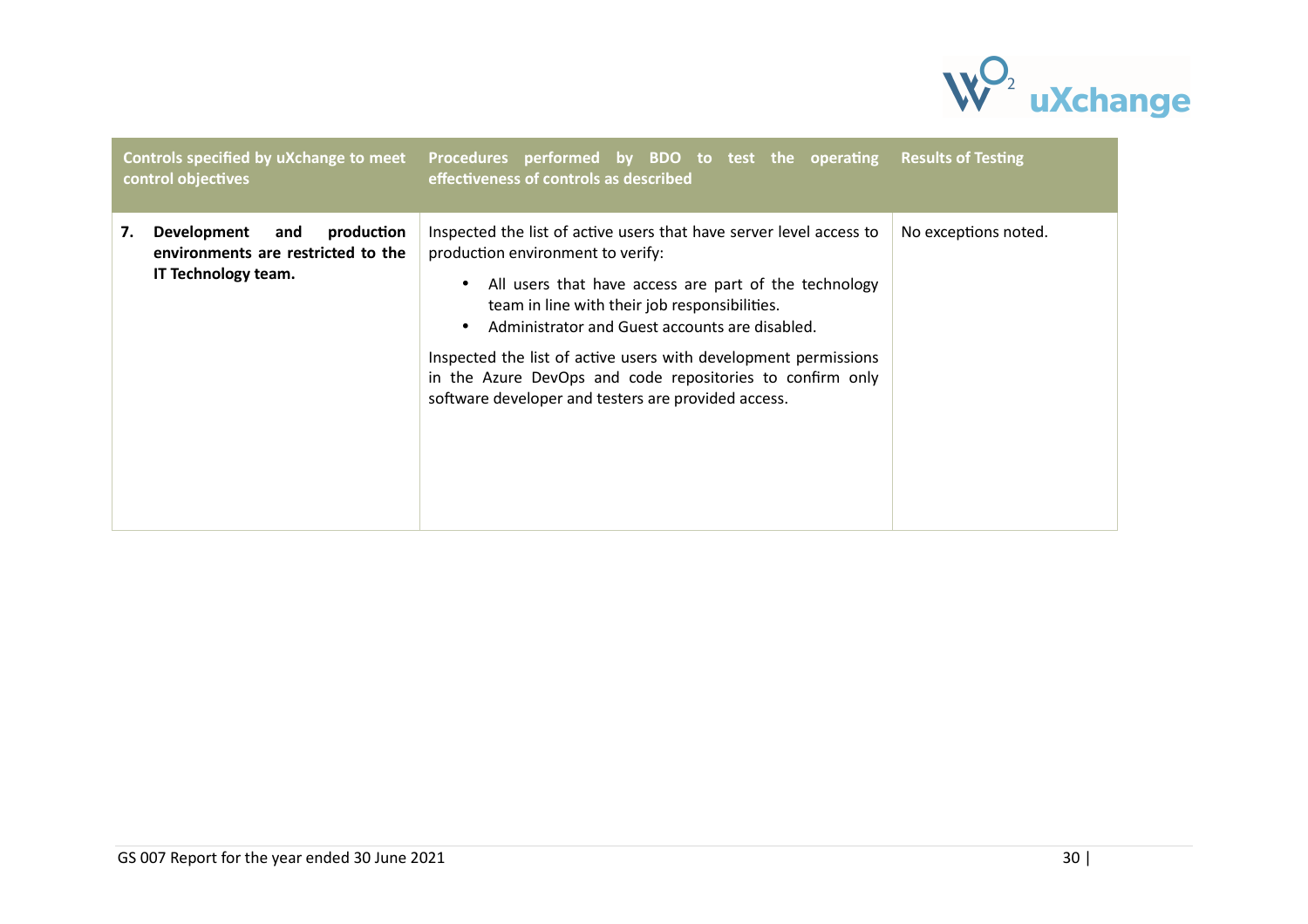

| Item 9          | Information Technology - Authorising and Processing Transactions                                                                                             |
|-----------------|--------------------------------------------------------------------------------------------------------------------------------------------------------------|
| <b>Overview</b> | IT processing is performed through AWS services and sub-service organisations and monitored by WealthO2<br>technology team through alerts and notifications. |

| Controls specified by uXchange to meet<br>control objectives |                                                                                                                                                                                                    | Procedures performed by BDO to test the operating effectiveness of<br>controls as described                                                                                                                                                                                                                                                                                                                                                                                                                                                     | <b>Results of Testing</b> |
|--------------------------------------------------------------|----------------------------------------------------------------------------------------------------------------------------------------------------------------------------------------------------|-------------------------------------------------------------------------------------------------------------------------------------------------------------------------------------------------------------------------------------------------------------------------------------------------------------------------------------------------------------------------------------------------------------------------------------------------------------------------------------------------------------------------------------------------|---------------------------|
|                                                              |                                                                                                                                                                                                    | G.4 - IT processing is authorised and scheduled appropriately and deviations are identified and resolved in a timely manner.                                                                                                                                                                                                                                                                                                                                                                                                                    |                           |
| 1.                                                           | <b>Scheduled</b><br>processes<br>are<br>automatically managed via Amazon<br>Web Services. Process failure alerts<br>are notified to the production<br>support stakeholders through Pager-<br>Duty. | Inspected the AWS console to confirm AWS's data backup is<br>WealthO2's primary backup store.<br>Inspected AWS SOC 2 report to confirm AWS S3 environment is<br>replicated across multi availability zones.<br>Inspected the RDS snapshot to confirm database backups are setup to<br>perform regular backups.<br>Inspected Pager-Duty logbooks to confirm the alerts are notified and<br>attended on a level of priority.<br>Inspected sample notifications to ascertain all failures are monitored<br>and identified by support stakeholders. | No exceptions noted.      |
| $2.$ IT                                                      | processing is managed and<br>monitored in the background by the<br>Hangfire scheduling tool.                                                                                                       | Inspected the Hangfire Dashboard to confirm background processing<br>jobs for uXchange are scheduled and managed as scheduled jobs.<br>Inspected Hangfire notifications to verify alerts and warnings from the<br>production system are triggered and monitored appropriately.                                                                                                                                                                                                                                                                  | No exceptions noted.      |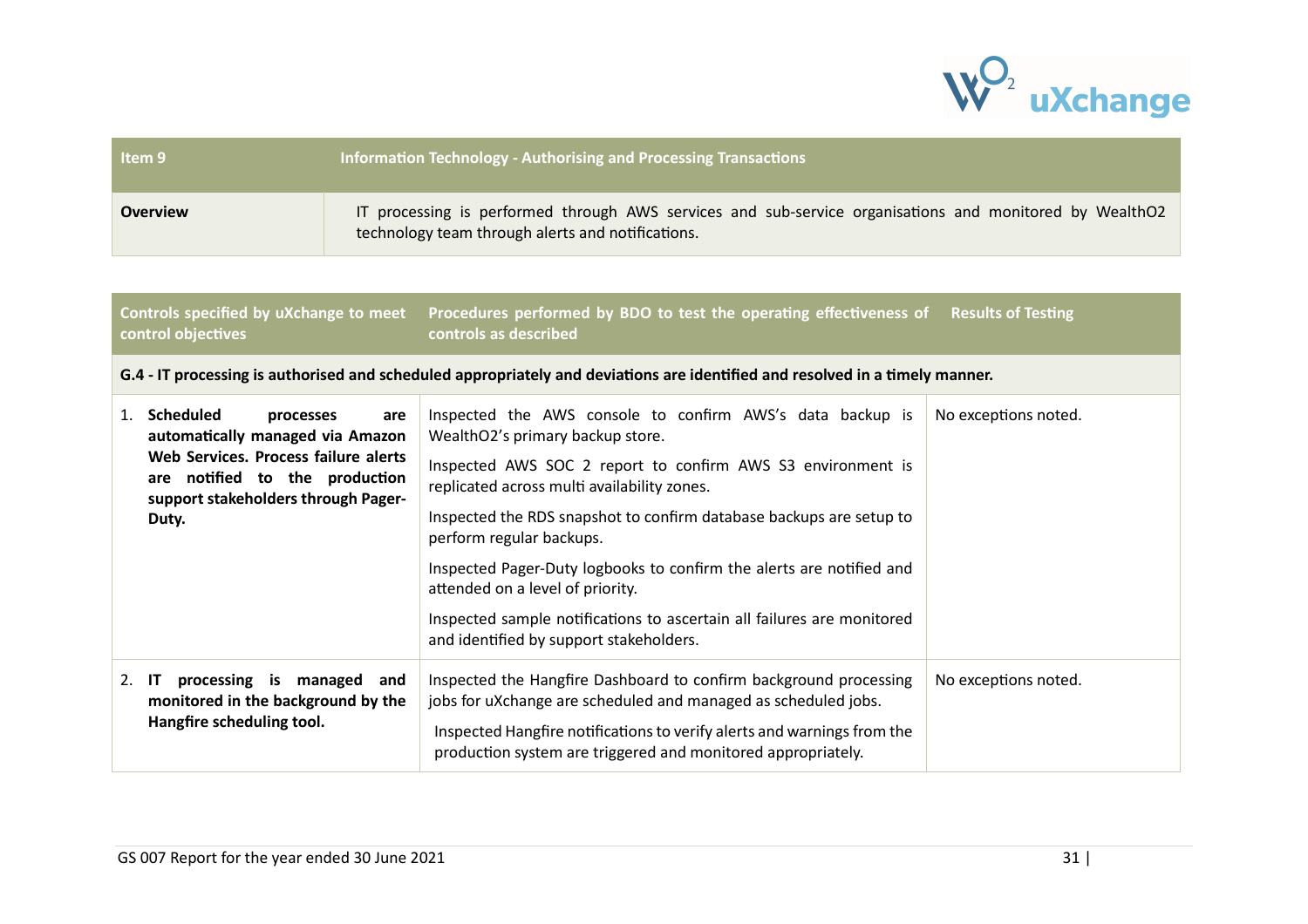

| Item 10         | <b>Information Technology - Safeguarding Assets</b>                                                                                                                                                                              |
|-----------------|----------------------------------------------------------------------------------------------------------------------------------------------------------------------------------------------------------------------------------|
| <b>Overview</b> | WealthO2 has its IT Hardware and infrastructure hosted by AWS and several of its Australian based data<br>centers. WealthO2 places reliance on Physical security and network security controls maintained by the<br>Datacenters. |

| Controls specified by uXchange to meet Procedures performed by BDO to test the operating Results of testing |                                        |  |  |  |  |
|-------------------------------------------------------------------------------------------------------------|----------------------------------------|--|--|--|--|
| control objectives                                                                                          | effectiveness of controls as described |  |  |  |  |

G.5 - Appropriate measures, including firewalls and anti-virus software, are implemented to counter the threat from malicious electronic attack.

| production<br>The l<br>servers<br>are<br>protected by firewalls. |  | Inspected the network diagram to confirm AWS firewalls are<br>designed appropriately for WealthO2 Virtual Private Cloud (VPC).                                            | No exceptions noted. |
|------------------------------------------------------------------|--|---------------------------------------------------------------------------------------------------------------------------------------------------------------------------|----------------------|
|                                                                  |  | Inspected the AWS firewall console to confirm web Access<br>Control Lists (ACL) are defined that defines whitelisting and<br>blacklisting rules for MDA Operator network. |                      |
|                                                                  |  | Inspected AWS CloudFront Distributions to verify geographic<br>restrictions are applied to allow access to the network from<br>Australia only.                            |                      |
|                                                                  |  | Inspected the AWS firewall console to determine all request to<br>and from the network are logged and monitored as events.                                                |                      |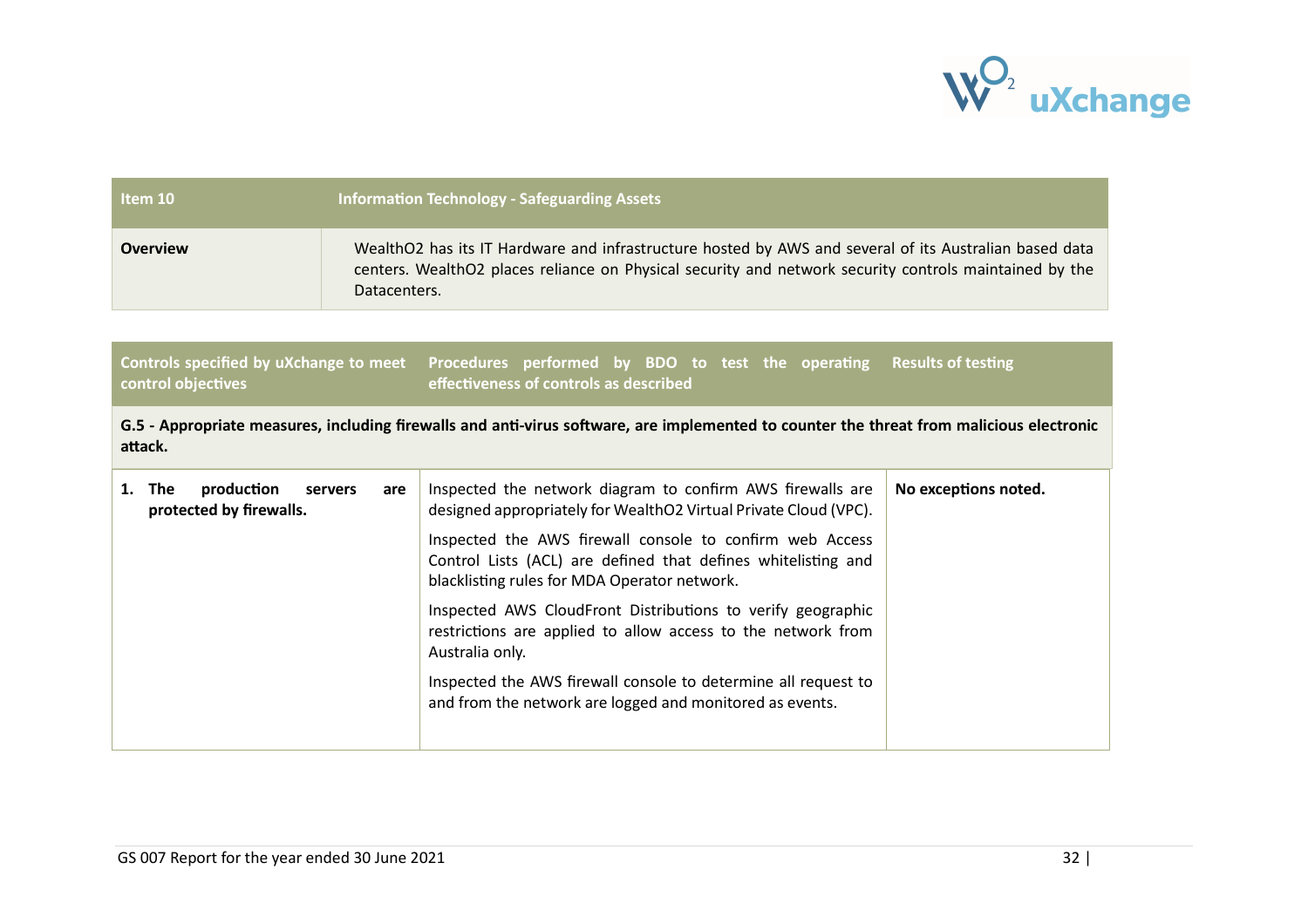

| Controls specified by uXchange to meet<br>control objectives                                   | Procedures performed by BDO to test the operating<br>effectiveness of controls as described                                                                                                                                                                                                                                                                                                                                                                                                     | <b>Results of testing</b> |
|------------------------------------------------------------------------------------------------|-------------------------------------------------------------------------------------------------------------------------------------------------------------------------------------------------------------------------------------------------------------------------------------------------------------------------------------------------------------------------------------------------------------------------------------------------------------------------------------------------|---------------------------|
| 2. Web services are placed in DMZ<br>infrastructure.                                           | Inspected the network diagram to confirm all MDA Operator<br>production servers and services are placed in a separate Virtual<br>Private Network (VPC) with unique public IP address.<br>Observed the web services are placed in individual Virtual Private<br>Networks (VPC) and required VPC routing that acts as<br>Demilitarised Zone (DMZ) for WealthO2's AWS infrastructure by<br>login in to the network.                                                                                | No exceptions noted.      |
| anti-malware<br>Anti-virus<br>and<br>3.<br>installed<br>technology<br>is<br>and<br>maintained. | Inspected Avast administrator console to determine that anti-<br>virus and anti-malware capabilities are configured for all<br>corporate machines including workstations, laptops, and servers.<br>Inspected the Avast anti-virus default settings for servers and<br>workstations to determine that the software was configured to<br>receive real-time signature updates from downstream server.<br>Inspected the Avast management console to determine only CTO<br>has administrator access. | No exceptions noted.      |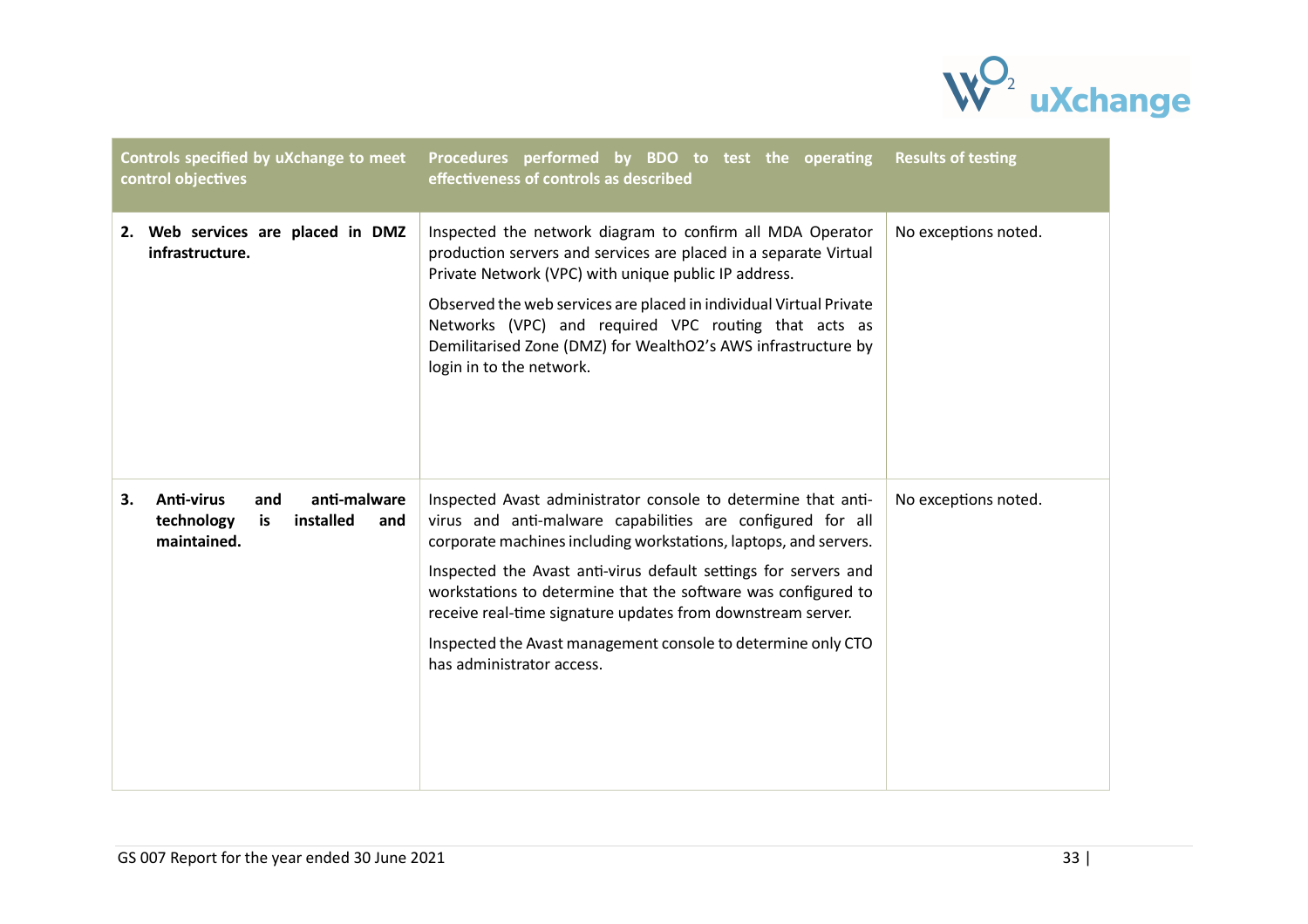

| control objectives                                                                                                                                                                                                           | Controls specified by uXchange to meet Procedures performed by BDO to test the operating Results of Testing<br>effectiveness of controls as described                                                                                                                                    |                      |
|------------------------------------------------------------------------------------------------------------------------------------------------------------------------------------------------------------------------------|------------------------------------------------------------------------------------------------------------------------------------------------------------------------------------------------------------------------------------------------------------------------------------------|----------------------|
| G.6 - The physical IT equipment is maintained in a controlled environment.                                                                                                                                                   |                                                                                                                                                                                                                                                                                          |                      |
| Core business and supporting computer<br>systems reside on Amazon Web Services<br>cloud environments which has industry<br>standard environment controls (climate<br>and temperature control, UPS, fire<br>suppression etc.) | Inspected the AWS SOC 2 report to determine industry standard<br>environment controls include the following and are<br>appropriately maintained:<br>Temperature<br>Humidity<br>$\bullet$<br>UPS.<br>$\bullet$<br>Fire Suppression<br>Fire alarms<br>Climate control<br><b>Generators</b> | No exceptions noted. |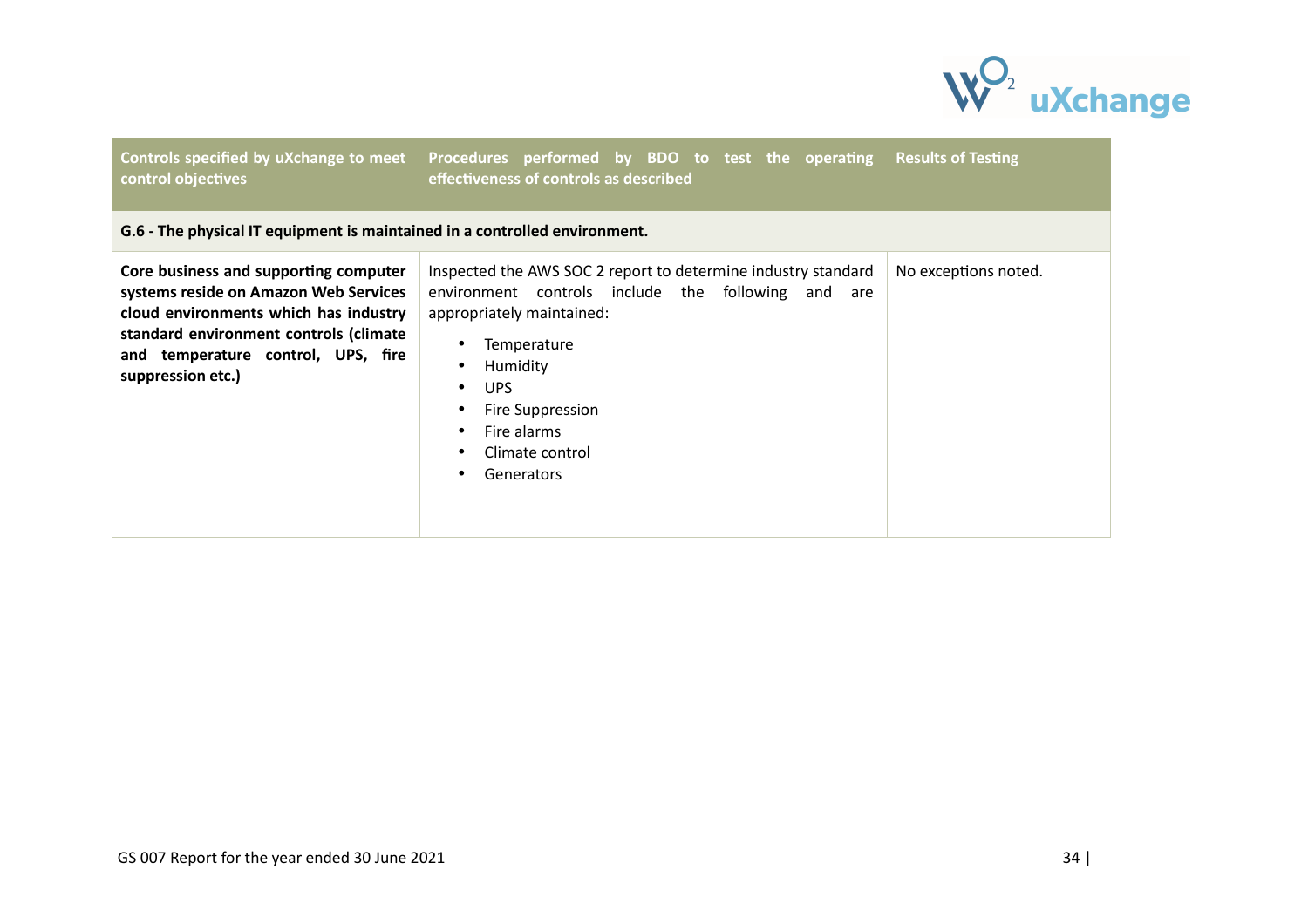

| Item 11                                                                                                                                                                                                      | Information Technology - Maintaining and Developing Systems Hardware and Software |                                                                                                                                                                                                                                                                                                                                                                                                                                                                                                                                                      |                           |  |  |  |
|--------------------------------------------------------------------------------------------------------------------------------------------------------------------------------------------------------------|-----------------------------------------------------------------------------------|------------------------------------------------------------------------------------------------------------------------------------------------------------------------------------------------------------------------------------------------------------------------------------------------------------------------------------------------------------------------------------------------------------------------------------------------------------------------------------------------------------------------------------------------------|---------------------------|--|--|--|
| <b>Overview</b>                                                                                                                                                                                              |                                                                                   | Change management policy follows an Agile software development procedure. A central change<br>management tool is used to record, manage and approve all changes, including inbuilt workflows for change<br>testing, sign offs and approvals. Code is maintained in a segregated environment retained via a unified code<br>repository.                                                                                                                                                                                                               |                           |  |  |  |
| Controls specified by uXchange to meet<br>control objectives                                                                                                                                                 |                                                                                   | Procedures performed by BDO to test the operating<br>effectiveness of controls as described                                                                                                                                                                                                                                                                                                                                                                                                                                                          | <b>Results of Testing</b> |  |  |  |
| G.7 - Development and implementation of new systems, applications and software, and changes to existing systems, applications and<br>software, are authorised, tested, approved, implemented and documented. |                                                                                   |                                                                                                                                                                                                                                                                                                                                                                                                                                                                                                                                                      |                           |  |  |  |
| Change management policies and<br>1.<br>procedures are formalized. Change<br>reviewed<br>are<br>request<br>into<br>aggregated<br>approved by management.                                                     | and<br><b>Sprints</b><br>and                                                      | Inspected the Change Management policy and Agile Software<br>Development Lifecycle to confirm that it is formalised procedure<br>has been defined.<br>Inspected all the uXchange and MDA project stories in Azure<br>DevOps to determine change requests are aggregated into<br>Sprints.<br>Selected a sample of 25 Sprints and within each change request<br>inspected:<br>Change requests were raised as stories which were<br>$\bullet$<br>tagged to the selected Sprint.<br>Changes were approved by appropriate management and<br>stakeholders. | No exceptions noted.      |  |  |  |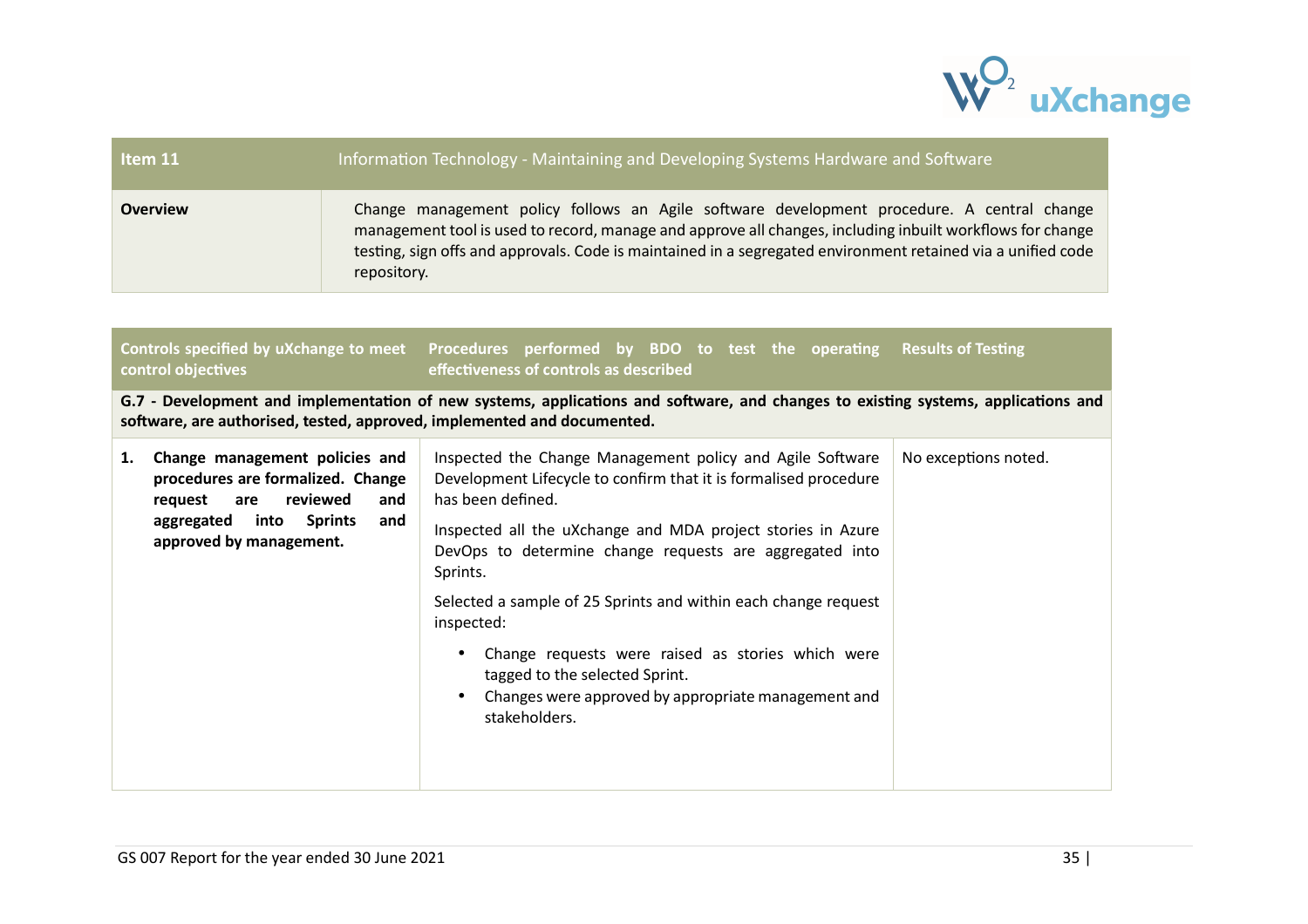

| Controls specified by uXchange to meet<br>control objectives |                                                                                                                                           | Procedures performed by BDO to test the operating Results of Testing<br>effectiveness of controls as described                                                                                                                                                                                                                                                                                                                                                                                             |                      |
|--------------------------------------------------------------|-------------------------------------------------------------------------------------------------------------------------------------------|------------------------------------------------------------------------------------------------------------------------------------------------------------------------------------------------------------------------------------------------------------------------------------------------------------------------------------------------------------------------------------------------------------------------------------------------------------------------------------------------------------|----------------------|
| 2.                                                           | Change requests for additions or<br>modifications to IT infrastructure<br>(includes business systems tables)<br>are generated and tracked | Inspected all the infrastructure project requests in Azure DevOps<br>to determine addition or modification to IT infrastructure are<br>maintained centrally.<br>Inspected a sample of 25 Sprints and within each change request<br>verified:<br>IT infrastructure changes including hardware and<br>software are tagged to 'WealthO2 Infrastructure' project<br>by appropriate product owners.<br>Infrastructure changes are prioritised and tracked within<br>Azure DevOps through assigned Watcher list. | No exceptions noted. |
| 3.                                                           | Critical changes are approved,<br>recorded and tracked in AZURE.                                                                          | Inspected all the uXchange and MDA related changes to confirm<br>changes are categorized as 'Critical', 'High', 'Medium' and 'Low'<br>within Azure DevOps.<br>Selected a sample of 2 critical changes to verify:<br>Critical change requests were raised as change stories in<br>Azure DevOps which were tagged to the selected Sprint.<br>Critical changes were approved by appropriate<br>management and stakeholders.                                                                                   | No exceptions noted. |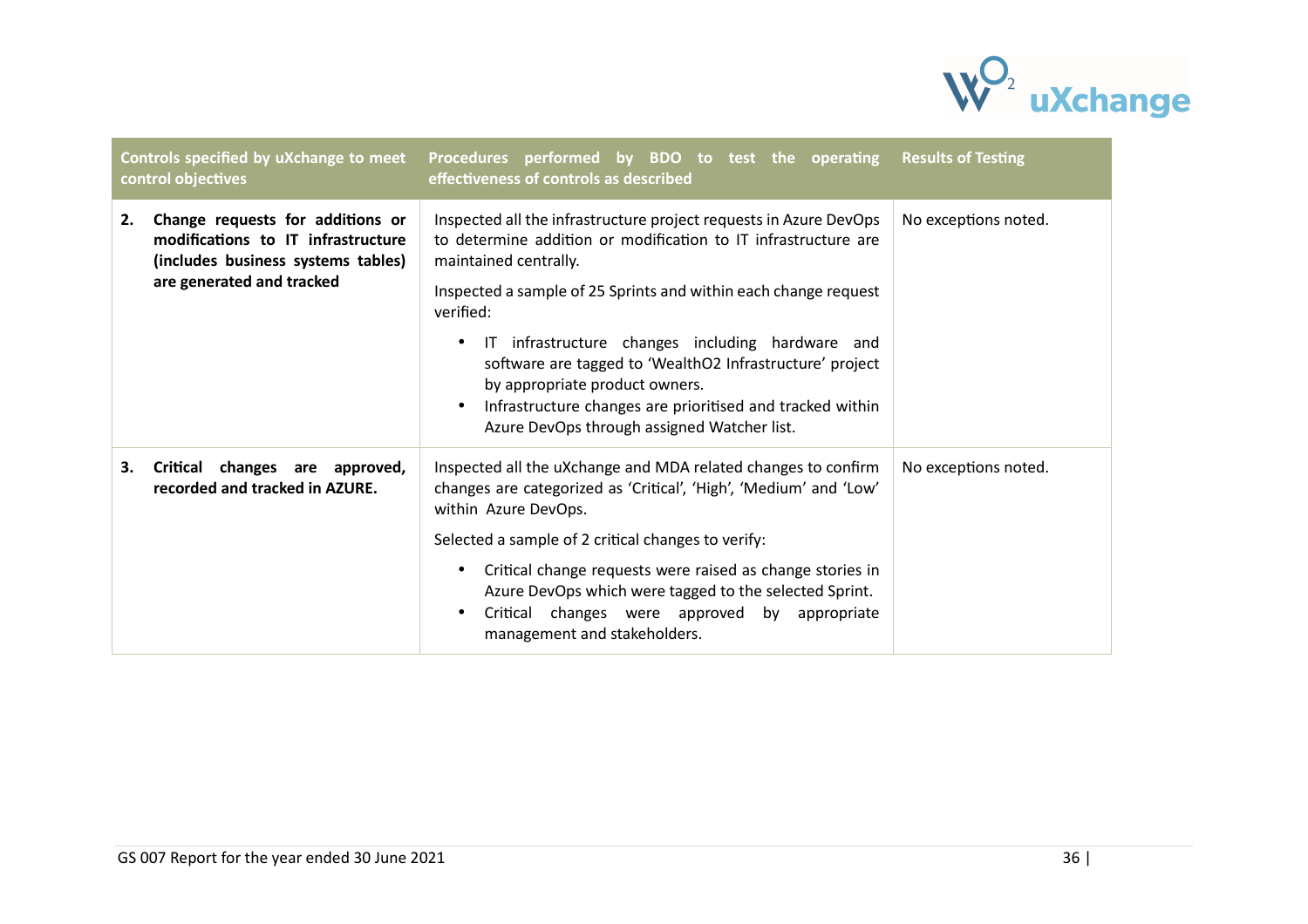

|    | Controls specified by uXchange to<br>meet control objectives                                  | Procedures performed by BDO to test the operating Results of Testing<br>effectiveness of controls as described                                                                                                                                                                                                                         |                      |
|----|-----------------------------------------------------------------------------------------------|----------------------------------------------------------------------------------------------------------------------------------------------------------------------------------------------------------------------------------------------------------------------------------------------------------------------------------------|----------------------|
| 4. | Changes is tested and signed-off by<br>relevant stakeholders and recorded<br>in Azure DevOps. | Selected a sample of 25 Sprints and within each change request<br>Inspected:<br>Changes are tested and signed off by relevant<br>stakeholders in Azure DevOps.<br>Changes were approved by appropriate management in<br>staging environment.                                                                                           | No exceptions noted. |
|    |                                                                                               | G.8 - Data migration or modification is authorised, tested and, once performed, reconciled back to the source data.                                                                                                                                                                                                                    |                      |
|    | 1. Data changes are promoted to<br>production<br>the<br>by<br>relevant<br>stakeholders.       | Selected a sample of 25 Sprints and within each change request<br>verified:<br>Changes were approved and signed off by appropriate<br>management in staging environment.<br>Changes are moved to production by appropriate technology team<br>members once signed off in staging.                                                      | No exceptions noted. |
|    | 2. Source code reviewed and tested to<br>ensure quality.                                      | Inspected Azure DevOps administrator console to determine<br>branch permissions are applied for production branch.<br>Reviewed permission for merging code in production branch to<br>determine a minimum of 2 approvals are required to perform pull<br>request.<br>Inspected individual change requests within the 25 sample Sprints | No exceptions noted. |
|    |                                                                                               | selected to confirm 2 approvals were provided prior to performing<br>pull request in the production branch.                                                                                                                                                                                                                            |                      |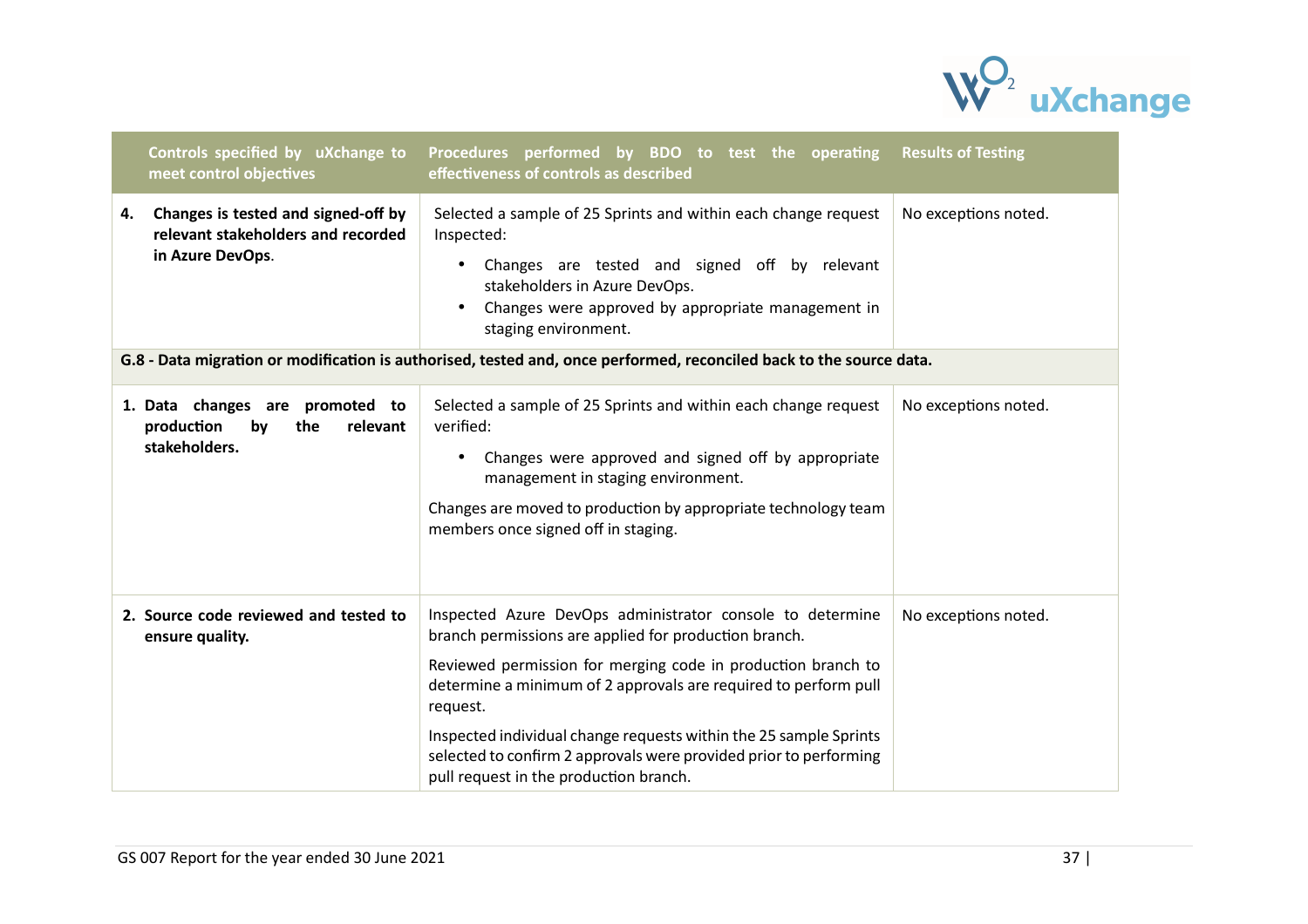

|    | Controls specified by uXchange to<br>meet control objectives                         | Procedures performed by BDO to test the operating Results of Testing<br>effectiveness of controls as described                                                                                                                                                                    |                      |
|----|--------------------------------------------------------------------------------------|-----------------------------------------------------------------------------------------------------------------------------------------------------------------------------------------------------------------------------------------------------------------------------------|----------------------|
| З. | Data changes are promoted to<br>production<br>relevant<br>by<br>the<br>stakeholders. | Selected a sample of 25 Sprints and within each change request<br>verified:<br>Changes were approved and signed off by appropriate<br>management in staging environment.<br>Changes are moved to production by appropriate technology<br>team members once signed off in staging. | No exceptions noted. |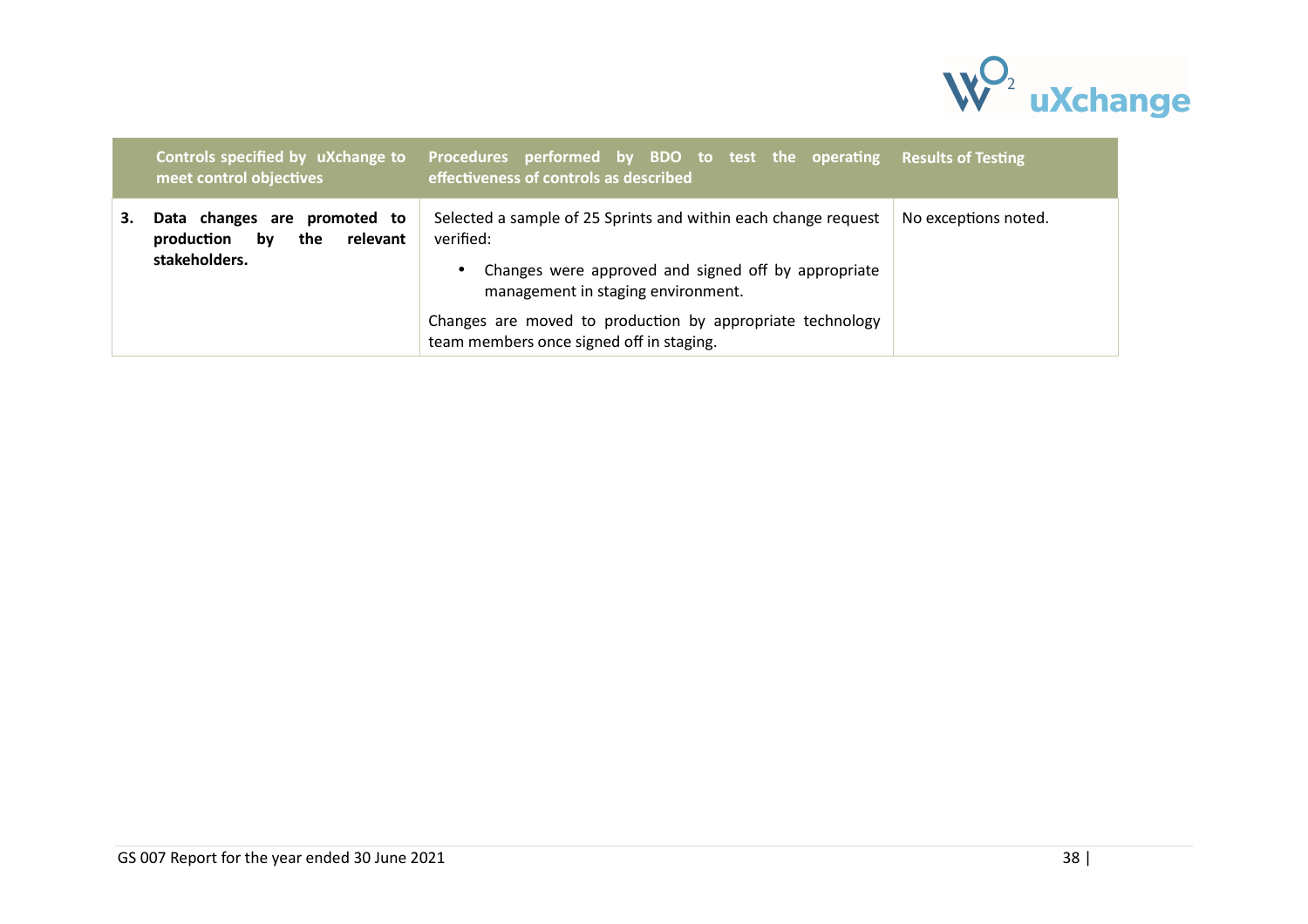

| Information Technology - Recovering from processing interruptions<br>Item 12                                                                                |                                                                                       |                                                                                                                                                                                         |                           |  |  |
|-------------------------------------------------------------------------------------------------------------------------------------------------------------|---------------------------------------------------------------------------------------|-----------------------------------------------------------------------------------------------------------------------------------------------------------------------------------------|---------------------------|--|--|
| <b>Overview</b>                                                                                                                                             |                                                                                       | WealthO2 utilises AWS backup services to ensure availability and resilience. Additionally, Disaster Recovery<br>Plan (DRP) is defined and is required to be tested on a periodic basis. |                           |  |  |
|                                                                                                                                                             |                                                                                       |                                                                                                                                                                                         |                           |  |  |
| Controls specified by uXchange to meet<br>control objectives                                                                                                |                                                                                       | Procedures performed by BDO to test the operating<br>effectiveness of controls as described                                                                                             | <b>Results of Testing</b> |  |  |
|                                                                                                                                                             |                                                                                       | G.9 - Data and systems are backed up regularly offsite and tested for recoverability on a periodic basis.                                                                               |                           |  |  |
| Corporate systems residing on the<br>Amazon Web Service cloud environment<br>are backed up regularly.                                                       |                                                                                       | Refer to Item 9 control G4 Control 1                                                                                                                                                    | No exceptions noted.      |  |  |
|                                                                                                                                                             | G.10 - IT hardware and software issues are monitored and resolved in a timely manner. |                                                                                                                                                                                         |                           |  |  |
| Scheduled processes are automatically<br>managed via Amazon Web Services.<br>Process failure alerts are notified to the<br>production support stakeholders. |                                                                                       | Refer to Item 9 control G4 Control 1 & Control 2.                                                                                                                                       | No exceptions noted.      |  |  |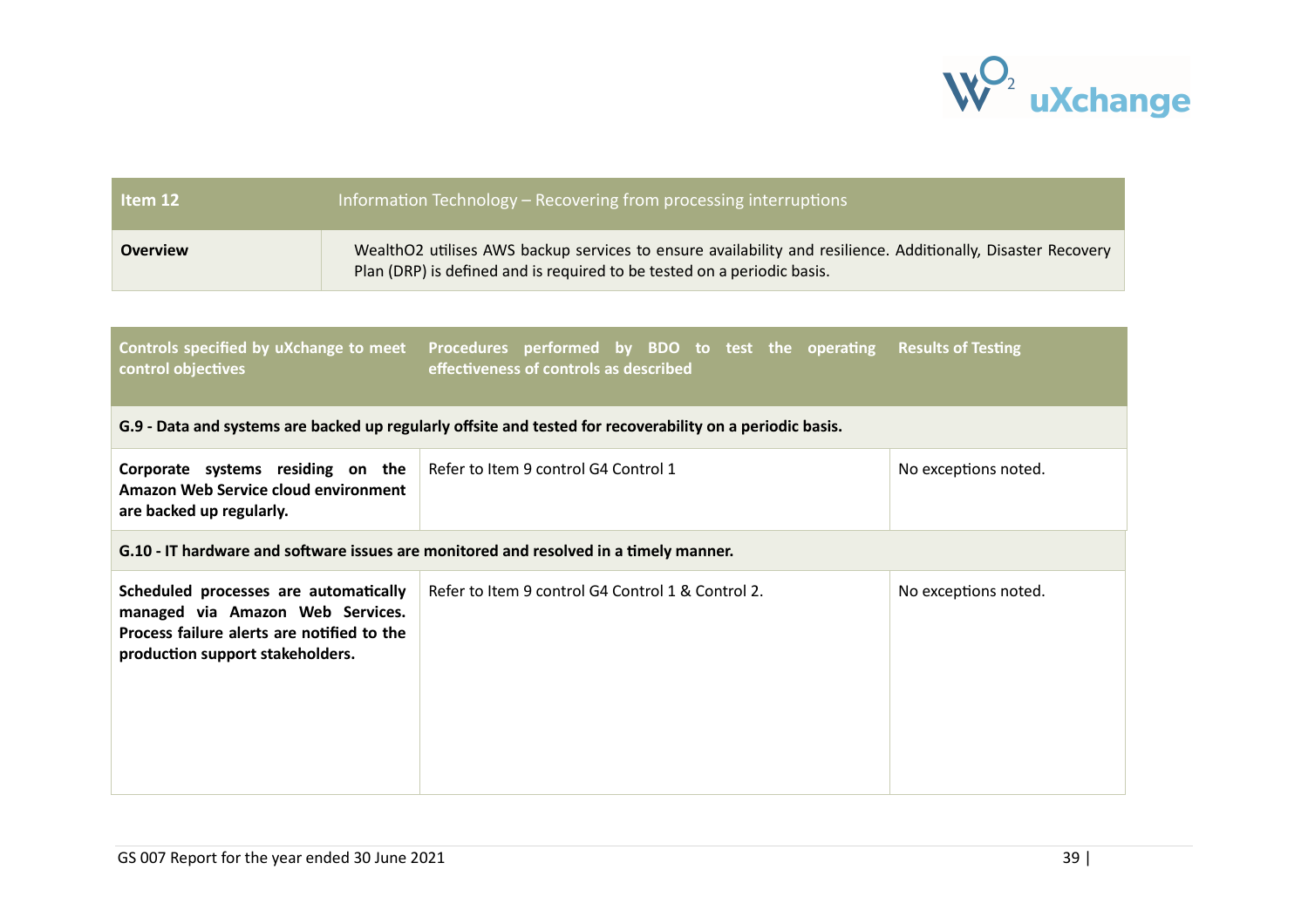

|    | Controls specified by uXchange to meet<br>control objectives                                       | Procedures performed by BDO to test the operating<br>effectiveness of controls as described                                                                                                                                                                                                                                                                                                          | <b>Results of Testing</b> |
|----|----------------------------------------------------------------------------------------------------|------------------------------------------------------------------------------------------------------------------------------------------------------------------------------------------------------------------------------------------------------------------------------------------------------------------------------------------------------------------------------------------------------|---------------------------|
|    |                                                                                                    | G.11 - Business and information systems recovery plans are documented, approved, tested and maintained.                                                                                                                                                                                                                                                                                              |                           |
| 1. | Disaster recovery plans are in place,<br>being documented and approved<br>by the management.       | Inspected the Disaster Recovery Plan (DRP) policy to determine<br>the process to recover IT Systems, Applications and Data from any<br>type of disaster has been documented by WealthO2.<br>Inspected DRP procedure to confirm roles and responsibilities are<br>defined appropriately for restoring IT services.<br>Inspected DRP procedure to confirm it was last reviewed in the<br>audit period. | No exceptions noted.      |
| 2. | Disaster recovery plans are subject<br>to annual testing schedules as<br>approved by the business. | Reviewed Disaster Recovery Plan (DRP) procedure to confirm it<br>DR plan is to be tested annually.<br>Inspected the Disaster Recovery Test results to verify DR plan was<br>tested in April 2021 and results were appropriately maintained<br>for re-performance                                                                                                                                     | No exceptions noted.      |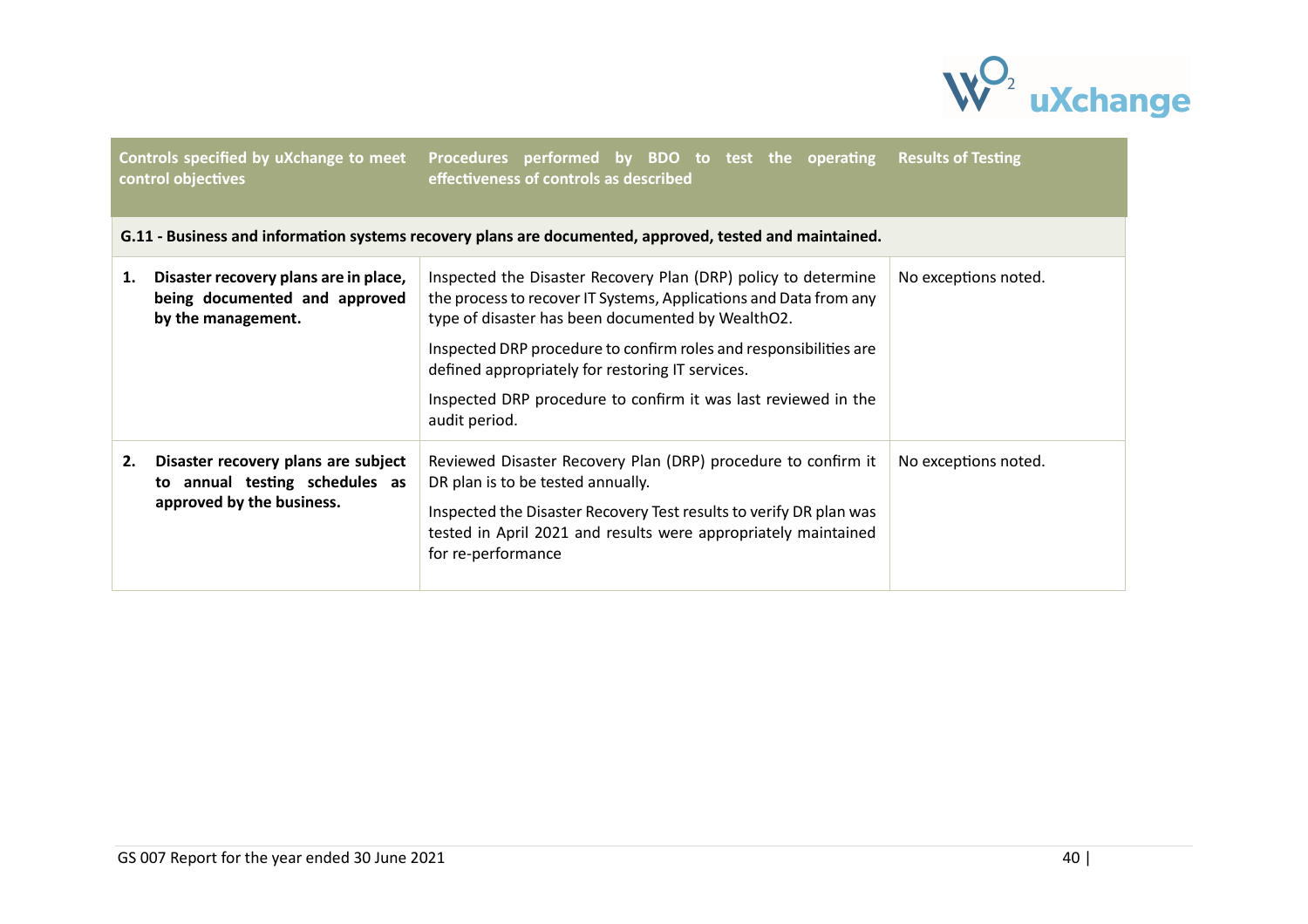

| Item 13         | <b>Information Technology - Monitoring Compliance</b>                                                |
|-----------------|------------------------------------------------------------------------------------------------------|
| <b>Overview</b> | WealthO2 uXchange servers are hosted on AWS cloud, and uptime is monitored through Sentry Dashboard. |

| control objectives                                                                                                                                                              | Controls specified by uXchange to meet Procedures performed by BDO to test the operating Results of Testing<br>effectiveness of controls as described                                                  |                      |  |  |
|---------------------------------------------------------------------------------------------------------------------------------------------------------------------------------|--------------------------------------------------------------------------------------------------------------------------------------------------------------------------------------------------------|----------------------|--|--|
| G.12 - Information technology services provided to clients are approved, managed and performance thresholds met in accordance with the<br>requirements of the client agreement. |                                                                                                                                                                                                        |                      |  |  |
| uXchange production environment is<br>available to client during business hours.                                                                                                | Inspected the AWS console to confirm MDA Operator servers are<br>hosted on AWS cloud.<br>Inspected the AWS administrator console to confirm WealthO2                                                   | No exceptions noted. |  |  |
|                                                                                                                                                                                 | places reliance on AWS availability.<br>Inspected AWS SOC 2 report to confirm AWS S3 environment is<br>replicated across multi availability zones and uptime is monitored<br>through Sentry dashboard. |                      |  |  |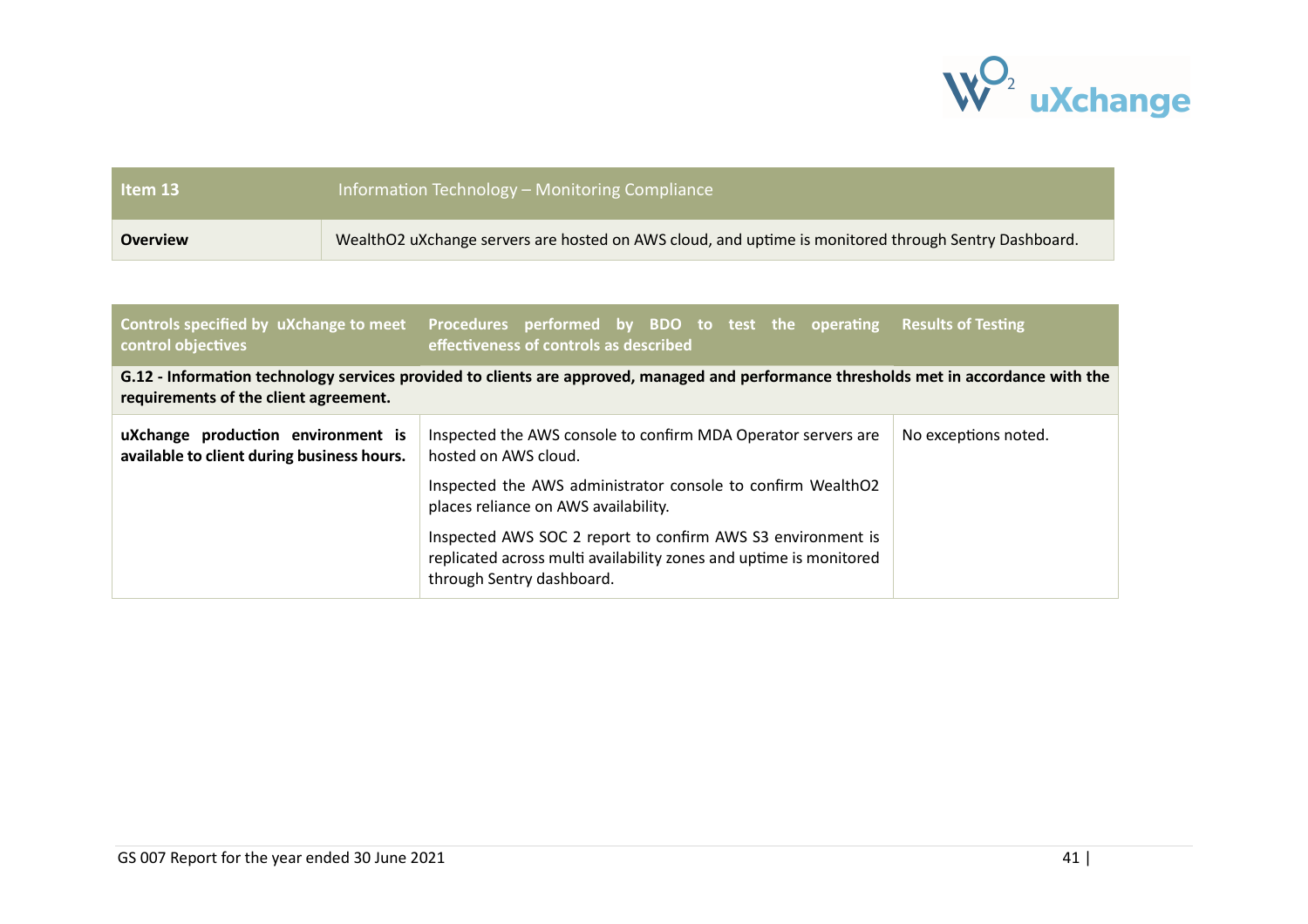

| Item 14         | Information Technology - Monitoring Subservice Organisations                                                                                                                                                                                                                                                                           |
|-----------------|----------------------------------------------------------------------------------------------------------------------------------------------------------------------------------------------------------------------------------------------------------------------------------------------------------------------------------------|
| <b>Overview</b> | Sub-service organisations provide IT services and support that give them access to WealthO2 data and applications. Alerts are<br>configured to identify any alterations to the infrastructure by sub-service organisations. Service agreements are maintained<br>with these sub-service organisations that are approved by management. |

#### **Controls specified by uXchange to meet control objectives** Procedures performed by BDO to test the operating **effectiveness of controls as described Results of Testing**

G.13 - Appointment of sub-service organisations, including those providing IT services, are approved, sub-service organisations are managed in accordance with the requirements of the client agreement and their activities are adequately monitored.

| 1. | Third party service arrangement are<br>reviewed and approved by senior<br>management to ensure alignment to<br>business needs. | Inspected the contracts for third party service providers that<br>commenced in the audit period and confirmed the agreement<br>was reviewed and signed by senior management.                                                                                                   | No exceptions noted. |
|----|--------------------------------------------------------------------------------------------------------------------------------|--------------------------------------------------------------------------------------------------------------------------------------------------------------------------------------------------------------------------------------------------------------------------------|----------------------|
| 2. | Third party service arrangements<br>include service-level agreements.                                                          | Inspected the Service agreement for third party service providers<br>that commenced in the audit period and confirmed the terms and<br>services in-scope were defined clearly.                                                                                                 | No exceptions noted. |
| З. | All production infrastructure alerts<br>are notified via SMS and e-mails to<br>support engineer.                               | Inspected the Monitoring configuration diagram to ascertain all<br>production infrastructure alerts are configured to be sent from<br>AWS to Slack and Pager-Duty.<br>Inspected the Slack inbox to confirm notifications e-mails are<br>received for uXchange Operator alerts. | No exceptions noted. |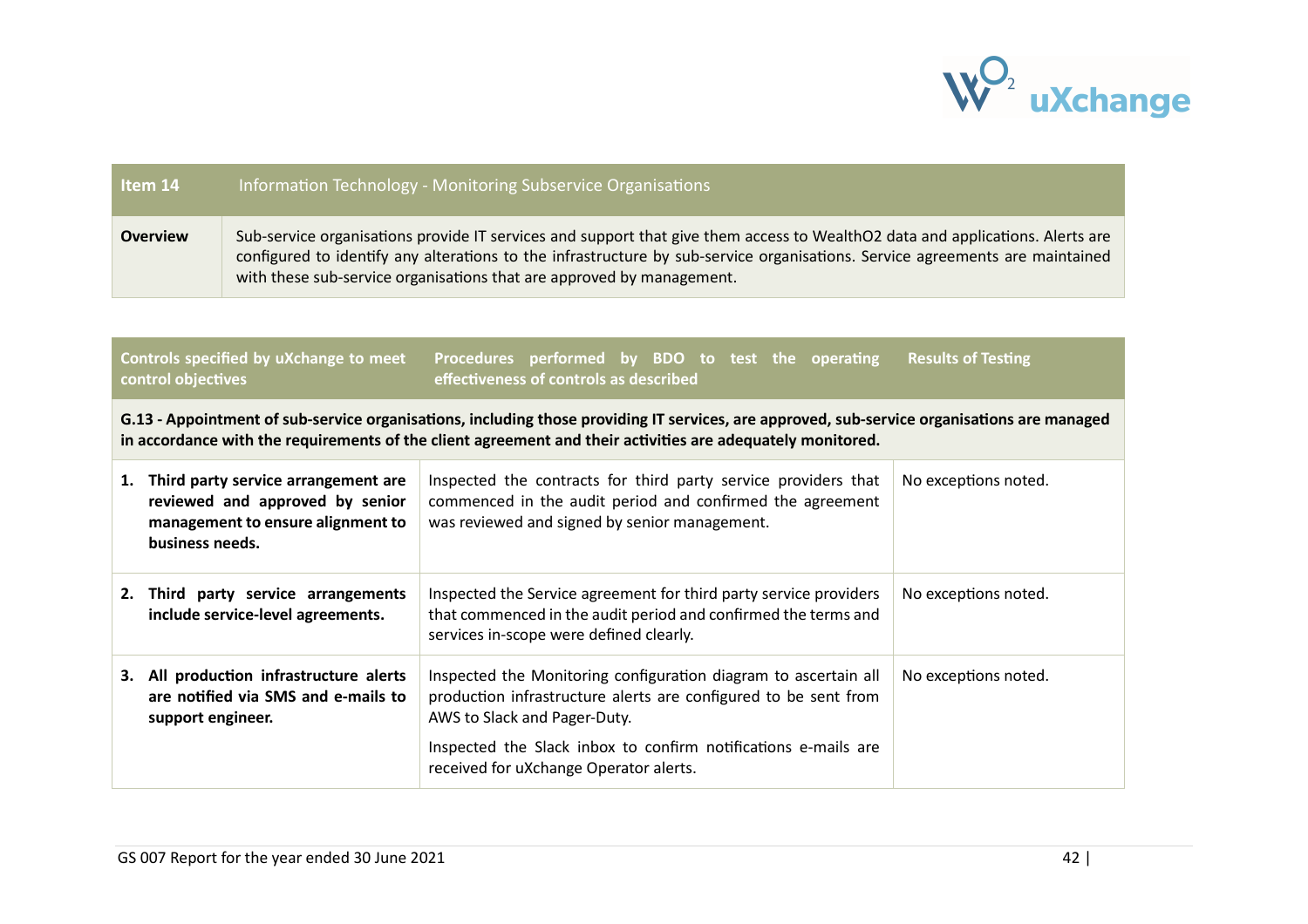

| Inspected Pager-Duty configuration to verify Escalation Policy is<br>configured to send text messages for production alerts to the |  |
|------------------------------------------------------------------------------------------------------------------------------------|--|
| predefined user group.                                                                                                             |  |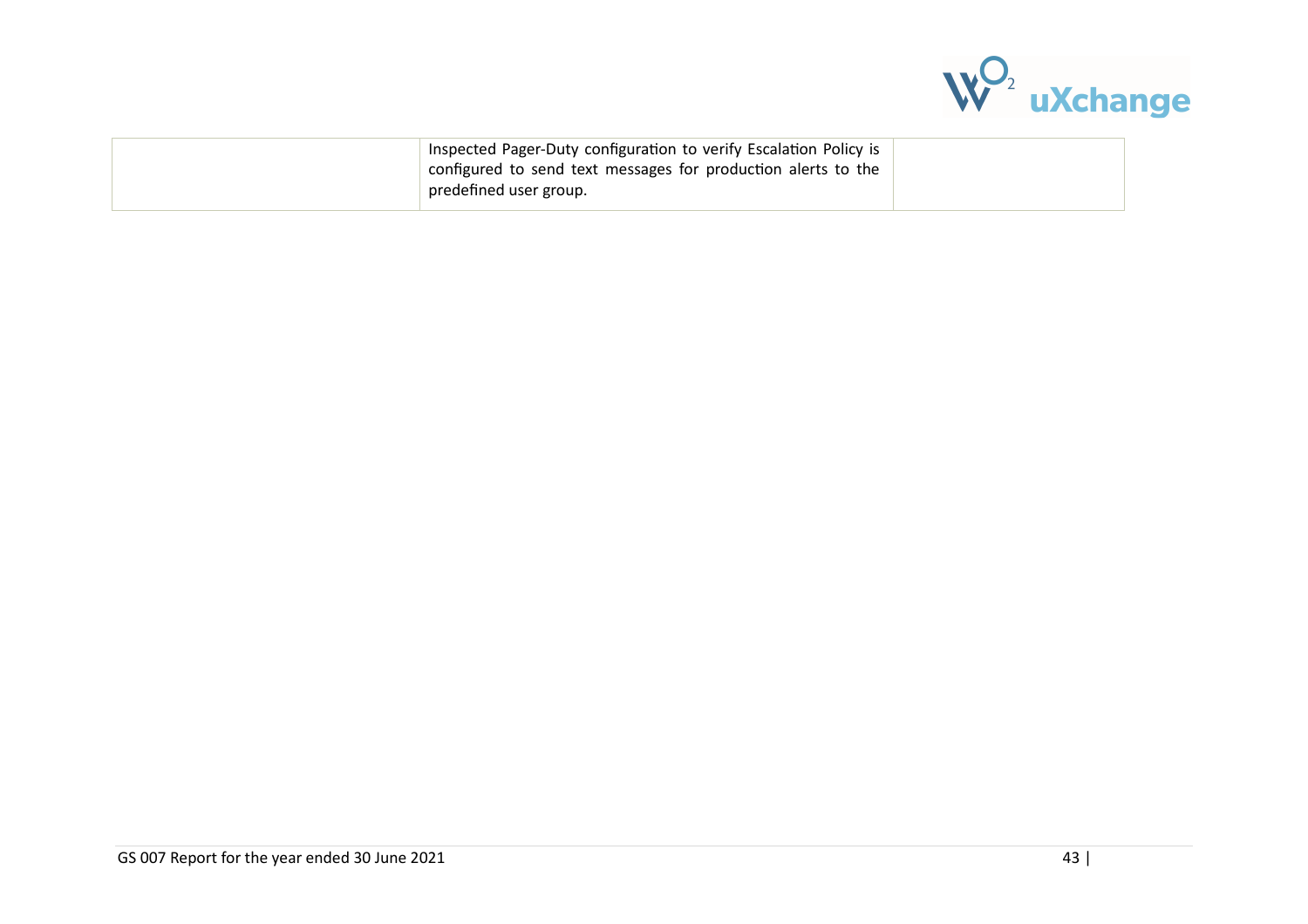

# INFORMATION PROVIDED BY BDO

## TESTS OF OPERATING EFFECTIVENESS

Our tests of the operating effectiveness of controls included such tests as were considered necessary in the circumstances to evaluate whether those controls and the extent of compliance with them, are sufficient to provide reasonable, but not absolute, assurance that the specified control objectives were achieved during the period from 1 July 2020 to 30 June 2021. Our testing of the operating effectiveness of controls was designed to cover a representative number of transactions and controls throughout the period 1 July 2020 to 30 June 2021, for each of the controls listed in the GS 007 Controls Matrix (see pages 12-43), which are designed to achieve the specified control objective. In selecting particular tests of the operating effectiveness of controls, we considered:

- (a) The nature of the controls being tested;
- (b) the types and competence of available evidential matter;
- (c) The nature of the audit objectives to be achieved;
- (d) The assessed level of control risk; and
- (e) The expected efficiency and effectiveness of the test.

The types of tests performed on the operational effectiveness of controls detailed in the report are briefly described below:

| <b>Test</b>    | <b>Description</b>                                                                                                                                                                                                                                                          |
|----------------|-----------------------------------------------------------------------------------------------------------------------------------------------------------------------------------------------------------------------------------------------------------------------------|
| <b>Inquiry</b> | Inquiries seeking relevant information or representation from<br>uXchange personnel were performed to obtain, among other<br>factors:<br>Knowledge and additional information regarding the<br>$\bullet$<br>control.<br>Corroborating evidence of the control.<br>$\bullet$ |
| Observation    | Observed application or existence of specific controls as<br>represented.                                                                                                                                                                                                   |
| Inspection     | Inspected documents and records indicating performance of the<br>control. This included but is not limited to:                                                                                                                                                              |
|                | Inspection of reconciliations and management reports that<br>$\bullet$<br>age or quantify reconciling items to assess whether<br>balances and reconciling items are properly monitored,<br>controlled and resolved on a timely basis.                                       |
|                | Review of source documentation and authorisations to<br>$\bullet$<br>verify propriety of transactions processed.                                                                                                                                                            |
|                | Examination of source documents or records for evidence<br>$\bullet$<br>of performance such as the existence of initials or<br>signatures.                                                                                                                                  |
|                | Inspection of uXchange documentation, such as operations<br>$\bullet$<br>manuals, flow charts and job descriptions.                                                                                                                                                         |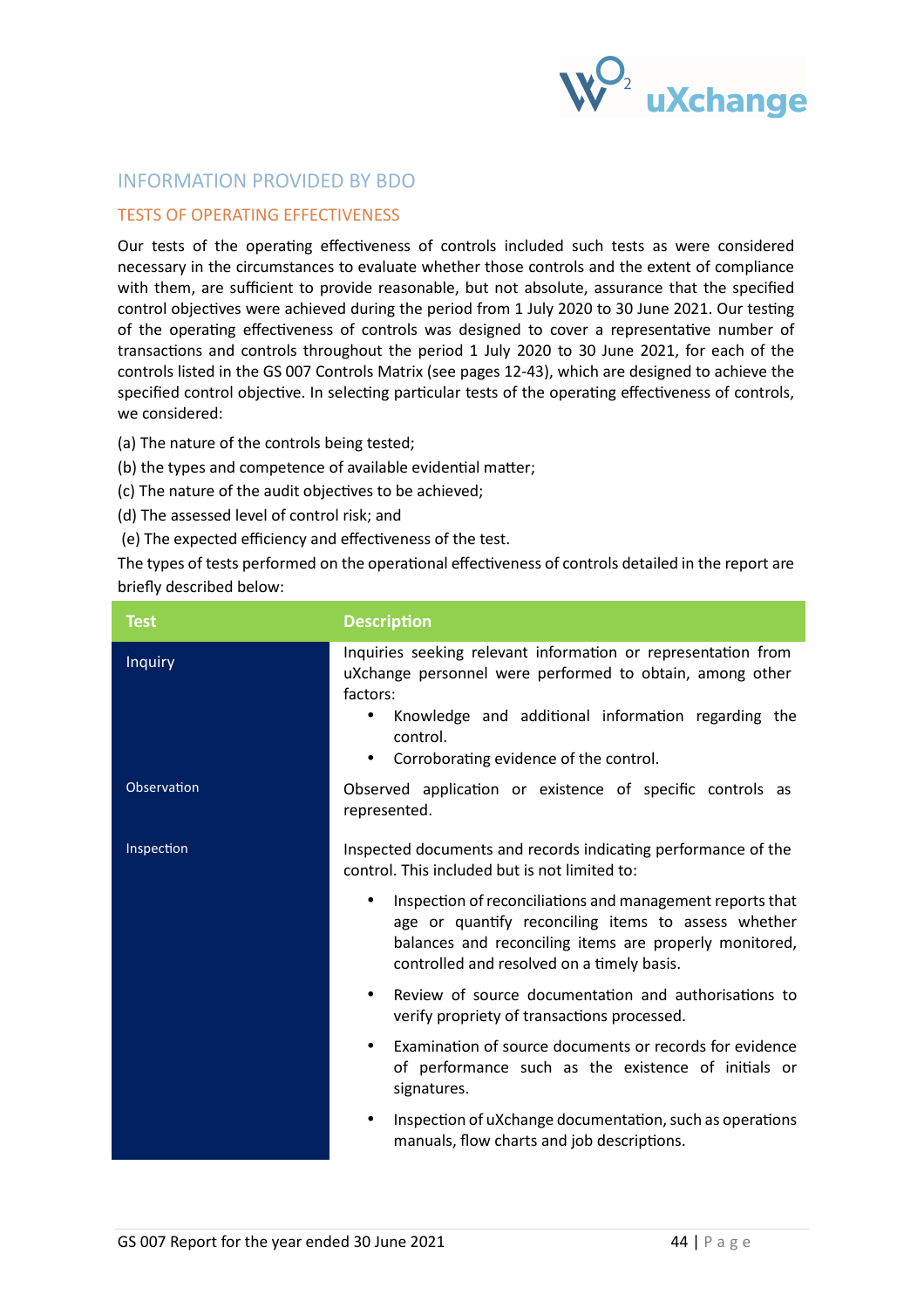

# APPENDIX A – GS 007 MAPPING

## GS 007 REFERENCE TABLE

The following table is provided to assist users in referencing the control objectives as specified in Appendix 3 of Guidance Statement GS007 Audit Implications of the Use of Service Organisations for Registry Services with the controls and tests as described in this report as they relate to the services provided by uXchange.

| <b>Appendix Section</b>                 | <b>Control</b><br><b>Objective</b><br><b>Reference</b> | <b>Report Page</b><br><b>Number</b> |
|-----------------------------------------|--------------------------------------------------------|-------------------------------------|
| <b>Registry</b>                         |                                                        |                                     |
| <b>Accepting clients</b>                | F1                                                     | 13                                  |
|                                         | F <sub>2</sub>                                         | 13                                  |
| Authorising and processing transactions | F <sub>3</sub>                                         | 14                                  |
|                                         | F <sub>4</sub>                                         | 15                                  |
|                                         | F <sub>5</sub>                                         | 15,16                               |
|                                         | F <sub>6</sub>                                         | 16,17                               |
|                                         | F7                                                     | 17                                  |
|                                         | F8 <sup>1</sup>                                        | n/a                                 |
| Maintaining financial and other records | F <sub>9</sub>                                         | 18                                  |
|                                         | F <sub>10</sub>                                        | 19                                  |
|                                         | F11 <sup>2</sup>                                       | 19                                  |
|                                         | F12                                                    | 19                                  |
|                                         | F <sub>13</sub>                                        | 20                                  |
| Safeguarding assets                     | F14                                                    | 21                                  |
| <b>Monitoring compliance</b>            | F <sub>15</sub>                                        | 22                                  |
| Monitoring subservice organisations     | F <sub>16</sub>                                        | 23                                  |
| <b>Reporting to clients</b>             | F17                                                    | 24                                  |
| <b>Taxation</b>                         | F18 <sup>3</sup>                                       | n/a                                 |
| <b>Information Technology</b>           |                                                        |                                     |
| Restricting access to systems and data  | G1                                                     | 25,26                               |

-

 $1$  The uXchange Registry does not deal with shares of fixed capital investments.

 $2$  This can be directly updated by the advisers (from WealthO2)

<sup>&</sup>lt;sup>3</sup> uXchange does not calculate non-resident withholding tax nor produce taxation records.